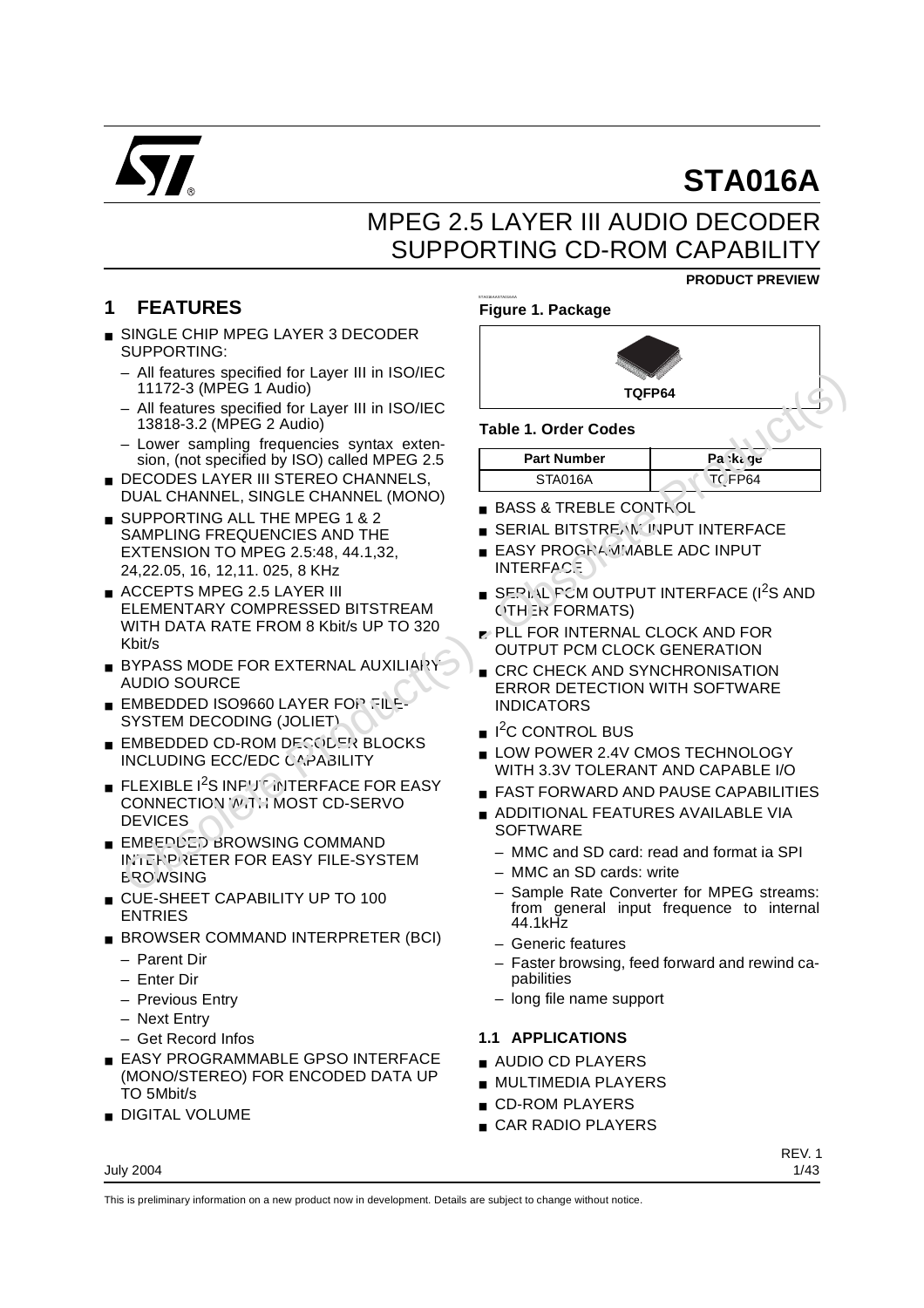## **2 DESCRIPTION**

The STA016A is a single chip MPEG 1, 2 and 2.5 Layer III audio decoder with embedded CDROM decoding capability. It can be easily connected to most existing CDDSP devices via a software configurable serial link. A tipical application block diagram is show in Figure 1. The audio sources, for instance could be an external flash memory.

A useful bypass mode allow using this device also as an audio processor for volume and tone controls.





## **Table 2. ABSOLUTE MAXIMUM RATINGS**

| Symbol                           | <b>Parameter</b>                        | Value                         | Unit |
|----------------------------------|-----------------------------------------|-------------------------------|------|
| V <sub>DD</sub>                  | Digital Power Supply at 2.5V (nominal)  | $-0.5$ to 3.3                 |      |
| V <sub>CC</sub>                  | Digital Power Supply at 3.3V (nominal)  | $-0.5$ to 4                   | V    |
| $P_1 + V_2C$                     | Analog Supply Voltage at 2.5V (nominal) | $-0.5$ to 3.3                 |      |
| V <sub>IH</sub> /V <sub>IL</sub> | Voltage on input pins (3.3V pads)       | $-0.5$ to $V_{CC}$ +0.5       |      |
| $T_{\text{stg}}$                 | Storage Temperature                     | $-40$ to $+150$               | °C   |
| $T_{\text{op}}$                  | Operative ambient temp                  | $-40$ to $+85$ <sup>*</sup> ) | °C   |
| T <sub>i</sub>                   | <b>Operating Junction Temperature</b>   | $-40$ to 125                  | °C   |

(\*) guarantee by design

## **Table 3. THERMAL DATA**

| <b>Symbol</b>  | <b>Parameter</b>                       | Value | Unit |
|----------------|----------------------------------------|-------|------|
| $R_{th}$ j-amb | Thermal resistance Junction to Ambient | 85    | °C/W |

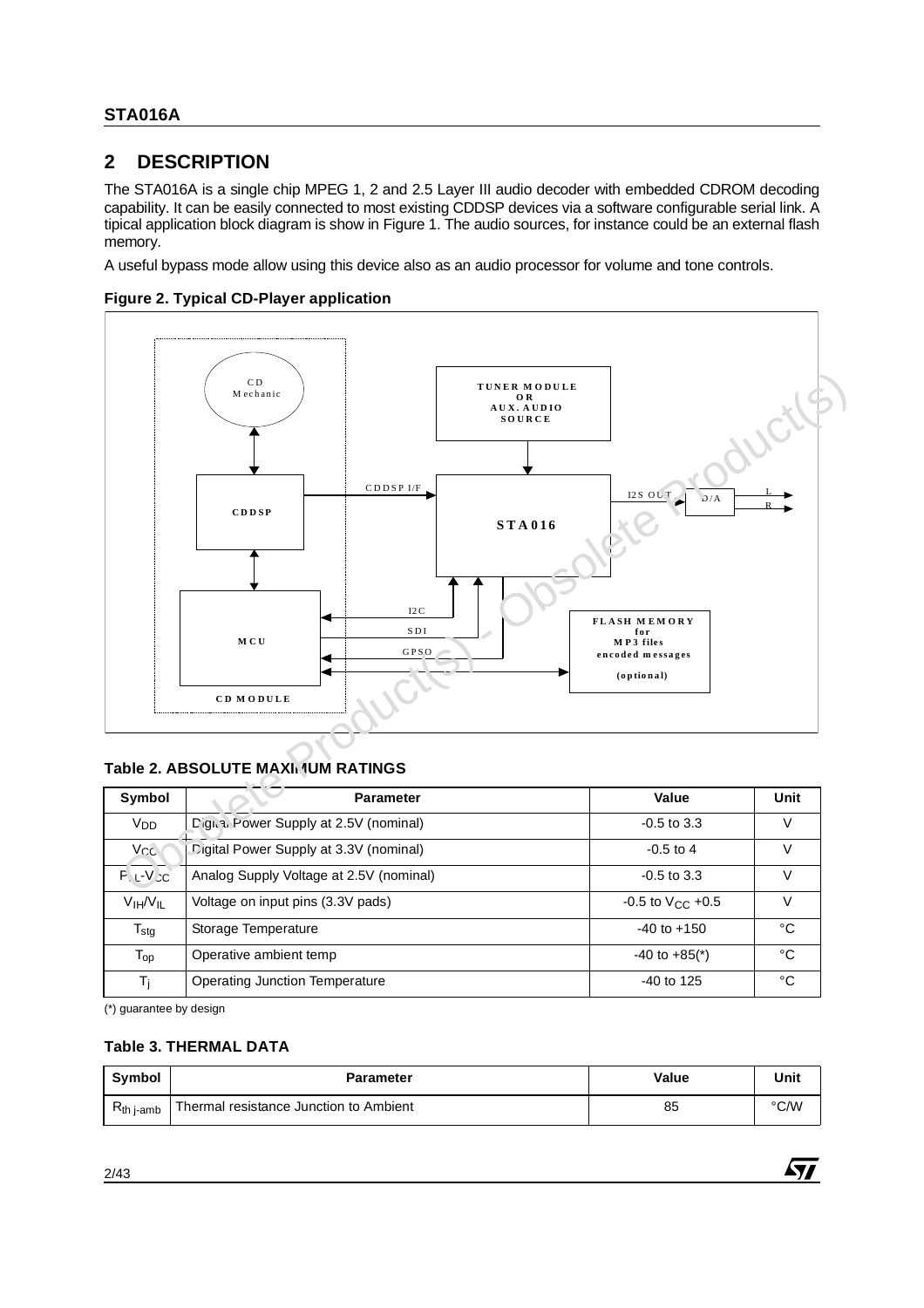## **3 OVERVIEW**

The device can decode/process data coming from three possible sources, as showed in Figure 2:

- **CDDSP serial link:** using this input interface, besides MP3 encoded data CD, it's possible to playback also standard Audio CD using the available volume and tone equalizer features of the device and allowing the use of only one D/A converter with no external analog switch.
- **SDI input interface:** through this input interface it's possible to decode any MP3 bitstream coming, for instance, from an external flash memory.
- **I<sup>2</sup>S input interface:** this interface can be used to process an external audio source (tuner, for instance) through the DSP based volume and tone controls:this BYPASS mode can avoid the use of additional D/A converters or postprocessing units.

## **3.1 MP3 decoder engine**

The MP3 decoder engine is able to decode any Layer III compliant bitstream: MPEG1, MPEG2 and MPF, 32.5 streams are supported.

Decoded audio data goes through a software volume control and a two-band equalizer blocks before feeding the output  $1<sup>2</sup>S$  interface. This results in no need for an external audio processor.

## **Table 4. MPEG Sampling Rates (KHz)**

| <b>MPEG1</b> | <b>MPEG 2</b> | <b>MPEG 2.5</b> |
|--------------|---------------|-----------------|
| 48           | 24            | 12              |
| 44.1         | 22.05         | 11.025          |
| 32           | 16            |                 |

#### CDDSP I/F SECTOR BUFFER SYNC **DETECT MMDSP** CORE - ISO9660 + JOLIET - BCI - MP3 **DESCRAM** INPUT SELECTOR CDROM DECODER (C3) ECC/EDC CD\_BCK CD\_SDI CD\_LRCK I2S IN I/F BCKI SDI LRCKI **STB** RQST  $I^{2}C$  $I/F$   $I^2C$  $REG BANK$  PLL OSCK XTI XTO OSC PCM OUTPUT BUFFER I2S OUT I/F GPSO I/F **SCL** SDA GPSO\_REQ GPSO\_SDO GPSO\_CK LRCKO SDO **BCKO** SDI I/F BS\_BCK BS\_SDI BS\_LRCK D<sub>R</sub>EC D04AU1565 3.1 MP3 decoder engine<br>
The MP3 decoder angine is able to decode any Layer III compliant bitstream: MPEG1, MPEG2 and MPE-32<br>
Stecons are supported.<br>
Decoded adjoint data goes brough a software volume control and a two-ban

## **Figure 3. Block Diagram**

The basic functions of the device can be fully operated via the I<sup>2</sup>C bus. Besides that the GPSO interface can be used to move huge amount of data this fast and flexible interface can achieve transfer rates up to 5 Mbit/s.

The embedded DSP firmware implements all the layers required to decode a standard data CD, as shown in the Figure 4: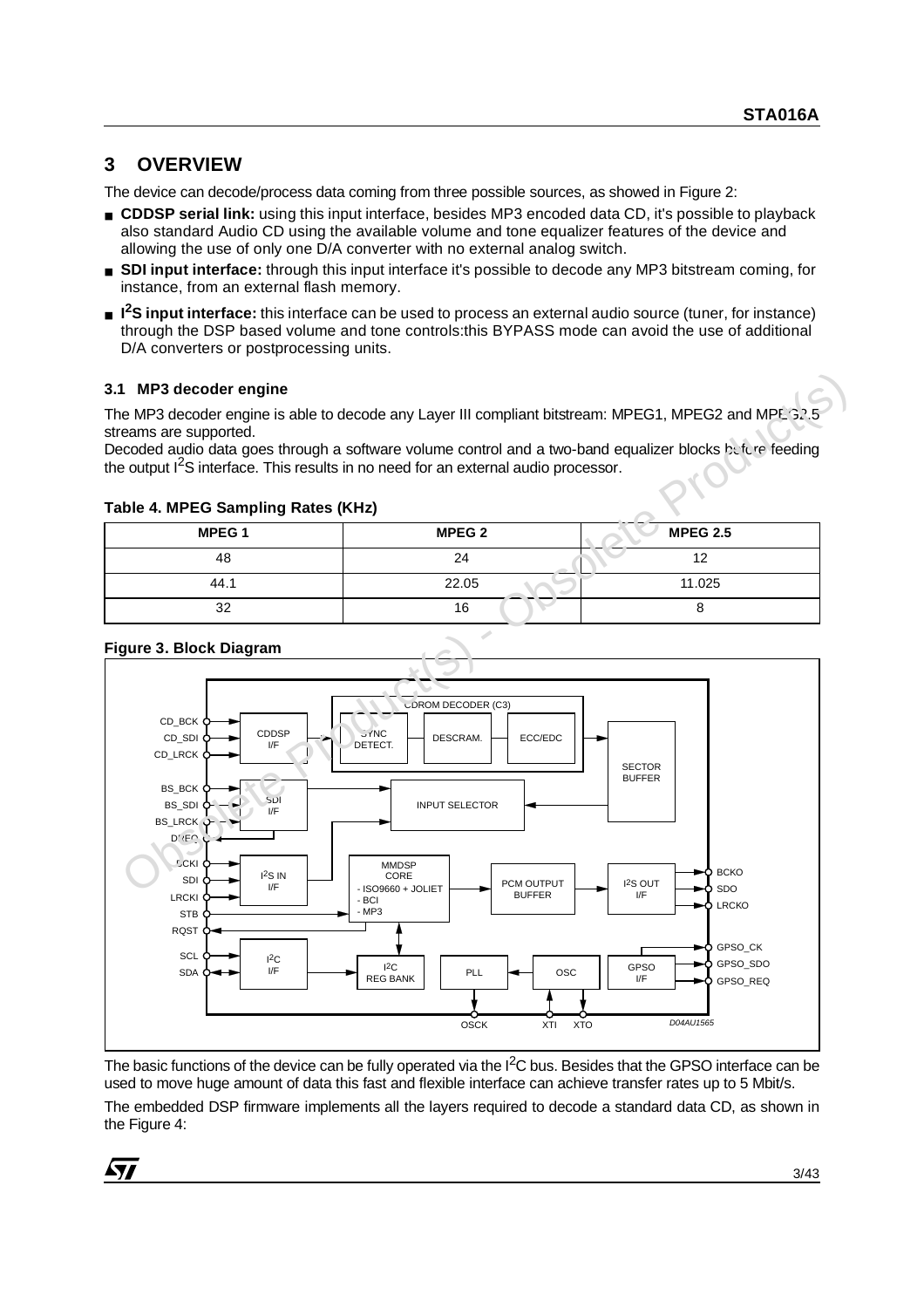## **Figure 4. Layers performed by embedded DSP firmware**

| <b>SYNC DETECTOR</b><br><b>DESCRAMBLER</b><br>EDC/ECC (C3) | ISO9660 File System Decoding<br>(with Joliet support) |
|------------------------------------------------------------|-------------------------------------------------------|
|                                                            |                                                       |
|                                                            |                                                       |
|                                                            |                                                       |

The whole CDROM and file-system decoding task is performed by embedded firmware. The application MCU, basically, must manage CDDSP device according to STA016A requests. Three basic command flows exist:

- MCU -> STA016A: commands used to handle decoder operation and to ask for specific information like filename, filelength, sector raw data, etc. This flow will use  $I^2C$  (GPSC for special operations) interface.
- STA016A -> MCU: this channel is used to retrieve inquired information and to inform MCU that a CDDSP specific operation must be performed (like pick-up repositioning). This flow is based on I<sup>2</sup>C link plus an additional interrupt signal in order to avoid time consuming polling techniques.
- MCU -> CDDSP: the CDDSP management is fully up to the application MCU. This architecture allows maximum flexibility and easy migration from existing CDPlayers to MP3 CDPlayers.

#### Controller to the Controller of the Controller of the Controller of the Controller of the Controller of the Controller Controller Controller Controller Controller Controller Controller Controller Controller Controller Cont GPSO\_REQ GPSO\_SDO GPSO\_CK IODATA15 IODATA14 IODATA13 VSS\_8 VDD\_5 VSS\_7 VCC\_3  $\frac{1}{62}$ RQST  $v_{\rm SS}$ 60STB 59 58 57 56 55 53 52 51 50 49 54 63SCL 64SDA **CD\_LRCK** F 1 **IODATA12** 48 2 CD\_BCK  $\Gamma$ 47 **IODATA11** 3 IODATA10 CD\_SDI<sup>[</sup> 46 4 IODATA9 DREQ **D** 45 VDD\_1 5 44 IODATA8 6 VSS\_6 VSS<sub>1</sub> 43 BS\_LRCK 7 42  $\mathsf{\Pi}$  VCC\_2 BS\_BCK 8 41 PLL\_GND BS\_SDI<sup>[</sup> 9 **h** FILTO 40  $VDD_2$ 39 **PLL\_VCC** 10  $VSS_2$ **h** FILT1 11 38 LRCK1 37 VSS<sub>5</sub> 12 **BCKI** 13 36  $\n **YDD** 4\n$ SDI<sup>[]</sup> IODATA7 14 35 RESET<sub>[</sub> 34 IODATA6 15 TESTEN<sub>[16</sub> 33 **IODATA5** 27 28 29 30 31 32 22 23 24 25 26 17 18 19 20 21  $VSS_3$ LRCKO BCKO SDO VCC\_1 CLKOUT **ODATA0** IODATA1 ODATA<sub>2</sub> VDD\_3  $VSS_4$ IODATA3 OSCK XTI XTO IODATA0 IODATA3 ODATA4 IODATA4 D00AU1227

Á7/

## **Figure 5. PIN CONNECTION**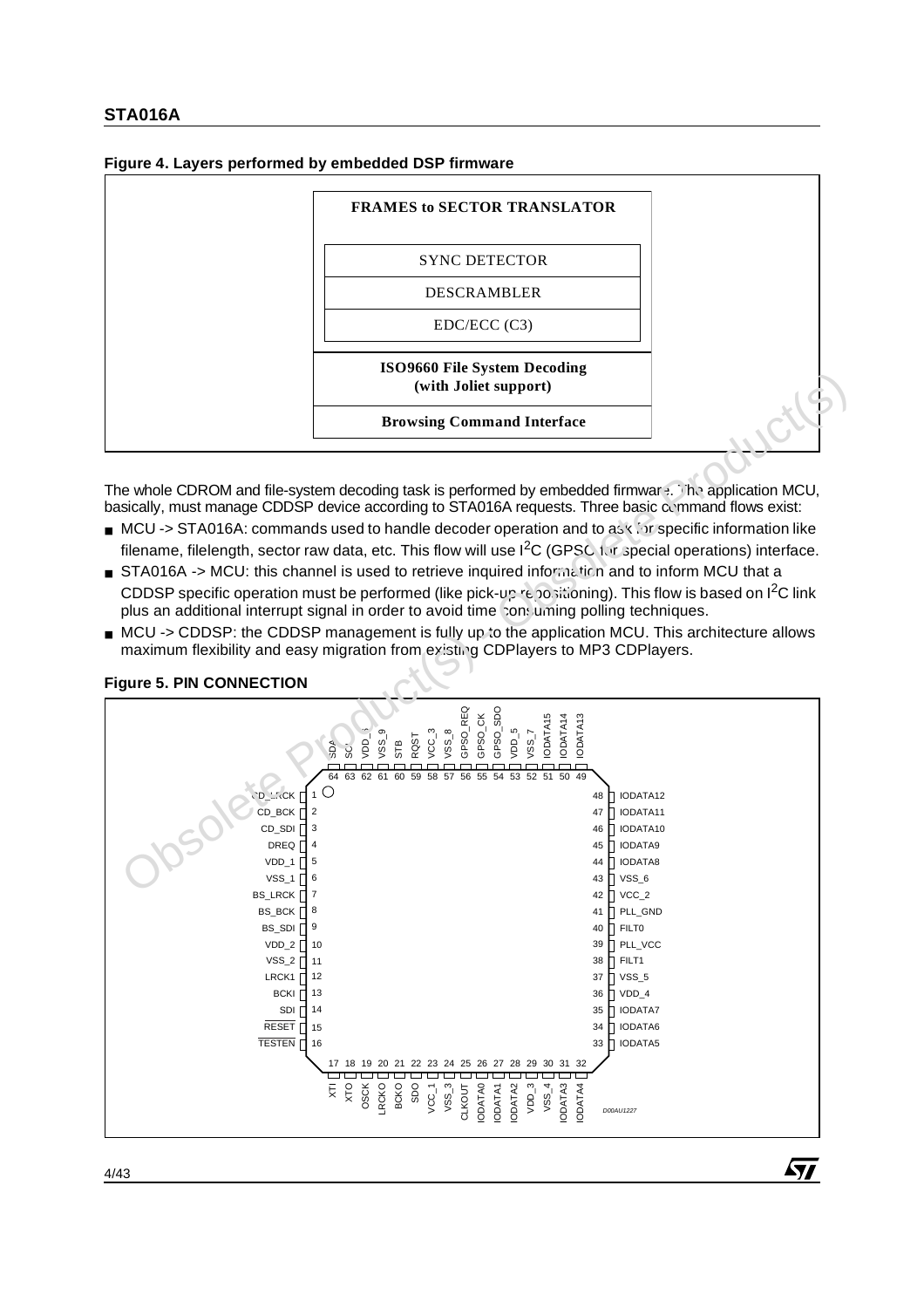### **Table 5. PIN DESCRIPTION**

| <b>PIN</b>       | <b>Pin Name</b> | <b>Type</b>  | <b>Description</b>                   | Sourde/Dest |
|------------------|-----------------|--------------|--------------------------------------|-------------|
|                  |                 |              | <b>CDDSP</b> interface               |             |
| $\mathbf{1}$     | CD_LRCK         | $\mathsf{I}$ | DSP Interface left/right Clock       | From DSP    |
| 3                | CD_SDI          | $\mathsf{I}$ | DSP interface serial data            | From DSP    |
| $\overline{c}$   | CD_BCK          | $\mathbf{I}$ | DSP interface bit clock              | From DSP    |
|                  |                 |              | <b>SDI</b> interface                 |             |
| $\boldsymbol{9}$ | BS_SDI          | $\mathsf{I}$ | Bitstream interface serial data      | From MCU    |
| $\overline{7}$   | <b>BS_LRCK</b>  | $\mathbf{I}$ | Bitstream interface left/right Clock | From MCU    |
| 8                | BS_BCK          | $\mathbf{I}$ | Bitstream interface clock            | From MCU    |
| $\overline{4}$   | <b>DREQ</b>     | O            | Bitstream data request               | To MCU      |
|                  |                 |              | <b>PCM IN interface</b>              |             |
| 13               | <b>BCKI</b>     | $\mathsf{I}$ | ADC bit clock                        | Frora APC   |
| 14               | SDI             | $\mathbf{I}$ | ADC serial data                      | From ADC    |
| 12               | <b>LRCKI</b>    | $\mathsf{I}$ | ADC left/right Clock                 | From ADC    |
|                  |                 |              | <b>PCM OUT interface</b>             |             |
| 20               | <b>LRCKO</b>    | $\circ$      | DAC Interface left/right Clock       | To DAC      |
| 22               | <b>SDO</b>      | O            | DAC serial data                      | To DAC      |
| 21               | <b>BCKO</b>     | O            | DAC bit clock                        | To DAC      |
| 19               | <b>OSCK</b>     | O            | DAC oversampling clock               | To DAC/ADC  |
|                  |                 |              | <b>GPSO</b> in 'erface               |             |
| 55               | GPSO_CK         | $\mathsf{I}$ | GPSO hit clock                       | From MCU    |
| 54               | GPSO_SDO        | O            | GPSS carial data                     | To MCU      |
| 56               | GPSO_REQ        | O            | G. SO request signal                 | To MCU      |
|                  |                 |              | <b>GPIO</b> interface                |             |
| 26               | IODATA0         | I/O          | GPIODATA0                            |             |
| 27               | IODATA:         | I/O          | GPIODATA1                            |             |
| 28               | <b>ICCATA2</b>  | I/O          | GPIODATA2                            |             |
| 31               | <b>IGDATA3</b>  | I/O          | GPIODATA3                            |             |
| $\overline{32}$  | <b>IODATA4</b>  | I/O          | GPIODATA4                            |             |
| 35               | <b>IODATA5</b>  | 1/O          | GPIODATA5                            |             |
| 34               | IODATA6         | I/O          | GPIODATA6                            |             |
| 35               | <b>IODATA7</b>  | I/O          | GPIODATA7                            |             |
| 44               | IODATA8         | I/O          | GPIODATA8                            |             |
| 45               | IODATA9         | I/O          | GPIODATA9                            |             |
| 46               | IODATA10        | I/O          | GPIODATA10                           |             |
| 47               | IODATA11        | I/O          | GPIODATA11                           |             |
| 48               | IODATA12        | I/O          | GPIODATA12                           |             |
| 49               | IODATA13        | I/O          | GPIODATA13                           |             |
| 50               | IODATA14        | I/O          | GPIODATA14                           |             |
|                  |                 |              |                                      |             |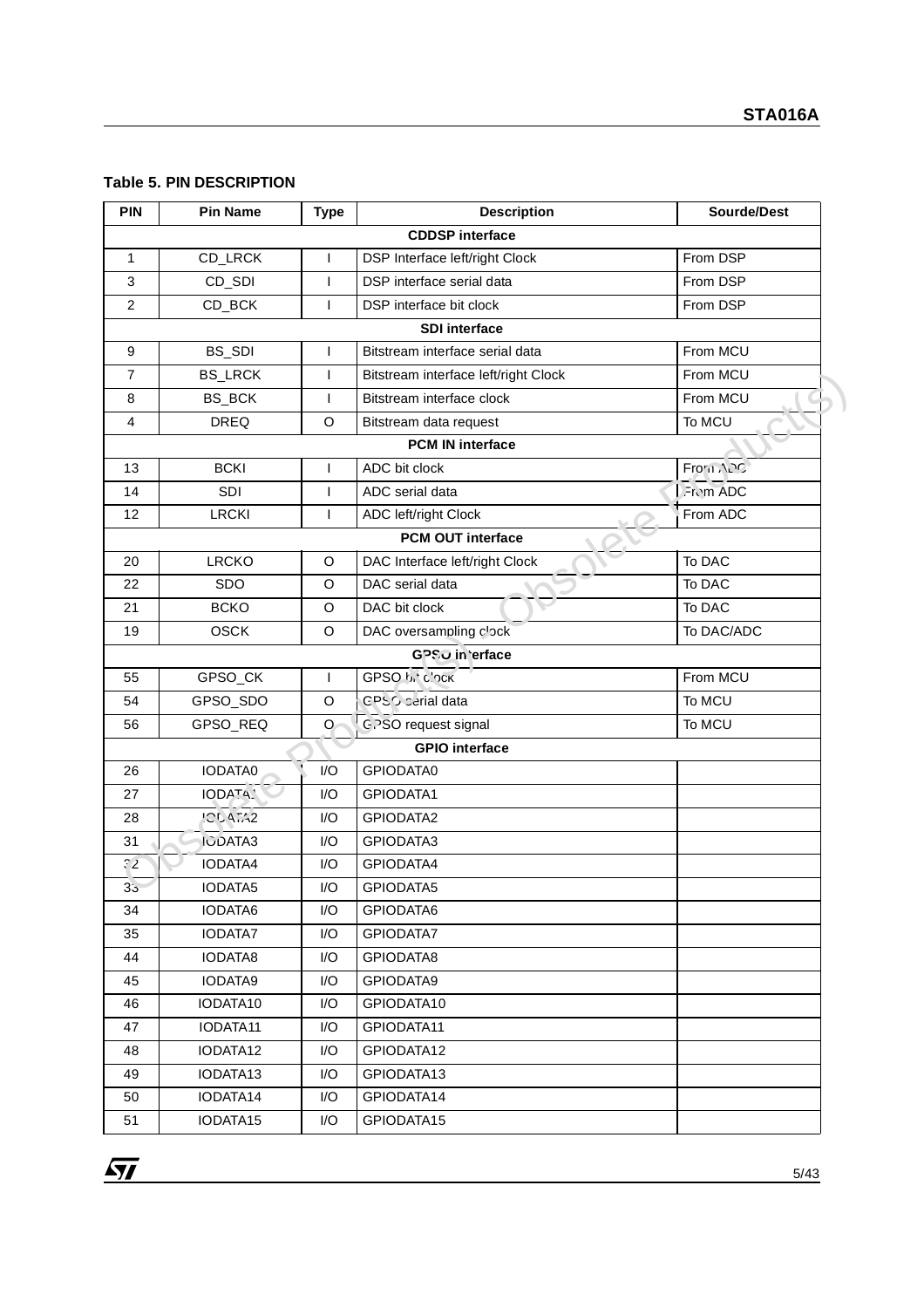| Table 5. PIN DESCRIPTION (continued) |  |
|--------------------------------------|--|
|--------------------------------------|--|

| <b>PIN</b> | <b>Pin Name</b>  | <b>Type</b>  | <b>Description</b>                   | Sourde/Dest |
|------------|------------------|--------------|--------------------------------------|-------------|
|            |                  |              | <b>HANDSHAKE SIGNALS</b>             |             |
| 60         | <b>STB</b>       | $\mathbf{I}$ | Strobe signal                        | From MCU    |
| 59         | <b>RQST</b>      | O            | I2C data signal                      | To MCU      |
|            |                  |              | $I2C$ LINK                           |             |
| 63         | SCL              | $\mathbf{I}$ | I2C clock signal                     | From MCU    |
| 64         | <b>SDA</b>       | I/O          | I2C data signal                      | To MCU      |
|            |                  |              | <b>MISCELLANEOUS</b>                 |             |
| 17         | XTI              | $\mathsf{I}$ | Oscillator input                     |             |
| 18         | <b>XTO</b>       | O            | Oscillator output                    |             |
| 25         | <b>CLKOUT</b>    | O            | Buffered output clock                |             |
| 15         | -RESET           | $\mathbf{I}$ | Reset                                |             |
| 16         | -TESTEN          | $\mathsf{I}$ | Reserved for test purpose            |             |
| 40         | <b>FILTO</b>     | $\mathbf{I}$ | PLL external filter                  |             |
| 38         | FILT1            |              | PLL external filter                  |             |
|            |                  |              | <b>POWER SUPPLY</b>                  |             |
| 39         | PLL_VCC          |              | Digital supply (2.5V Power Supply)   |             |
| 41         | PLL_GND          |              | Ground                               |             |
| 5          | VDD_1            |              | Digital supply (2.5V Pover Supply)   |             |
| 10         | $VDD_2$          |              | Digital supply (2.5V Power Supply)   |             |
| 29         | $VDD_3$          |              | Digital sur ol, (2.5 V Power Supply) |             |
| 36         | $VDD_4$          |              | Digita' suphly (2.5V Power Supply)   |             |
| 53         | $VDD_5$          |              | Oivita! supply (2.5V Power Supply)   |             |
| 62         | $VDD_6$          |              | Cigital supply (2.5V Power Supply)   |             |
| 23         | $VCC_1$          |              | Digital supply (3.3V Power Supply)   |             |
| 42         | $VCC_2$          |              | Digital supply (3.3V Power Supply)   |             |
| 58         | VCC <sub>2</sub> |              | Digital supply (3.3V Power Supply)   |             |
| $\,6\,$    | $V33_1$          |              | Ground                               |             |
| 11         | $VSS_2$          |              | Ground                               |             |
| 14         | $VSS_3$          |              | Ground                               |             |
| 30         | $VSS_4$          |              | Ground                               |             |
| 37         | $VSS_5$          |              | Ground                               |             |
| 43         | $VSS_6$          |              | Ground                               |             |
| 52         | $VSS_7$          |              | Ground                               |             |
| 57         | $VSS_8$          |              | Ground                               |             |
| 61         | $VSS_9$          |              | Ground                               |             |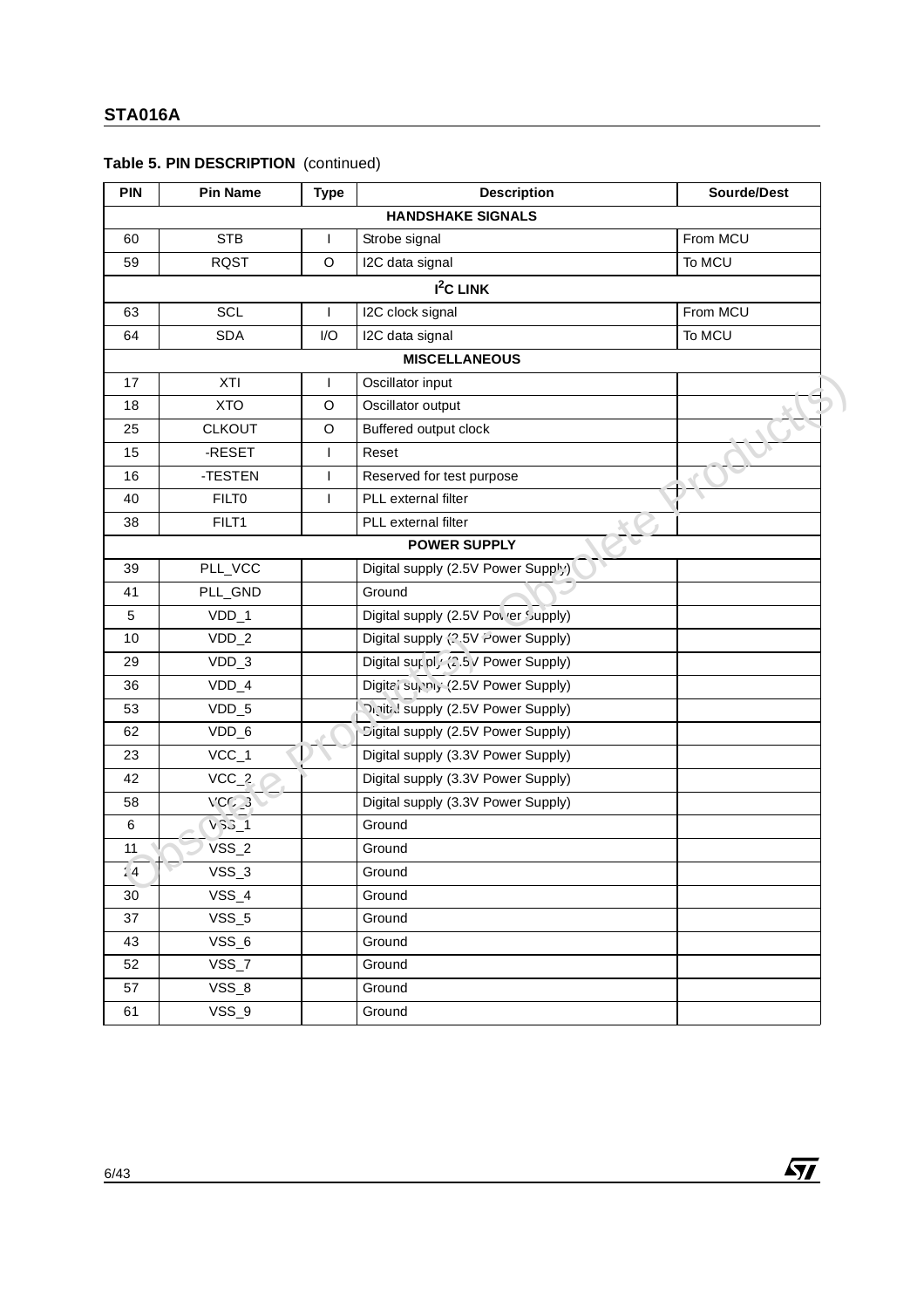## **4 ELECTRICAL CHARACTERISTCS**

 $(T<sub>amb</sub> = 25°C; R<sub>q</sub> = 50 $\Omega$  unless otherwise specified)$ 

## **Table 6. DC OPERATING CONDITIONS**

| Symbol              | <b>Parameter</b>     | Value          | Unit |
|---------------------|----------------------|----------------|------|
| Vpp                 | Power Supply Voltage | $2.5 \pm 0.25$ |      |
| $V_{CC}$            | Power Supply Voltage | $3.3 \pm 0.3$  |      |
| PLL_V <sub>CC</sub> | Power Supply Voltage | $2.5 \pm 0.25$ |      |

## **Table 7. GENERAL INTERFACE ELECTRICAL CHARACTERISTICS**

| Symbol                                      | <b>Parameter</b>                                                                                                                                                                                                        | <b>Test Condition</b>                                   | Min.          | Typ.        | Max.           | <b>Unit</b> | Note             |
|---------------------------------------------|-------------------------------------------------------------------------------------------------------------------------------------------------------------------------------------------------------------------------|---------------------------------------------------------|---------------|-------------|----------------|-------------|------------------|
| ŀμ                                          | Low Level Input<br>CurrentWithout pull-up device                                                                                                                                                                        | $V_i = 0V$                                              | $-10$         |             | 10             | $\mu \sim$  | 1                |
| Iін                                         | High Level Input<br>CurrentWithout pull-up device                                                                                                                                                                       | $V_i = V_{DD}$                                          | $-10$         |             | $\sqrt{10}$    | μA          | 1                |
| Vesd                                        | <b>Electrostatic Protection</b>                                                                                                                                                                                         | Leakage $< 1 \mu A$                                     | 2000          |             |                | $\vee$      | $\overline{2}$   |
|                                             | Note 2: Human Body Model.<br>Table 8. DC ELECTRICAL CHARACTERISTICS<br><b>Parameter</b>                                                                                                                                 | 195 <sup>+</sup> Condition                              | Min.          | Typ.        | Max.           | Unit        | <b>Note</b>      |
|                                             |                                                                                                                                                                                                                         |                                                         |               |             |                |             |                  |
| $V_{IL}$                                    | Low Level Input Voltage                                                                                                                                                                                                 |                                                         |               |             | $0.2^*V_{CC}$  | $\vee$      |                  |
| V <sub>IH</sub>                             | High Level Input Voltage                                                                                                                                                                                                |                                                         | $0.8*V_{CC}$  |             |                | $\vee$      |                  |
| $V_{ol}$                                    | Low Level Output Voltuge                                                                                                                                                                                                | $I_{ol}$ = $X$ ma                                       |               |             | 0.4V           | V           | 1, 2             |
| Symbol<br>Voh                               | High Level Ou'ou' Voltage                                                                                                                                                                                               |                                                         | $0.85*V_{CC}$ |             |                | $\vee$      | 1, 2             |
|                                             | Note1: Takes into acc unic 200mV voltage drop in both supply lines.<br>Note 2: X is the sourch that current under worst case conditions and is reflected in the name of the I/O cell according to the drive capability. |                                                         |               |             |                |             |                  |
| Tatie .<br><b>Sympol</b><br>$I_{\text{pu}}$ | <b>Parameter</b><br>Pull-up current                                                                                                                                                                                     | <b>Test Condition</b><br>$V_i = 0V$ ; pin numbers 7, 24 | Min.<br>$-25$ | Typ.<br>-66 | Max.<br>$-125$ | Unit<br>μA  | <b>Note</b><br>1 |

## **Table 8. DC ELECTRICAL CHARACTERISTICS**

| Symbol   | <b>Parameter</b>          | 195' Condition | Min.                         | Typ. | Max.                    | Unit | <b>Note</b> |
|----------|---------------------------|----------------|------------------------------|------|-------------------------|------|-------------|
| $V_{IL}$ | Low Level Input Voltage   |                |                              |      | $0.2^*$ V <sub>CC</sub> | v    |             |
| Vıн      | High Level Input Voltage  |                | $0.8*V_{CC}$                 |      |                         |      |             |
| $V_{ol}$ | Low Level Output Voltage  | $I_{ol}$ = Xma |                              |      | 0.4V                    |      | 1, 2        |
| Voh      | High Level Ou'put Voltage |                | $0.85$ <sup>*</sup> $V_{CC}$ |      |                         |      | 1, 2        |

### **Table 3.**

| <b>Sympol</b>                       | <b>Parameter</b>              | <b>Test Condition</b>                    | Min.  | Typ.  | Max.   | Unit | <b>Note</b> |
|-------------------------------------|-------------------------------|------------------------------------------|-------|-------|--------|------|-------------|
| l <sub>DU</sub>                     | Pull-up current               | $V_i = 0V$ ; pin numbers 7, 24<br>and 26 | $-25$ | $-66$ | $-125$ | μA   |             |
| $\mathsf{R}_{\mathsf{p}\mathsf{u}}$ | Equivalent Pull-up Resistance |                                          |       | 50    |        | kΩ   |             |

Note 1: Min. condition: VDD = 2.7V, 125°C Min process Max. condition: VDD = 3.6V, -20°C Max.

## **Table 10. POWER DISSIPATION**

| Symbol | <b>Parameter</b>                   | <b>Test Condition</b>       | Min. | Typ.   | Max. | Unit | <b>Note</b> |
|--------|------------------------------------|-----------------------------|------|--------|------|------|-------------|
| $P_D$  | Power Dissipation $@V_{DD} = 2.4V$ | Sampling_freq ≤24 kHz       |      | t.b.d. |      | mW   |             |
|        |                                    | Sampling freq $\leq$ 32 kHz |      | t.b.d. |      | mW   |             |
|        |                                    | Sampling freq $\leq$ 48 kHz |      | t.b.d. |      | mW   |             |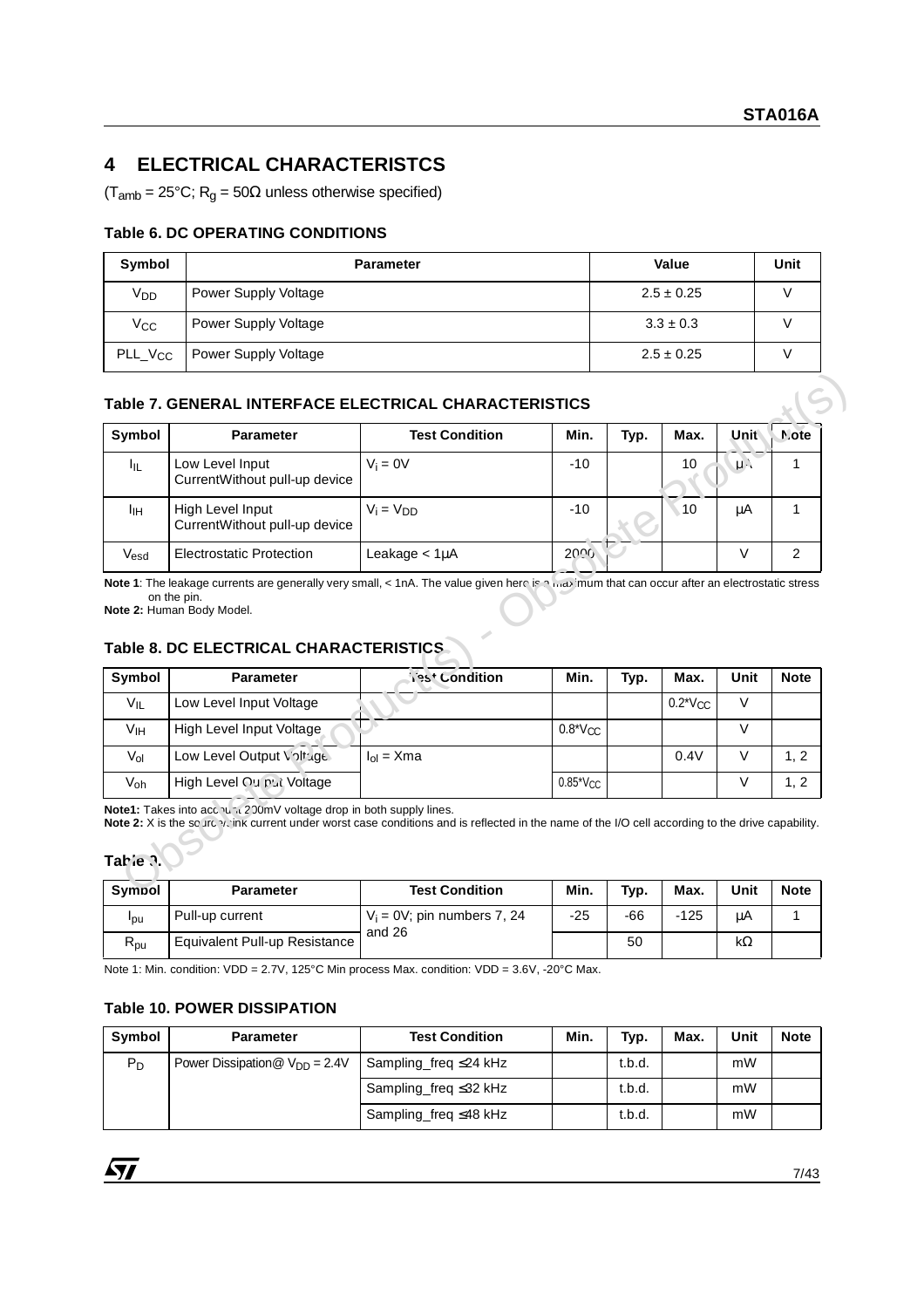## **5 HOST REGISTERS**

The following table gives a description of STA016A register list.

The STA016A device includes 256 I<sup>2</sup>C registers. In this document, only the user-oriented registers are described. The undocumented registers are reserved or unused. These registers must never be accessed (in Read or in Write mode). The Read-Only registers must never be written

We can split the data flux in different time periods (see following diagram) meanwhile host registers can be read or written :

- DWT : During Whole Time (at any time during process).
- DEC : During External Config (period between RUN=2 and RUN=1).
- DBO : During Boot (period between RUN=0 and RUN=2).
- ABO : After BOot (period after RUN=1).
- AEC : After External Config (period after RUN=2).
- EDF : Every Decoded Frame (each time a frame has been decoded).
- EDB : Every Decoded Block (each time a block has been decoded).

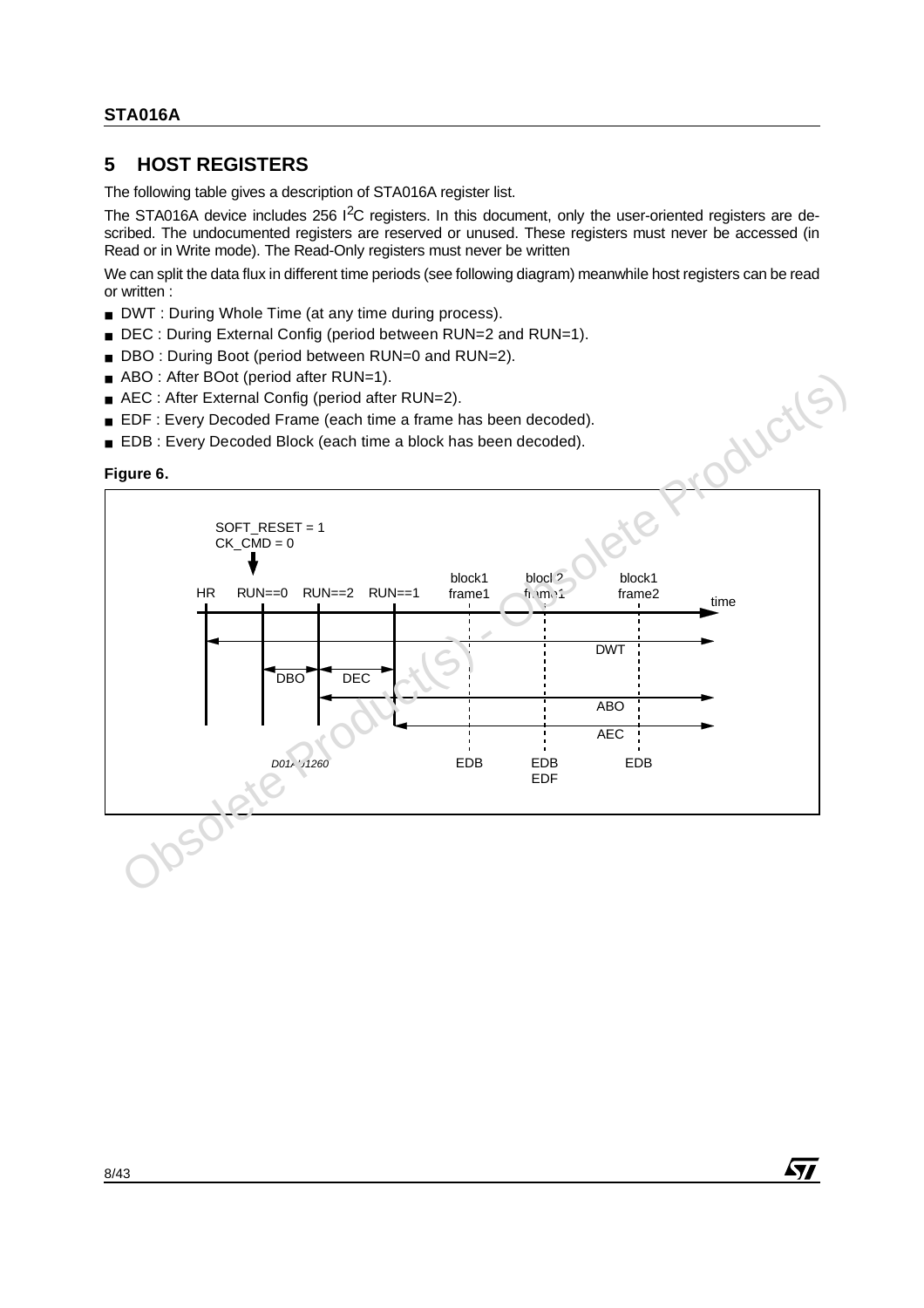## **Table 11. REGISTER MAP BY FUNCTION**

| <b>Register function</b> | Hex         | <b>Dec</b>   | Name                 | <b>Type</b> | When       |
|--------------------------|-------------|--------------|----------------------|-------------|------------|
| <b>VERSION</b>           | 0x00        | 0            | <b>VERSION</b>       | <b>RO</b>   | <b>DWT</b> |
|                          | 0x01        | $\mathbf{1}$ | <b>IDENT</b>         | <b>RO</b>   | <b>DWT</b> |
|                          | 0xD3        | 211          | SOFT_VERSION         | <b>RO</b>   | <b>DWT</b> |
| PLL_AUDIO_CONFIGURATION  | 0xDC        | 220          | PLL_AUDIO_PEL_192    | <b>RW</b>   | <b>DEC</b> |
|                          | 0xDD        | 221          | PLL_AUDIO_PEH_192    | <b>RW</b>   | DEC.       |
|                          | 0xDE        | 222          | PLL_AUDIO_NDIV_192   | <b>RW</b>   | <b>DEC</b> |
|                          | 0xDF        | 223          | PLL_AUDIO_XDIV_192   | <b>RW</b>   | DEC.       |
|                          | 0xE0        | 224          | PLL_AUDIO_MDIV_192   | RW          | DEG.       |
|                          | 0xE1        | 225          | PLL_AUDIO_PEL_176    | <b>RW</b>   | <b>DEC</b> |
|                          | 0xE2        | 226          | PLL_AUDIO_PEH_176    | RW'         | <b>DEC</b> |
|                          | 0xE3        | 227          | PLL_AUDIO_NDIV_176   | RV          | <b>DEC</b> |
|                          | 0xE4        | 228          | PLL_AUDIO_XDIV_176   | <b>RW</b>   | DEC.       |
|                          | 0xE5        | 229          | PLL_AUDIO_MDIV_1.76  | <b>RW</b>   | <b>DEC</b> |
| PLL_SYSTEM_CONFIGURATION | 0xE6        | 230          | PLL SYSTEM P. L FO   | <b>RW</b>   | <b>DEC</b> |
|                          | 0xE7        | 231          | PLL_SYSTEM_FEH_50    | <b>RW</b>   | DEC        |
|                          | 0xE8        | 232          | PLOCYSTEM_NDIV_50    | <b>RW</b>   | <b>DEC</b> |
|                          | 0xE9        | 233          | PLL_SYSTEM_XDIV_50   | <b>RW</b>   | <b>DEC</b> |
|                          | 0xEA        | 201          | PLL_SYSTEM_MDIV_50   | <b>RW</b>   | <b>DEC</b> |
|                          | 0xEB        | 235          | PLL_SYSTEM_PEL_42_5  | <b>RW</b>   | DEC        |
|                          | 0.5C        | 236          | PLL_SYSTEM_PEH_42_5  | <b>RW</b>   | <b>DEC</b> |
|                          | <b>UYED</b> | 237          | PLL_SYSTEM_NDIV_42_5 | <b>RW</b>   | <b>DEC</b> |
|                          | 0xEE        | 238          | PLL_SYSTEM_XDIV_42_5 | <b>RW</b>   | DEC.       |
|                          | 0xEF        | 239          | PLL_SYSTEM_MDIV_42_5 | RW          | <b>DEC</b> |
| I2Sout_CONFIGURATION     | 0x66        | 102          | OUTPUT_CONF          | <b>RW</b>   | <b>DEC</b> |
|                          | 0x67        | 103          | PCM_DIV              | <b>RW</b>   | DEC        |
|                          | 0x68        | 104          | PCM_CONF             | <b>RW</b>   | <b>DEC</b> |
|                          | 0x69        | 105          | PCM_CROSS            | RW          | DEC        |
| GPSO_CONFIGURATION       | 0x66        | 102          | OUTPUT_CONF          | RW.         | <b>DEC</b> |
|                          | 0x6A        | 106          | GPSO_CONF            | <b>RW</b>   | <b>DEC</b> |
| I2Sin_CONFIGURATION      | 0x5A        | 90           | INPUT_CONF           | <b>RW</b>   | <b>DEC</b> |
|                          | 0x5B        | 91           | LAUDIO_CONFIG_1      | <b>RW</b>   | DEC.       |
|                          | 0x5C        | 92           | I_AUDIO_CONFIG_2     | <b>RW</b>   | <b>DEC</b> |
|                          | 0x5D        | 93           | I_AUDIO_CONFIG_3     | <b>RW</b>   | <b>DEC</b> |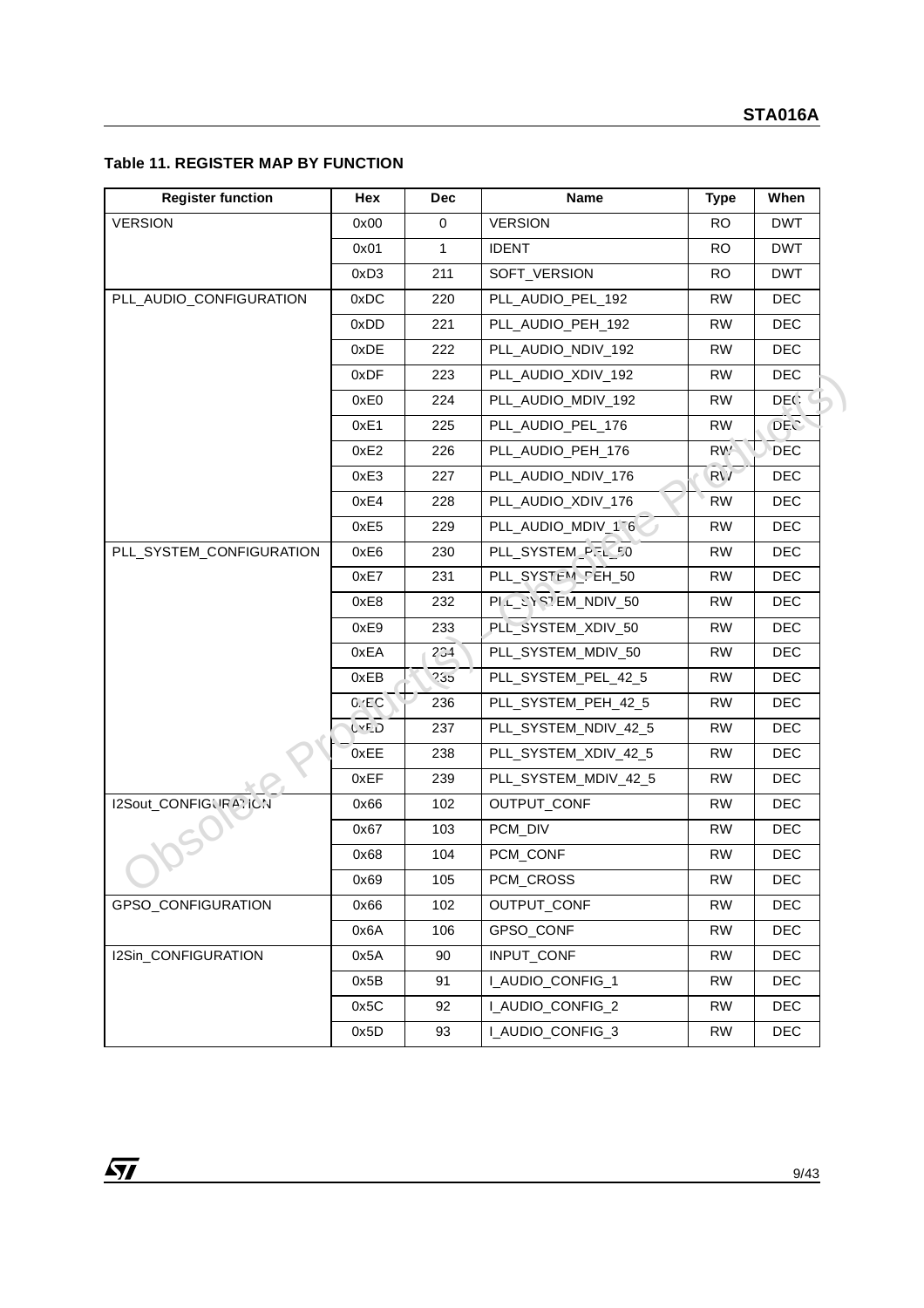| <b>Register function</b>   | Hex           | <b>Dec</b>     | Name              | <b>Type</b> | When       |
|----------------------------|---------------|----------------|-------------------|-------------|------------|
| <b>CDBSA CONFIGURATION</b> | 0x5A          | 90             | INPUT_CONF        | <b>RW</b>   | DEC.       |
|                            | 0x5B          | 91             | I_AUDIO_CONFIG_1  | <b>RW</b>   | DEC.       |
|                            | 0x5C          | 92             | I_AUDIO_CONFIG_2  | <b>RW</b>   | <b>DEC</b> |
|                            | 0x5D          | 93             | I_AUDIO_CONFIG_3  | <b>RW</b>   | DEC.       |
|                            | 0x5E          | 94             | I_AUDIO_CONFIG_4  | <b>RW</b>   | DEC.       |
|                            | 0x5F          | 95             | I_AUDIO_CONFIG_5  | RW          | DEC.       |
|                            | 0x60          | 96             | I_AUDIO_CONFIG_6  | <b>RW</b>   | DEC.       |
|                            | 0x61          | 97             | I_AUDIO_CONFIG_7  | <b>RW</b>   | DEC.       |
|                            | 0x62          | 98             | I_AUDIO_CONFIG_8  | RW          | DEC.       |
|                            | 0x63          | 99             | I_AUDIO_CONFIG_9  | <b>RW</b>   | DE C.      |
|                            | 0x64          | 100            | LAUDIO_CONFIG_10  | RW.         | DEC.       |
|                            | 0x65          | 101            | I_AUDIO_CONFIG_11 | $R_1V$      | <b>DEC</b> |
| <b>BSB_CONFIGURATION</b>   | 0x59          | 89             | POL_REQ           | <b>RW</b>   | <b>DEC</b> |
|                            | 0x5A          | 90             | INPUT_CONF        | <b>RW</b>   | DEC        |
|                            | 0x5B          | 91             | LAUDIO_CONF.G.4   | <b>RW</b>   | <b>DEC</b> |
| CD_CONFIGURATION           | 0x40          | 64             | BASIC_COMMAND     | <b>WO</b>   | AEC.       |
|                            | 0x41          | 65             | FAST UNICTION_VAL | <b>RW</b>   | ABO        |
|                            | 0x42          | 66             | REQUIRED_TRACK    | <b>RW</b>   | ABO        |
|                            | 0x43          | 67             | REQUIRED DIR      | <b>RW</b>   | ABO        |
|                            | 0x44          | 6 <sup>o</sup> | PLAY_MODE         | <b>RW</b>   | ABO        |
|                            | 0x46          | 70             | TYPE_CD_EXT_REQ   | RO.         | <b>AEC</b> |
|                            | $\lambda x^2$ | 71             | MINUTE_REQ        | <b>RO</b>   | <b>AEC</b> |
|                            | 0x48          | 72             | SECOND_REQ        | <b>RO</b>   | <b>AEC</b> |
|                            | 0x49          | 73             | SECTOR REQ        | RO.         | AEC.       |
|                            | 0x4A          | 74             | MINUTE_SPENT      | RO.         | AEC.       |
|                            | 0x4B          | 75             | SECOND_SPENT      | RO.         | AEC.       |
| Obsoleter                  | 0x4C          | 76             | SCANNING_TIME     | <b>RW</b>   | ABO        |
|                            | 0x4D          | 77             | PLAY_LIST_INDEX   | <b>RW</b>   | ABO        |
|                            | 0x4E          | 78             | PLAY_LIST_VALUE   | <b>RW</b>   | ABO        |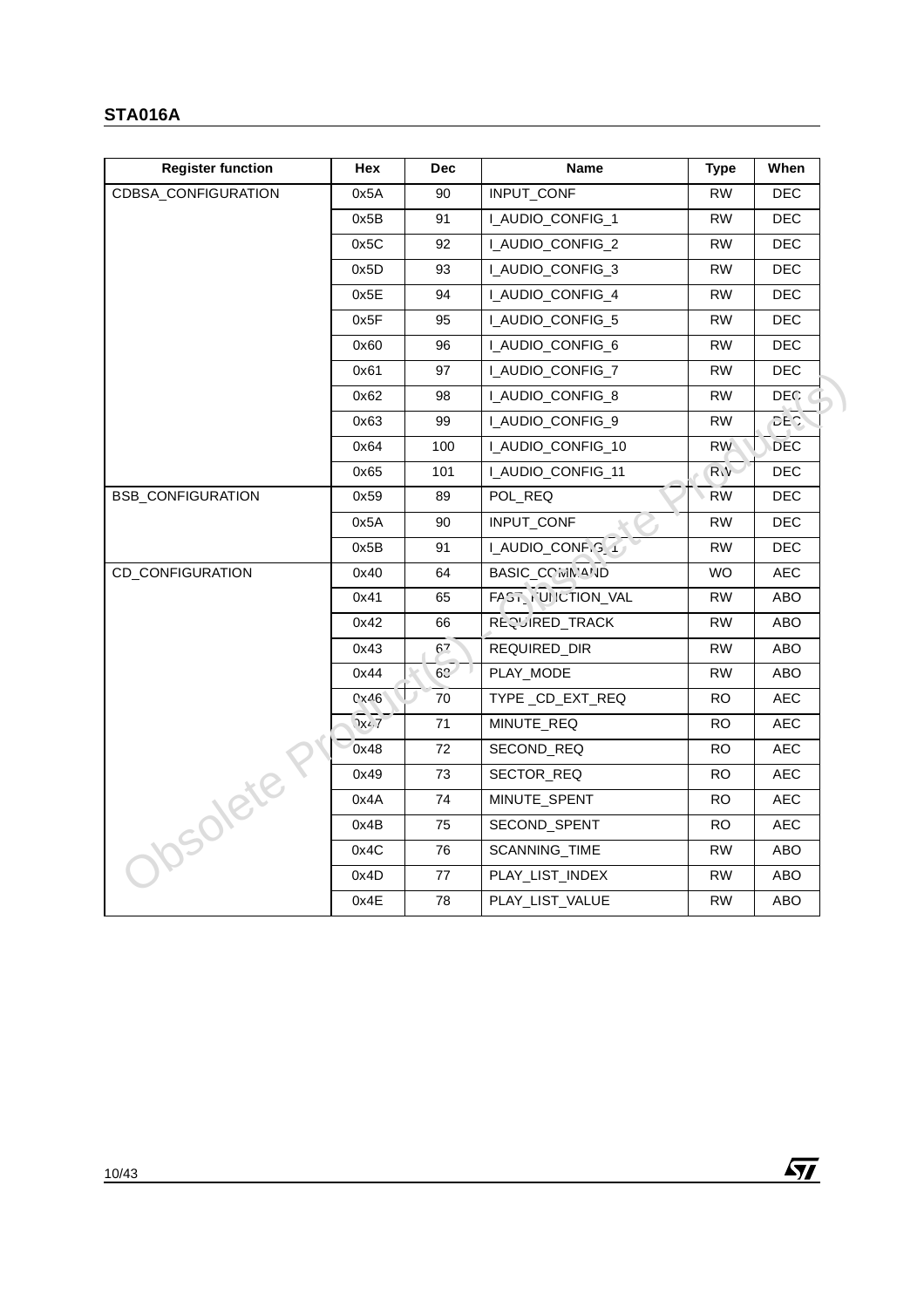| <b>Register function</b> | Hex     | <b>Dec</b> | <b>Name</b>       | <b>Type</b>     | When       |
|--------------------------|---------|------------|-------------------|-----------------|------------|
|                          | 0x86    | 134        | CD_SONG_INFO_C1   | <b>RO</b>       | <b>AEC</b> |
|                          | 0x87    | 135        | CD_SONG_INFO_C2   | <b>RO</b>       | <b>AEC</b> |
|                          | 0x88    | 136        | CD_SONG_INFO_C3   | <b>RO</b>       | <b>AEC</b> |
|                          | 0x89    | 137        | CD_SONG_INFO_C4   | <b>RO</b>       | <b>AEC</b> |
|                          | 0x8A    | 138        | CD_SONG_INFO_C5   | <b>RO</b>       | <b>AEC</b> |
|                          | 0x8B    | 139        | CD_SONG_INFO_C6   | <b>RO</b>       | <b>AEC</b> |
|                          | 0x8C    | 140        | CD_SONG_INFO_C7   | <b>RO</b>       | <b>AEC</b> |
|                          | 0x8D    | 141        | CD_SONG_INFO_C8   | <b>RO</b>       | AEC        |
|                          | 0x8E    | 142        | CD_SONG_INFO_C9   | <b>RO</b>       | AEC        |
|                          | 0x8F    | 143        | CD_SONG_INFO_C10  | <b>RO</b>       | AEC.       |
|                          | 0x90    | 144        | CD_SONG_INFO_C11  | RO <sub>1</sub> | <b>AEC</b> |
|                          | 0x91    | 145        | CD_SONG_INFO_C12  | R()             | <b>AEC</b> |
|                          | 0x92    | 146        | CD_SONG_INFO_C13  | <b>RO</b>       | <b>AEC</b> |
|                          | 0x93    | 147        | CD_SONG_INFO_C14  | <b>RO</b>       | AEC        |
|                          | 0x94    | 148        | CD_SONG_INFU_215  | <b>RO</b>       | <b>AEC</b> |
|                          | 0x95    | 149        | CD_SONG_INFO_C16  | <b>RO</b>       | <b>AEC</b> |
|                          | 0x96    | 150        | CD_CONG_INFO_C17  | <b>RO</b>       | AEC        |
|                          | 0x97    | 151        | CL_SJNG_INFO_C18  | <b>RO</b>       | <b>AEC</b> |
|                          | 0x98    | 152        | CD_SONG_INFO_C19  | <b>RO</b>       | <b>AEC</b> |
|                          | 0x99    | 153'       | CD_SONG_INFO_C20  | <b>RO</b>       | <b>AEC</b> |
|                          | 0x9A    | 154        | CD_SONG_INFO_C21  | <b>RO</b>       | <b>AEC</b> |
|                          | $QX\xi$ | 155        | CD_SONG_INFO_C22  | <b>RO</b>       | <b>AEC</b> |
|                          | 0x9C    | 156        | CD_SONG_INFO_C23  | <b>RO</b>       | <b>AEC</b> |
| Solete                   | 0x9D    | 157        | CD_SONG_INFO_C24  | <b>RO</b>       | AEC        |
|                          | 0x9E    | 158        | CD_SONG_INFO_C25  | <b>RO</b>       | <b>AEC</b> |
|                          | 0x9F    | 159        | CD_SONG_INFO_C26  | <b>RO</b>       | <b>AEC</b> |
| ヽ                        | 0xA0    | 160        | CD_SONG_INFO_C27  | <b>RO</b>       | AEC        |
|                          | 0xA1    | 161        | CD_SONG_INFO_C28  | RO.             | AEC        |
|                          | 0xA2    | 162        | CD_SONG_INFO_C29  | <b>RO</b>       | <b>AEC</b> |
|                          | 0xA3    | 163        | CD_SONG_INFO_C30  | <b>RO</b>       | <b>AEC</b> |
|                          | 0xA4    | 164        | CD_SONG_INFO_C31  | <b>RO</b>       | AEC        |
|                          | 0xA5    | 165        | CD_SONG_INFO_C32  | <b>RO</b>       | AEC        |
|                          | 0xA6    | 166        | CD_SONG_TYPE_INFO | <b>RO</b>       | AEC        |

 $\sqrt{1}$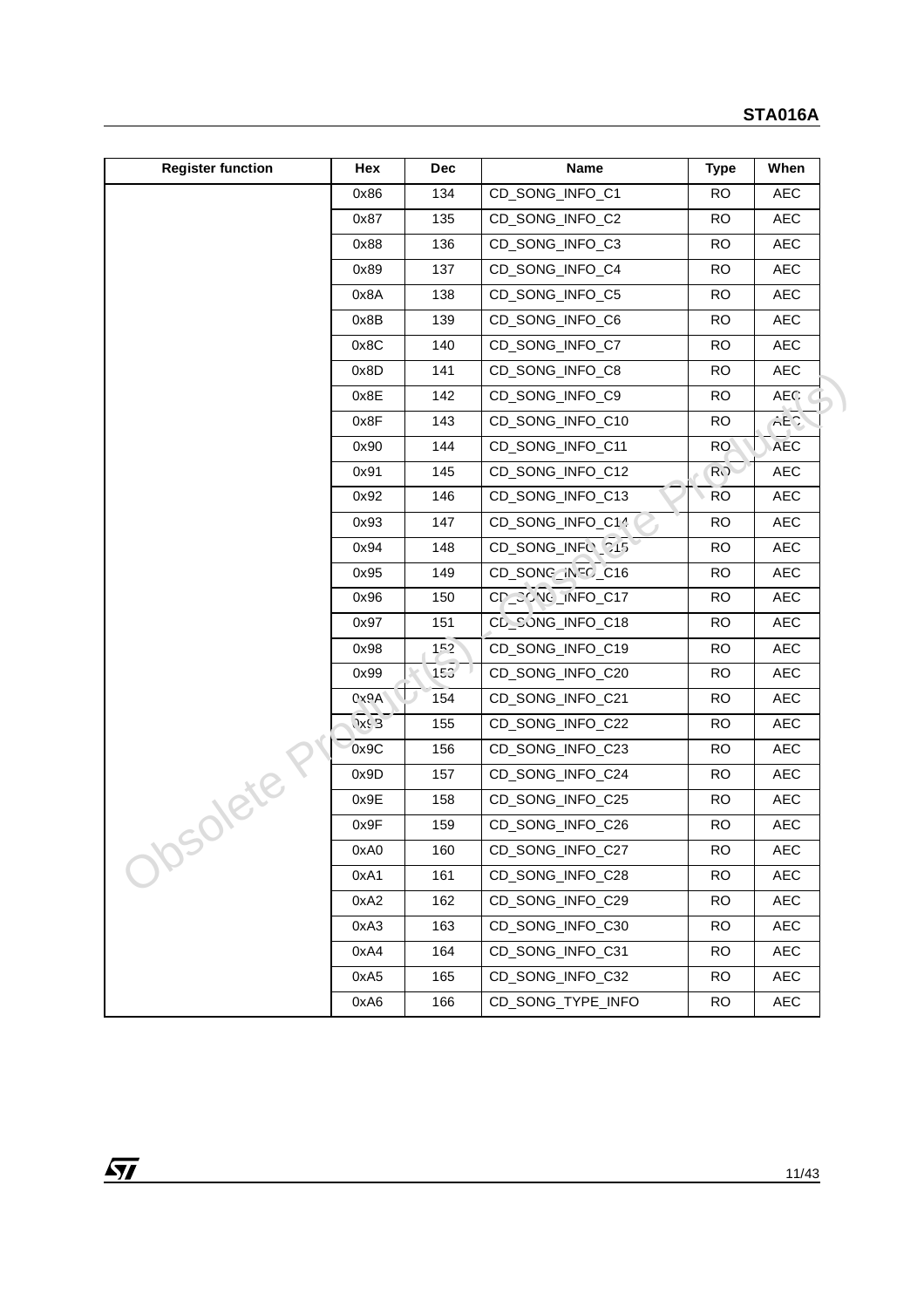| <b>Register function</b> | Hex               | <b>Dec</b> | Name                | Type            | When       |
|--------------------------|-------------------|------------|---------------------|-----------------|------------|
|                          | 0xA7              | 167        | NB_OF_CUR_TRACK     | RO.             | AEC.       |
|                          | 0xA8              | 168        | NB_OF_CUR_DIR       | <b>RO</b>       | <b>AEC</b> |
|                          | 0xA9              | 169        | CD_CUR_STATUS       | RO.             | <b>AEC</b> |
|                          | 0xAA              | 170        | CD TRACK FORMAT     | RO.             | <b>AEC</b> |
|                          | 0xAB              | 171        | CD_NB_OF_SUB_DIR    | RO.             | AEC        |
|                          | 0xAC              | 172        | CD_NB_OF_SUB_FILE   | RO.             | AEC        |
|                          | 0xAD              | 173        | DIRECTORY_LEVEL     | RO.             | AEC        |
|                          | 0xAE              | 174        | DIR_IDENTIFIER_B1   | RO.             | <b>AEC</b> |
|                          | 0xAF              | 175        | DIR_IDENTIFIER_B2   | RO.             | AEC.       |
|                          | 0xB0              | 176        | DIR_IDENTIFIER_B3   | <b>RO</b>       | AE         |
|                          | 0xB1              | 177        | DIR_IDENTIFIER_B4   | RO <sub>1</sub> | <b>AEC</b> |
|                          | 0xB2              | 178        | VOL_IDENTIFIER_B1   | R()             | AEC        |
|                          | 0xB3              | 179        | VOL_IDENTIFIER_B2   | <b>RO</b>       | <b>AEC</b> |
|                          | 0xB4              | 180        | VOL_IDENTIFIER_B3-  | RO.             | AEC        |
|                          | 0xB5              | 181        | VOL_IDENTIFIER_54   | <b>RO</b>       | <b>AEC</b> |
|                          | 0xB6              | 182        | EXTRACT BYTE IDX B1 | RW.             | ABO        |
|                          | 0xB7              | 183        | EXTRACT_BYTE_IDX_B2 | <b>RW</b>       | ABO        |
|                          | 0xB8              | 184        | EXTRACT_BYTE_IDX_B3 | <b>RW</b>       | ABO        |
|                          | 0xB9              | 185        | EXTRACT_BYTE_IDX_B4 | RW.             | ABO        |
|                          | 0xBA              | 185'       | EXTRACT_ADR_MODE    | <b>RW</b>       | ABO        |
|                          | 0x <sub>BC</sub>  | 188        | CONFIG_MODULE       | <b>RW</b>       | DEC        |
| COMMAND                  | (X <sup>1</sup> ) | 16         | SOFT_RESET          | <b>WO</b>       | <b>DWT</b> |
|                          | 0x3A              | 58         | CK_CMD              | WO.             | DBO.       |
|                          | 0x55              | 85         | DEC_SEL             | RW.             | DEC.       |
|                          | 0x56              | 86         | <b>RUN</b>          | <b>RW</b>       | <b>DEC</b> |
| Obsoleter                | 0x52              | 82         | CRC_IGNORE          | <b>RW</b>       | ABO        |
|                          | 0x53              | 83         | MUTE                | RW.             | ABO        |
|                          | 0x57              | 87         | <b>SKIP</b>         | <b>RW</b>       | ABO        |
|                          | 0x58              | 88         | <b>PAUSE</b>        | <b>RW</b>       | ABO        |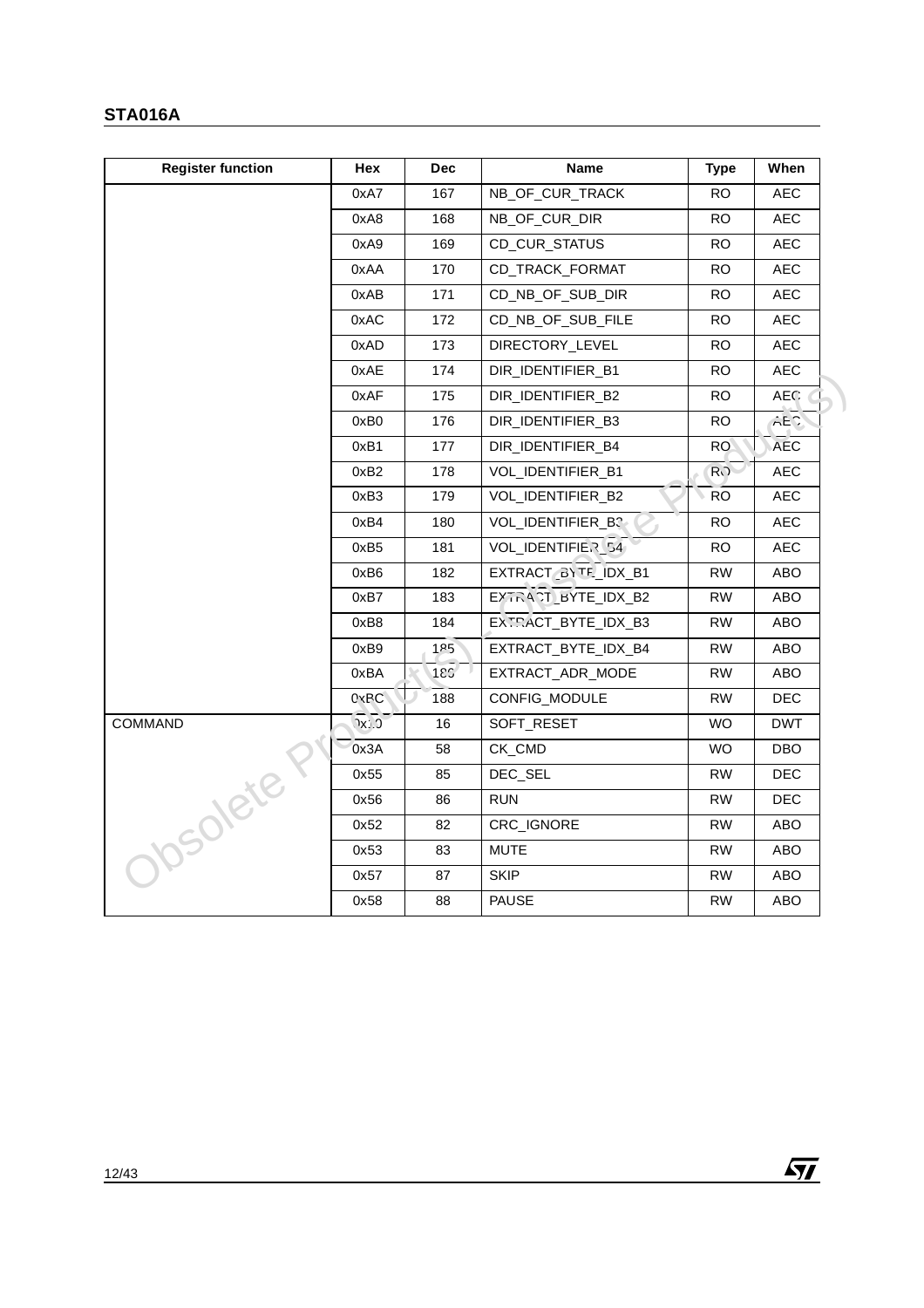| <b>Register function</b> | Hex                      | <b>Dec</b> | <b>Name</b>          | <b>Type</b> | When       |
|--------------------------|--------------------------|------------|----------------------|-------------|------------|
| <b>STATUS</b>            | 0xCC                     | 204        | STATUS_MODE          | <b>RO</b>   | <b>EDF</b> |
|                          | 0xCD                     | 205        | STATUS_CHAN_NB       | <b>RO</b>   | <b>EDF</b> |
|                          | 0xCE                     | 206        | STATUS_SF            | <b>RO</b>   | <b>EDF</b> |
|                          | 0x6F                     | 111        | STATUS_FE            | <b>RO</b>   | <b>EDF</b> |
|                          | 0xD4                     | 212        | HEADER_1             | <b>RO</b>   | <b>EDF</b> |
|                          | 0xD <sub>5</sub>         | 213        | HEADER_2             | <b>RO</b>   | <b>EDF</b> |
|                          | 0xD6                     | 214        | HEADER_3             | <b>RO</b>   | <b>EDF</b> |
|                          | 0xD7                     | 215        | HEADER_4             | <b>RO</b>   | <b>EDF</b> |
|                          | 0xD8                     | 216        | HEADER_5             | <b>RO</b>   | EDF        |
|                          | 0xD9                     | 217        | HEADER <sub>_6</sub> | <b>RO</b>   | <b>EDE</b> |
| BYPASSA_CONFIGURATION    | 0x70                     | 112        | CHAN_NB              | <b>RW</b>   | <b>DEC</b> |
|                          | 0x71                     | 113        | SAMPLING_FREQ        | $R_1V$      | <b>DEC</b> |
|                          | 0xCB                     | 203        | PCMCLK_INPUT         | <b>RW</b>   | <b>DEC</b> |
| MP3_CONFIGURATION        | 0x52                     | 82         | CRC_IGNORE           | <b>RW</b>   | ABO        |
|                          | 0x6B                     | 107        | ERR_DEC_LEVEL        | <b>RO</b>   | EDB        |
|                          | 0x6C                     | 108        | ERR_DEC_NL           | <b>RO</b>   | <b>EDB</b> |
|                          | 0x6D                     | 109        | $EPR$ $EPC$ $NB$ $2$ | <b>RO</b>   | EDB        |
| RESERVED                 | 0x70                     | 112        | <b>RECERVED</b>      |             |            |
|                          | 0x71                     | 113        | RESERVED             |             |            |
|                          | 0x72                     | 11.4       | RESERVED             |             |            |
|                          | Qx73                     | 115        | RESERVED             |             |            |
|                          | $\lambda x$ <sup>1</sup> | 116        | RESERVED             |             |            |
| MIX_CONFIGURATION        | 0x75                     | 117        | MIX_MODE             | <b>RW</b>   | ABO        |
| Solete                   | 0x76                     | 118        | MIX_DLA              | <b>RW</b>   | ABO        |
|                          | 0x77                     | 119        | MIX_DLB              | RW          | ABO        |
|                          | 0x78                     | 120        | MIX_DRA              | <b>RW</b>   | ABO        |
|                          | 0x79                     | 121        | MIX_DRB              | ${\sf RW}$  | ABO        |
| TC NE CONFIGURATION      | 0x7A                     | 122        | TONE_ON              | <b>RW</b>   | ABO        |
|                          | 0x7B                     | 123        | TONE_FCUTH           | <b>RW</b>   | ABO        |
|                          | 0x7C                     | 124        | TONE_FCUTL           | <b>RW</b>   | ABO        |
|                          | 0x7D                     | 125        | TONE_GAINH           | <b>RW</b>   | ABO        |
|                          | 0x7E                     | 126        | TONE_GAINL           | <b>RW</b>   | ABO        |
|                          | 0x7F                     | 127        | TONE_GAIN_ATTEN      | <b>RW</b>   | ABO        |

 $\sqrt{1}$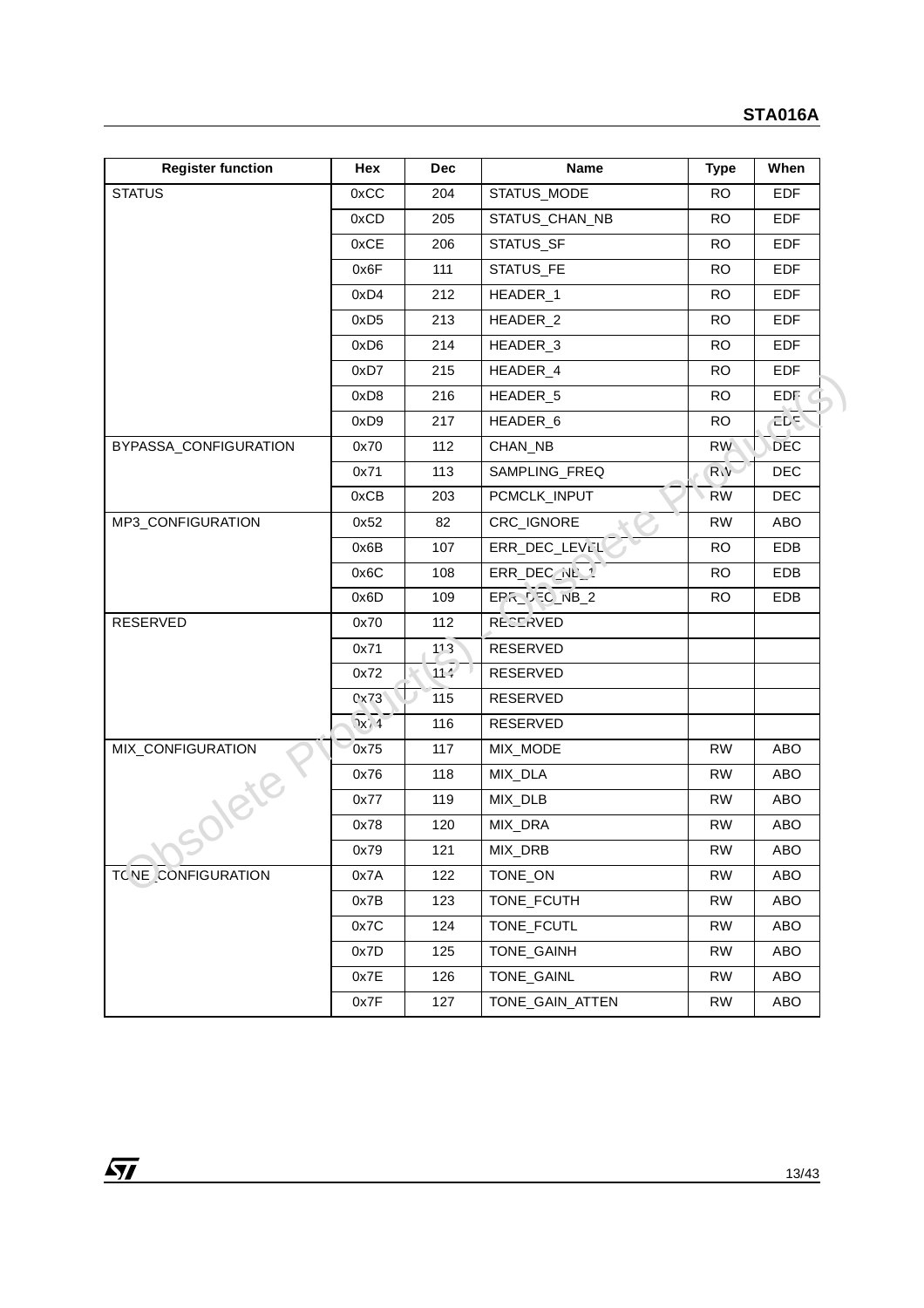## **6 REGISTER DESCRIPTION**

## **6.1 VERSION registers description**

### **6.1.1 VERSION :**

| b7   b6   b5   b4   b3   b2   b1   b0 |  |  |  |  |
|---------------------------------------|--|--|--|--|

Address : 0x00 (0)

Type : RO - DWT

Software Reset : 0x10

## **6.1.2 IDENT :**

| Hardware Reset: 0x10                                                                                             |                |                |                      |    |              |          | Description:                                                                                                                                       |                                                                                                                                                    |  |  |  |
|------------------------------------------------------------------------------------------------------------------|----------------|----------------|----------------------|----|--------------|----------|----------------------------------------------------------------------------------------------------------------------------------------------------|----------------------------------------------------------------------------------------------------------------------------------------------------|--|--|--|
| Description:<br>The VERSION register is Read-only and it is used to<br>identify the IC on the application board. |                |                |                      |    |              |          | This register must contain a PEL value that enables<br>the audio PLL to generate a frequency of ofpot 132<br>kHz for the PCMCK.See table 1, 2 & 3. |                                                                                                                                                    |  |  |  |
|                                                                                                                  |                |                |                      |    |              |          | ofact is the oversampling factor need (d) by the DAC<br>(ofac==246 or ofac==384).                                                                  |                                                                                                                                                    |  |  |  |
|                                                                                                                  |                |                |                      |    |              |          |                                                                                                                                                    | Default value at soft reset as ume:                                                                                                                |  |  |  |
| 6.1.2                                                                                                            | <b>IDENT:</b>  |                |                      |    |              |          |                                                                                                                                                    | $-$ ofact $== 256$                                                                                                                                 |  |  |  |
| b <sub>5</sub><br>b3<br>b2<br>b1<br>b7<br>b6<br>b4<br>b0                                                         |                |                |                      |    |              |          | – external crystal provide a CRYCK running at<br>14.31818 in 12                                                                                    |                                                                                                                                                    |  |  |  |
| $\mathbf{1}$                                                                                                     | $\Omega$       | 1              | $\Omega$             | 1  | $\mathbf{1}$ | $\Omega$ | $\Omega$                                                                                                                                           |                                                                                                                                                    |  |  |  |
|                                                                                                                  |                |                |                      |    |              |          |                                                                                                                                                    | 6.22<br>FLL_AUDIO_PEH_192:                                                                                                                         |  |  |  |
| Address: 0x01 (1)                                                                                                |                |                |                      |    |              |          |                                                                                                                                                    |                                                                                                                                                    |  |  |  |
| Type: RO - DWT                                                                                                   |                |                |                      |    |              |          |                                                                                                                                                    | b <sub>5</sub><br>b7<br>b <sub>6</sub><br>b3<br>b2<br>b4<br>b <sub>1</sub><br>b <sub>0</sub>                                                       |  |  |  |
| Software Reset: 0xAC                                                                                             |                |                |                      |    |              |          |                                                                                                                                                    | Address: 0xDD (221)                                                                                                                                |  |  |  |
| Hardware Reset: 0xAC                                                                                             |                |                |                      |    |              |          |                                                                                                                                                    | Type: RW - DEC                                                                                                                                     |  |  |  |
|                                                                                                                  |                |                |                      |    |              |          |                                                                                                                                                    | Software Reset: 187                                                                                                                                |  |  |  |
| Description:                                                                                                     |                |                |                      |    |              |          |                                                                                                                                                    |                                                                                                                                                    |  |  |  |
|                                                                                                                  |                |                |                      |    |              |          | IDENT is a read-only register and it is used to identify<br>the IC on an application hourd. IDENT always has the                                   | Description:                                                                                                                                       |  |  |  |
| value 0xAC.                                                                                                      |                |                |                      |    |              |          |                                                                                                                                                    | This register must contain a PEH value that enables<br>the audio PLL to generate a frequency of ofact*192<br>kHz for the PCMCK.See table 1, 2 & 3. |  |  |  |
| 6.1.3                                                                                                            |                |                | <b>SCFT VERSION:</b> |    |              |          |                                                                                                                                                    | Default value at soft reset assume :                                                                                                               |  |  |  |
| b7                                                                                                               | b <sub>6</sub> | b <sub>5</sub> | b4                   | b3 | b2           | b1       | b0                                                                                                                                                 | $-$ of act = $256$                                                                                                                                 |  |  |  |
| Address: 0xD3 (211)                                                                                              |                |                |                      |    |              |          |                                                                                                                                                    | - external crystal provide a CRYCK running at<br>14.31818 MHz                                                                                      |  |  |  |

### Description :

## **6.1.3 SOFT\_VERSION :**

| $b6$   b5   b4   b3   b2   b1<br>b7<br>b <sub>0</sub> |
|-------------------------------------------------------|
|-------------------------------------------------------|

Type : RO - DWT

Software Reset : X

Description :

The SOFT\_VERSION register is Read-only and it is used to identify the software running on the IC.

### **6.2 PLL\_AUDIO\_CONFIGURATION registers description**

### **6.2.1 PLL\_AUDIO\_PEL\_192 :**

| b7 |  |  |  |  |  | $b6$   $b5$   $b4$   $b3$   $b2$   $b1$   $b0$ |  |
|----|--|--|--|--|--|------------------------------------------------|--|
|----|--|--|--|--|--|------------------------------------------------|--|

Address : 0xDC (220)

Type : RW - DEC

Software Reset : 58

### Description :

- $-$  ofact  $== 256$
- external crystal provide a CRYCK running at 14.31818 MHz

## **6.2.2 PLL\_AUDIO\_PEH\_192 :**

|--|--|--|--|--|--|

### Description :

- $-$  ofact  $== 256$
- external crystal provide a CRYCK running at 14.31818 MHz

## **6.2.3 PLL\_AUDIO\_NDIV\_192 :**

| b7<br>b3<br>b2<br>b4<br>b <sub>6</sub><br>b5 | b1 | b <sub>0</sub> |
|----------------------------------------------|----|----------------|
|----------------------------------------------|----|----------------|

**477** 

Address : 0xDE (222) Type : RW - DEC Software Reset : 0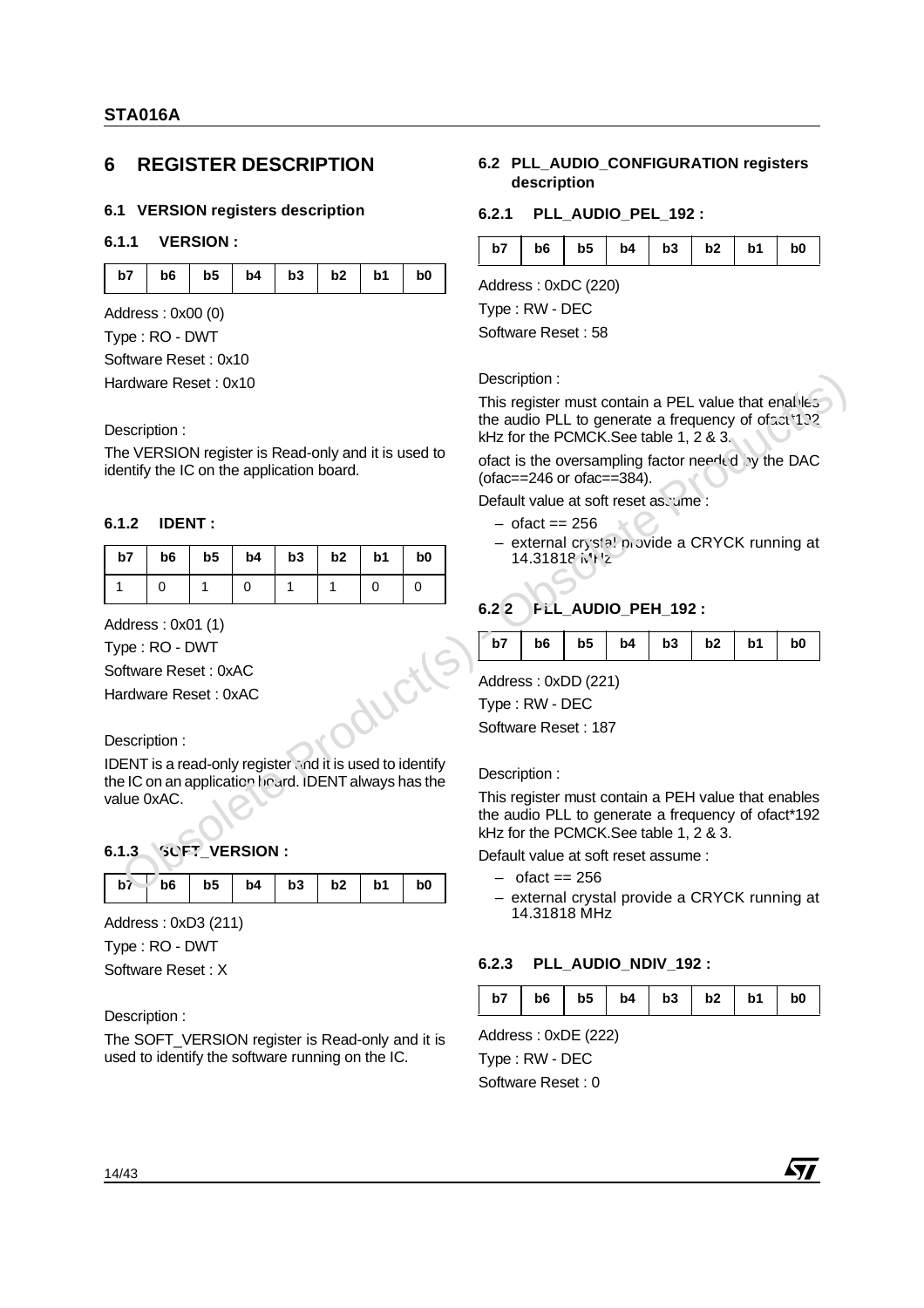Description :

This register must contain a NDIV value that enables the audio PLL to generate a frequency of ofact\*192 kHz for the PCMCK.See table 1, 2 & 3.

Default value at soft reset assume :

- $-$  ofact  $== 256$
- external crystal provide a CRYCK running at 14.31818 MHz

## **6.2.4 PLL\_AUDIO\_XDIV\_192 :**

|--|--|--|--|--|--|

Address : 0xDF (223)

Type : RW - DEC

Software Reset : 3

## Description :

This register must contain a XDIV value that enables the audio PLL to generate a frequency of ofact\*192 kHz for the PCMCK.See table 1, 2 & 3.

Default value at soft reset assume :

- $-$  ofact  $== 256$
- external crystal provide a CRYCK running at 14.31818 MHz

## **6.2.5 PLL\_AUDIO\_MDIV\_192 :**

| b7   b6   b5   b4   b2   $\sqrt{2}$   b1   b0 |  |  |  |  |
|-----------------------------------------------|--|--|--|--|
|                                               |  |  |  |  |

Address : 0xE0 (224)

Type : RW - DEC

Software Reset: 1

Des cription :

This register must contain a MDIV value that enables the audio PLL to generate a frequency of ofact\*192 kHz for the PCMCK.See table 1, 2 & 3. **b7 b6 b5 b4 b3 b2 b1 b0 c** external crystal provide a CRYCK running at Address : 0xDF (223)<br>
Type : RW - DEC **6.2.7 PLL\_AUDIO\_PEH\_176 :**<br>
Software Reset : 3<br>
Description :<br>
This register must contain a XD

Default value at soft reset assume :

- $-$  ofact  $== 256$
- external crystal provide a CRYCK running at 14.31818 MHz

## **6.2.6 PLL\_AUDIO\_PEL\_176 :**

|  |  |  | $b7$   $b6$   $b5$   $b4$   $b3$   $b2$   $b1$   $b0$ |  |
|--|--|--|-------------------------------------------------------|--|

Address : 0xE1 (225) Type : RW - DEC Software Reset : 54

Description :

This register must contain a PEL value that enables the audio PLL to generate a frequency of ofact\*176 kHz for the PCMCK.See table 1, 2 & 3.

Default value at soft reset assume :

- $-$  fact  $== 256$
- external crystal provide a CRYCK running at 14.31818 MHz

## **6.2.7 PLL\_AUDIO\_PEH\_176 :**

| b7<br>$\mathbf{I}$ |  |  | b1 | b <sub>0</sub> |
|--------------------|--|--|----|----------------|

Address : 0xE2 (226)

Type : RW - DEC

Software Reset: 118

## Description :

This register must contain a PEH value that enables the audio PLL to generate a frequency of ofact\*176 kHz for the PCMCK.See table 1, 2 & 3.

Default value at soft reset assume :

- $-$  ofact  $== 256$
- external crystal provide a CRYCK running at 14.31818 MHz

## **6.2.8 PLL\_AUDIO\_NDIV\_176 :**

| b6   b5   b4   b3   b2   b1  <br>b7<br>b <sub>0</sub> |
|-------------------------------------------------------|
|-------------------------------------------------------|

Address : 0xE3 (227)

Type : RW - DEC

Software Reset : 0

Description :

This register must contain a NDIV value that enables the audio PLL to generate a frequency of ofact\*176 kHz for the PCMCK.See table 1, 2 & 3.

Default value at soft reset assume :

- $-$  ofact  $== 256$
- external crystal provide a CRYCK running at 14.31818 MHz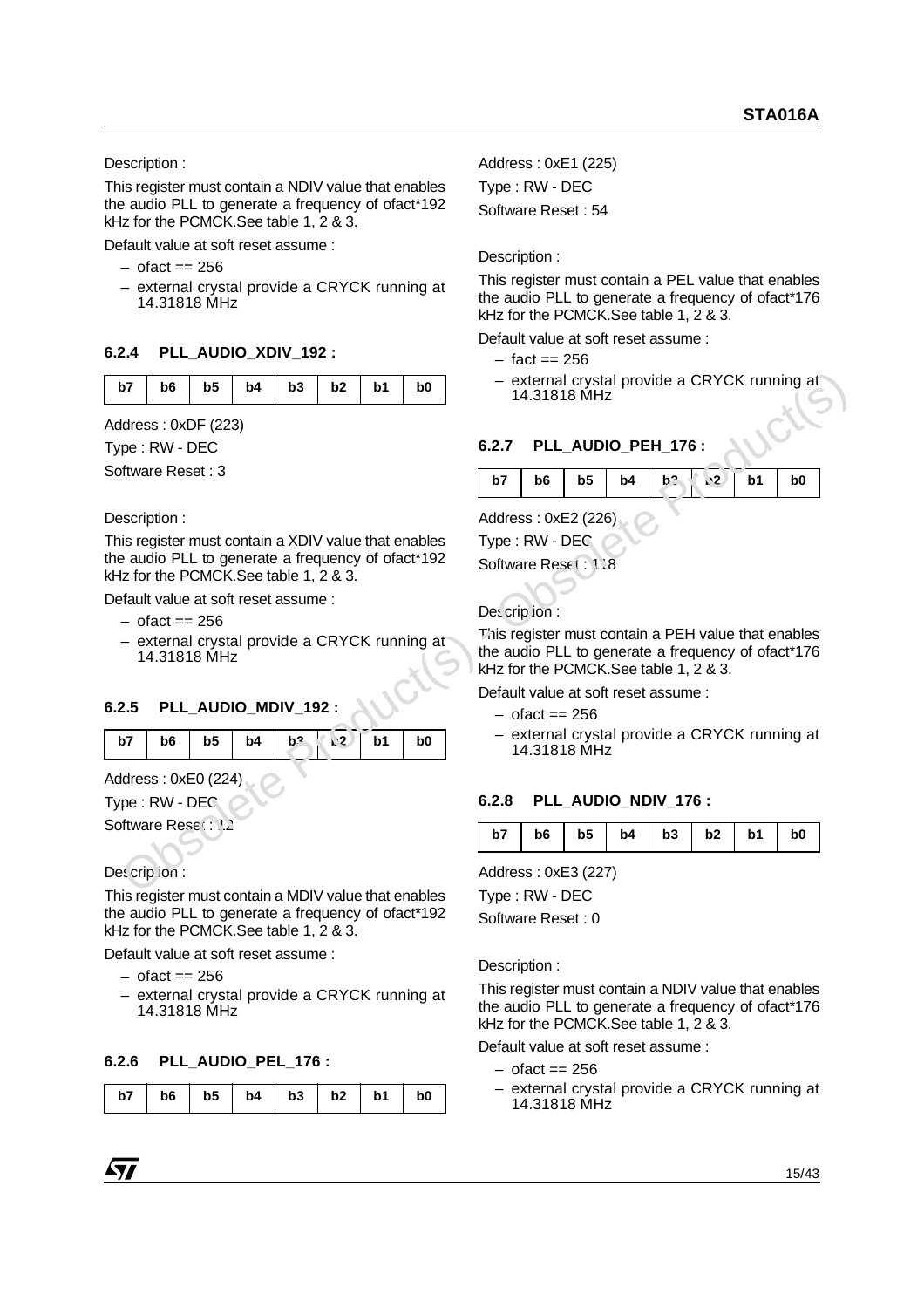## **6.2.9 PLL\_AUDIO\_XDIV\_176 :**

| b7   b6   b5   b4   b3   b2   b1 |  |  |  |  |  |  | b <sub>0</sub> |
|----------------------------------|--|--|--|--|--|--|----------------|
|----------------------------------|--|--|--|--|--|--|----------------|

Address : 0xE4 (228)

Type : RW - DEC

Software Reset : 2

### Description :

This register must contain a XDIV value that enables the audio PLL to generate a frequency of ofact\*176 kHz for the PCMCK.See table 1, 2 & 3.

Default value at soft reset assume :

- $-$  ofact  $== 256$
- external crystal provide a CRYCK running at 14.31818 MHz

## **6.2.10 PLL\_AUDIO\_MDIV\_176 :**

| b7   b6   b5   b4   b3   b2   b1   b0 |  |
|---------------------------------------|--|
|---------------------------------------|--|

Address : 0xE5 (229)

Type : RW - DEC

Software Reset : 8

Description :

This register must contain a MDIV value ti at enables the audio PLL to generate a frequency of ofact\*176 kHz for the PCMCK.See table 1,2  $\&$  3. interesses a measure of the transfer of the state of the state of the state of the state of the state of the state of the state of the state of the state of the state of the state of the state of the state of the state of

Default value at soft reset assume :

- $-$  ofact  $== 256$
- $-$  external crystal provide a CRYCK running at 14.31818 MHz

## **6.3 PLL\_SYSTEM\_CONFIGURATION registers description**

### **6.3.1 PLL\_SYSTEM\_PEL\_50 :**

| $b7$   $b6$   $b5$   $b4$   $b3$   $b2$   $b1$   $b0$ |
|-------------------------------------------------------|
|-------------------------------------------------------|

Address : 0xE6 (230)

Type : RW - DEC

Software Reset : 0

Description :

This register must contain a PEL value that enables the system PLL to generate a frequency of 50 MHz for the SYSCK. See table 4.

Default value at soft reset assume :

– external crystal provide a CRYCK running at 14.31818 MHz

### **6.3.2 PLL\_SYSTEM\_PEH\_50 :**

| $b7$   $b6$   $b5$   $b4$   $b3$   $b2$   $b1$   $b0$ |  |  |  |  |
|-------------------------------------------------------|--|--|--|--|
|                                                       |  |  |  |  |

Address : 0xE7 (231) Type : RW - DEC

Software Reset : 0

#### Description :

This register must contain a PEH value that enables the system PLL to generate a frequency of 50 MHz for the SYSCK. See table 4.

Default value at soft reset assume :

external crystal provide a CRYCK running at 14.31818 MHz

## **6.3.3 PLL\_SYSTEM\_NDIV\_50 :**

| $b7$   $b6$   $b5$   $b4$   $b3$   $b2$   $b1$   $b0$ |  |  |  |  |  |  |  |  |  |
|-------------------------------------------------------|--|--|--|--|--|--|--|--|--|
|-------------------------------------------------------|--|--|--|--|--|--|--|--|--|

Address : 0xE8 (232)

Type : RW - DEC

Software Reset : 0

Description :

This register must contain a NDIV value that enables the system PLL to generate a frequency of 50 MHz for the SYSCK. See table 4.

Default value at soft reset assume :

– external crystal provide a CRYCK running at 14.31818 MHz

### **6.3.4 PLL\_SYSTEM\_XDIV\_50 :**

| b7 | b6 |  |  | $b5$   $b4$   $b3$   $b2$   $b1$ |  |  | b <sub>0</sub> |
|----|----|--|--|----------------------------------|--|--|----------------|
|----|----|--|--|----------------------------------|--|--|----------------|

Address : 0xE9 (233)

Type : RW - DEC Software Reset : 1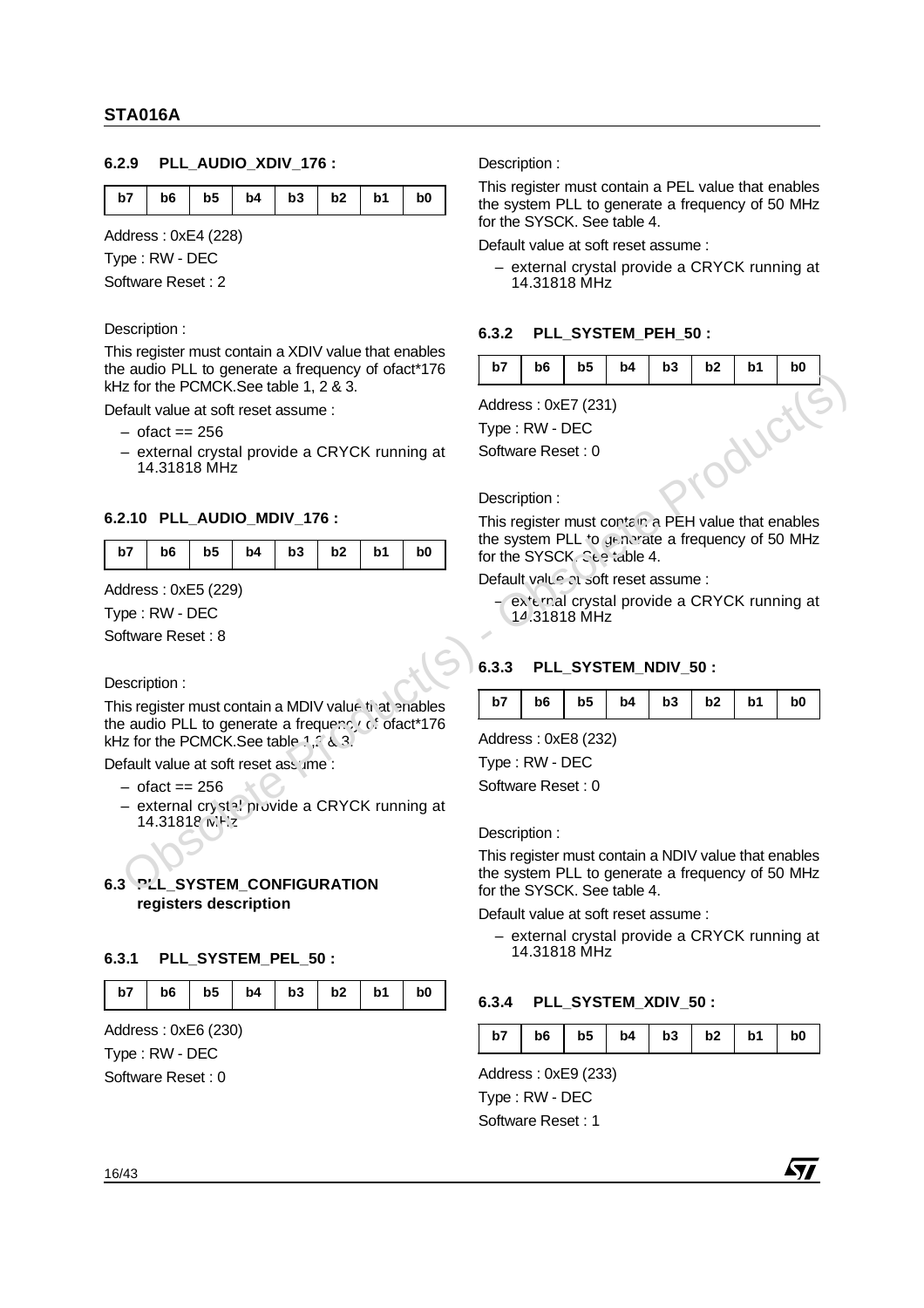Description :

This register must contain a XDIV value that enables the system PLL to generate a frequency of 50 MHZ for the SYSCK. See table 4.

Default value at soft reset assume :

– external crystal provide a CRYCK running at 14.31818 MHz

## **6.3.5 PLL\_SYSTEM\_MDIV\_50 :**

Address : 0xEA (234)

Type : RW - DEC

Software Reset : 13

Description :

This register must contain a MDIV value that enables the system PLL to generate a frequency of 50 MHz for the SYSCK. See table 4.

Default value at soft reset assume :

– external crystal provide a CRYCK running at 14.31818 MHz

## **6.3.6 PLL\_SYSTEM\_PEL\_42\_5**

|  |  |  | b7   b6   b5   b4   b3   b2   b1   b0 |
|--|--|--|---------------------------------------|
|  |  |  |                                       |

Address : 0xE6 (230)

Type : RW - DEC

Software Reset: 126

## Description :-

This register must contain a PEL value that enables the system PLL to generate a frequency of 42.5 MHz for the SYSCK.See table 4. Andress: OxER (234)<br>
Markens: OxER (234)<br>
Type: RW - DEC<br>
Description :<br>
This register must contain a MDIV value that enables<br>
the system PLL to generate a frequency of 50 MHz<br>
This register must contain a MDIV value that

Default value at soft reset assume :

– external crystal provide a CRYCK running at 14.31818 MHz

## **6.3.7 PLL\_SYSTEM\_PEH\_42\_5 :**

| b7 | b6 |  | $b5$   $b4$   $b3$   $b2$ | b1 | b <sub>0</sub> |
|----|----|--|---------------------------|----|----------------|
|    |    |  |                           |    |                |

Address : 0xE7 (231)

Type : RW - DEC

Software Reset : 223

Description :

This register must contain a PEH value that enables the system PLL to generate a frequency of 42.5 MHz for the SYSCK.See table 4.

Default value at soft reset assume :

– external crystal provide a CRYCK running at 14.31818 MHz

### **6.3.8**

## **6.3.9 PLL\_SYSTEM\_NDIV\_42\_5 :**

| b7 | b6                                  | b5 | b4 | b3 | b2 | b1 | Ł0 |
|----|-------------------------------------|----|----|----|----|----|----|
|    | Address: 0xE8 (232)                 |    |    |    |    |    |    |
|    | Type: RW - DEC<br>Software Reset: 0 |    |    |    |    |    |    |
|    |                                     |    |    |    |    |    |    |

Description :

This register must contain a NDIV value that enables the system  $PLL$  to generate a frequency of 42.5 MHz for the SYSCK. See table 4.

Default value at soft reset assume :

– external crystal provide a CRYCK running at 14.31818 MHz

## **6.3.10 PLL\_SYSTEM\_XDIV\_42\_5 :**

| $b4$ $b3$<br>$-2$   b2   $\mu$ .<br>b6<br>b5<br>b7<br>b1 | b0 |
|----------------------------------------------------------|----|
|----------------------------------------------------------|----|

Address : 0xE9 (233)

Type : RW - DEC

Software Reset : 1

Description :

This register must contain a XDIV value that enables the system PLL to generate a frequency of 42.5 MHz for the SYSCK See table 4

Default value at soft reset assume :

– external crystal provide a CRYCK running at 14.31818 MHz

## **6.3.11 PLL\_SYSTEM\_MDIV\_42\_5 :**

|  |  |  |  |  |  |  | b7   b6   b5   b4   b3   b2   b1   b0 |  |
|--|--|--|--|--|--|--|---------------------------------------|--|
|--|--|--|--|--|--|--|---------------------------------------|--|

Address : 0xEA (234)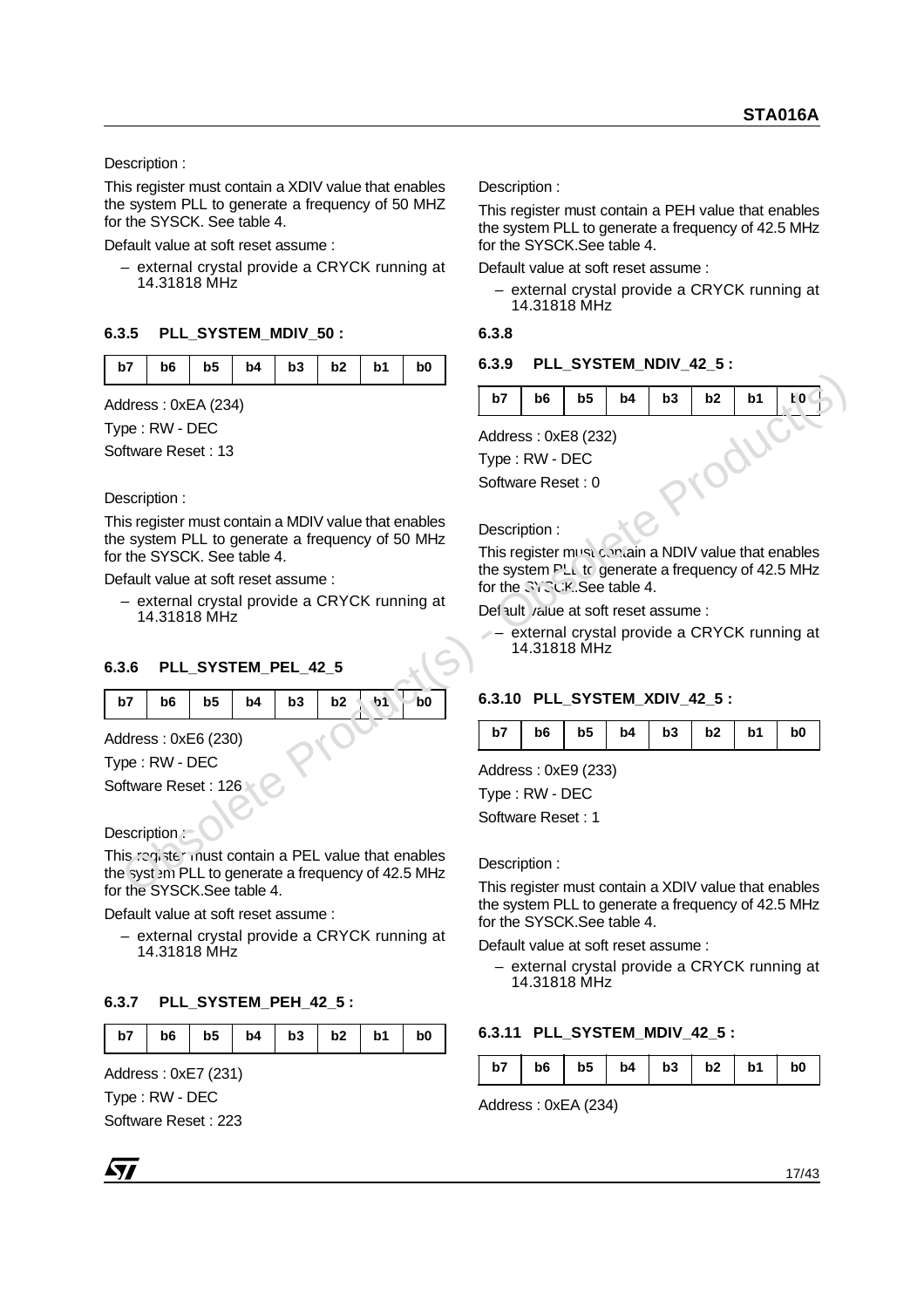Type : RW - DEC Software Reset : 10

Description :

This register must contain a MDIV value that enables the system PLL to generate a frequency of 42.5 MHz for the SYSCK.See table 4.

Default value at soft reset assume :

– external crystal provide a CRYCK running at 14.31818 MHz

## **6.4 I**2**Sout\_CONFIGURATION registers description**

## **6.4.1 OUTPUT\_CONF :**

|  | b7   b6   b5   b4   b3   b2   b1   b0 |  |  |  |
|--|---------------------------------------|--|--|--|

- $-$  PCM DIV = 3:
- $–$  PCM\_CONF =  $0$ ;
- $-$  PCM CROSS  $\geq 0$ ;

|  | $0$   DV5   DV4   DV3   DV2   DV1   DV0 |  |  |  |
|--|-----------------------------------------|--|--|--|

Address : 0x67 (103)

Type : RW - DEC

Software Reset : 0

Description :

If OUTPUT\_CONF == 1, configure the divider to generate the bit clock of the I2Sout interface, called BCK0, from PCMCK. according the following relation : BCKO = PCMCK / 2 \* (PCM\_DIV+1)

## **6.4.3 PCM\_CONF :**

| $b7$   $b6$   $b5$   $b4$   $b3$   $b2$   $b1$   $b0$                                           |  |  |  |
|-------------------------------------------------------------------------------------------------|--|--|--|
| $\vert \cos \vert \cos \vert \cos \vert \cos \vert \cos \vert \cos \vert \cos \vert \cos \vert$ |  |  |  |

Address : 0x68 (104)

Type : RW - DEC

Software Reset : 0

Description :

## **Table 12. .**

|                                                                                                                                                                    |                     |                 |                 |                 |                 |                             |                      |    |                                       | face according following table                                                |    |    | If OUTPUT_CONF == 1, configure the I2Sout inter-                                                                                                                         |    |
|--------------------------------------------------------------------------------------------------------------------------------------------------------------------|---------------------|-----------------|-----------------|-----------------|-----------------|-----------------------------|----------------------|----|---------------------------------------|-------------------------------------------------------------------------------|----|----|--------------------------------------------------------------------------------------------------------------------------------------------------------------------------|----|
| 6.4 l <sup>2</sup> Sout_CONFIGURATION registers<br>description                                                                                                     |                     |                 |                 |                 |                 |                             | <b>Table 12</b>      |    |                                       |                                                                               |    |    |                                                                                                                                                                          |    |
| 6.4.1                                                                                                                                                              | <b>OUTPUT_CONF:</b> |                 |                 |                 |                 |                             | <b>Bit</b><br>fields |    | Comment                               |                                                                               |    |    |                                                                                                                                                                          |    |
| b7<br>b <sub>6</sub><br>Address: 0x66 (102)<br>Type: RW - DEC                                                                                                      | b <sub>5</sub>      | b4              | b3              | b2              | b <sub>1</sub>  | b <sub>0</sub>              | CO[1:0]              |    |                                       |                                                                               |    |    | 0 : 16 bits mode (16 uots transmitted).<br>1:18 bits mod : 1:8 slots transmitted).<br>2:20 bits mode (20 slots transmitted).<br>3 : 24 bis in de (24 slots transmitted). |    |
| Software Reset: 0<br>Description:                                                                                                                                  |                     |                 |                 |                 |                 |                             | CO <sub>2</sub>      |    | $c0$ the rising).<br>on the falling). | Polarity of BCKO:                                                             |    |    | O: duta are sent on the falling edge & stable<br>1 : (data are sent on the rising edge & stable                                                                          |    |
| If set to 1 enable the configurability of the PCM-<br>BLOCK Output thanks to following registers, else dis-<br>able this configurability and take embedded derault |                     |                 |                 |                 |                 |                             | CO <sub>3</sub>      |    |                                       | 0 : I2S format is selected<br>1 : other format is selected                    |    |    |                                                                                                                                                                          |    |
| configuration for PCM-BLOCK registers<br>Note that this embedded default configuration can be<br>retrieved by user thanks to following setting:                    |                     |                 |                 |                 |                 |                             | CO <sub>4</sub>      |    | format).                              | Polarity of LRCKO:<br>0 : low->right, high->left).                            |    |    | 1 : low->left, high->right so compliant to I2S                                                                                                                           |    |
| $-$ PCM DIV = 3;<br>$-$ PCM_CONF = $0:$<br>$-$ PCM_CROS $\epsilon$ = 6,                                                                                            |                     |                 |                 |                 |                 |                             | CO <sub>5</sub>      |    |                                       | LRCKO (right aligned data).<br>LRCKO (left aligned data).                     |    |    | 0 : data are in the last BCKO cycles of<br>1 : data are in the first BCKO cycles of                                                                                      |    |
| 6.4.2                                                                                                                                                              | <b>PCM DIV:</b>     |                 |                 |                 |                 |                             | CO <sub>6</sub>      |    |                                       | 0 : the transmission is LS bit first.<br>1: the transmission is MS bit first. |    |    |                                                                                                                                                                          |    |
| b <sub>6</sub><br>$b\overline{7}$                                                                                                                                  | b <sub>5</sub>      | b4              | b3              | b2              | b <sub>1</sub>  | b0                          | 6.4.4                |    | <b>PCM CROSS:</b>                     |                                                                               |    |    |                                                                                                                                                                          |    |
| $\Omega$<br>0                                                                                                                                                      | DV <sub>5</sub>     | DV <sub>4</sub> | DV <sub>3</sub> | DV <sub>2</sub> | DV <sub>1</sub> | D <sub>V</sub> <sub>0</sub> | b7                   | b6 | b5                                    | b4                                                                            | b3 | b2 | b1                                                                                                                                                                       | b0 |

## **6.4.4 PCM\_CROSS :**

| b7 | $b6$   $b5$   $b4$   $b3$   $b2$   $b1$ |  |  |           | b <sub>0</sub> |
|----|-----------------------------------------|--|--|-----------|----------------|
|    |                                         |  |  | 0 CR1 CR0 |                |

Address : 0x69 (105)

Type : RW - DEC

Software Reset : 0

Description :

If OUTPUT\_CONF == 1, CR[1:0] is used to configure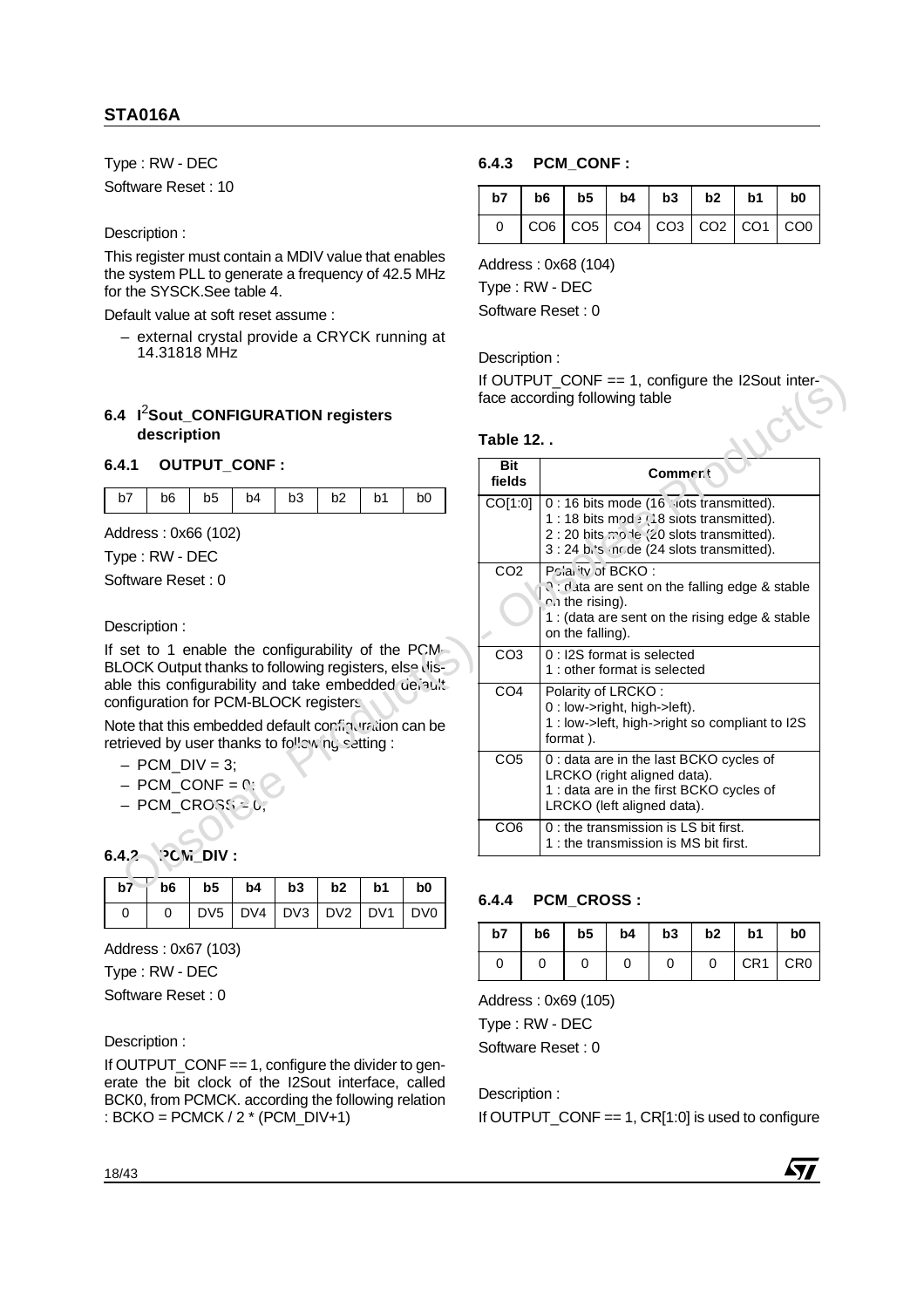the output crossbar according following table

## **Table 13. .**

| CR1 | CR <sub>0</sub> | Comment                                                                                          |
|-----|-----------------|--------------------------------------------------------------------------------------------------|
| 0   | 0               | Left channel is mapped on the left<br>output.<br>Right channel is mapped on the right<br>output. |
| 0   |                 | Left channel is duplicated on both output<br>channels.                                           |
| 1   | O               | Right channel is duplicated on both<br>output channels.                                          |
|     |                 | Right and left channels are toggled.                                                             |

## **6.5 GPSO\_CONFIGURATION registers description**

## **6.5.1 OUTPUT\_CONF :**

|  |  |  | b7   b6   b5   b4   b3   b2   b1   b0 |
|--|--|--|---------------------------------------|
|  |  |  | $X \mid 0C2 \mid 0C1 \mid 0C0 \mid$   |

## **Table 14. :**

| <b>Bit fields</b> | Comment                                                                                                                                 |
|-------------------|-----------------------------------------------------------------------------------------------------------------------------------------|
| OCO               | Continuistion of gpso:<br>0 take embedded default configuration.<br>1: configure gpso from register<br>GPSO CONF.                       |
| O <sub>1</sub>    | Use of block PCM to generate clocks<br>(PCMCK, LRCK & BCK):<br>$0:$ no use.<br>$1:$ use it.                                             |
| OC2               | Configuration of PCM block:<br>0 : take embedded default configuration.<br>1: configure PCM block from PCM DIV<br>& PCM_CONF registers. |

Note that embedded default configuration for GPSO can be retrieved by user thanks to following setting :

 $-$  GPSO CONF =  $b00000011$ ;

Note that embedded default configuration for PCM block is described at previous chapter.

## **6.5.2 GPSO\_CONF :**

|  |  |  | $b7$   $b6$   $b5$   $b4$   $b3$   $b2$   $b1$   $b0$ |  |
|--|--|--|-------------------------------------------------------|--|
|  |  |  | CF7 CF6 CF5 CF4 CF3 CF2 CF1 CF0                       |  |

Address : 0x6A (106)

Type : RW - DEC

Software Reset : 0

Description :

## **Table 15. .**

|                                                                                                                                       |                |                                      | output channels.     |    |                 |                                      |                 |                                   |                                 |                                                                                | If OUTPUT_CONF $== 1$ , this register configure the |    |    |    |    |  |
|---------------------------------------------------------------------------------------------------------------------------------------|----------------|--------------------------------------|----------------------|----|-----------------|--------------------------------------|-----------------|-----------------------------------|---------------------------------|--------------------------------------------------------------------------------|-----------------------------------------------------|----|----|----|----|--|
| $\mathbf 1$                                                                                                                           | 1              |                                      |                      |    |                 | Right and left channels are toggled. |                 | <b>GPSO</b> interface             |                                 |                                                                                |                                                     |    |    |    |    |  |
|                                                                                                                                       |                |                                      |                      |    |                 |                                      |                 | <b>Table 15</b>                   |                                 |                                                                                |                                                     |    |    |    |    |  |
|                                                                                                                                       | description    | 6.5 GPSO_CONFIGURATION registers     |                      |    |                 |                                      |                 |                                   | <b>Bit</b><br>Commont<br>fields |                                                                                |                                                     |    |    |    |    |  |
| 6.5.1                                                                                                                                 |                | <b>OUTPUT_CONF:</b>                  |                      |    |                 |                                      |                 | CF <sub>0</sub>                   |                                 | Polarity of GPSO_CK:<br>0 : data provic'er on rising edge & stable on          |                                                     |    |    |    |    |  |
| b7                                                                                                                                    | b <sub>6</sub> | b <sub>5</sub>                       | b4                   | b3 | b2              | b <sub>1</sub>                       | b <sub>0</sub>  |                                   |                                 | falling edga<br>1 : data provided on falling edge & stable on<br>risii g t age |                                                     |    |    |    |    |  |
| X                                                                                                                                     | X              | X                                    | X                    | X  | 0C <sub>2</sub> | OC <sub>1</sub>                      | OC <sub>0</sub> | CF <sub>1</sub>                   |                                 | Polarity of GPSO_REQ:<br>0 : data are valid when GPSO_REQ is high              |                                                     |    |    |    |    |  |
| Type: RW - DEC                                                                                                                        |                | Address: 0x66 (102)                  |                      |    |                 |                                      |                 | CF[7:2]                           |                                 | 1 : data are valid when GPSO_REQ is low<br>Reserved : to be set to 0.          |                                                     |    |    |    |    |  |
| Software Reset: 0<br>Description<br>Table 14.:                                                                                        |                |                                      |                      |    |                 |                                      |                 | 6.6.1                             | description                     | 6.6 l <sup>2</sup> Sin_CONFIGURATION registers<br>INPUT_CONF:                  |                                                     |    |    |    |    |  |
| <b>Bit fields</b>                                                                                                                     |                |                                      |                      |    | Comment         |                                      |                 | b7                                | b6                              | b <sub>5</sub>                                                                 | b4                                                  | b3 | b2 | b1 | b0 |  |
| OC <sub>0</sub><br>Continuistion of gpso:<br>0 take embedded default configuration.<br>1 : configure gpso from register<br>GPSO_CONF. |                |                                      |                      |    |                 | Address: 0x5A (90)<br>Type: RW - DEC |                 |                                   |                                 |                                                                                |                                                     |    |    |    |    |  |
| OC1                                                                                                                                   |                | $0:$ no use.<br>$1 + \text{area it}$ | (PCMCK, LRCK & BCK): |    |                 | Use of block PCM to generate clocks  |                 | Software Reset: 0<br>Description: |                                 |                                                                                |                                                     |    |    |    |    |  |

## **6.6 I**2**Sin\_CONFIGURATION registers description**

## **6.6.1 INPUT\_CONF :**

### Description :

If set to 1 enable the configurability of the I2Sin Input thanks to following registers, else disable this configurability and take embedded default configuration for I2Sin registers.

Note that this embedded default configuration can be retrieved by user thanks to following setting :

- $-$  I\_AUDIO\_CONFIG\_1 = b00000110;
- $-$  I\_AUDIO\_CONFIG\_2 = b11100000;
- $-$  I\_AUDIO\_CONFIG\_3 = b00000001;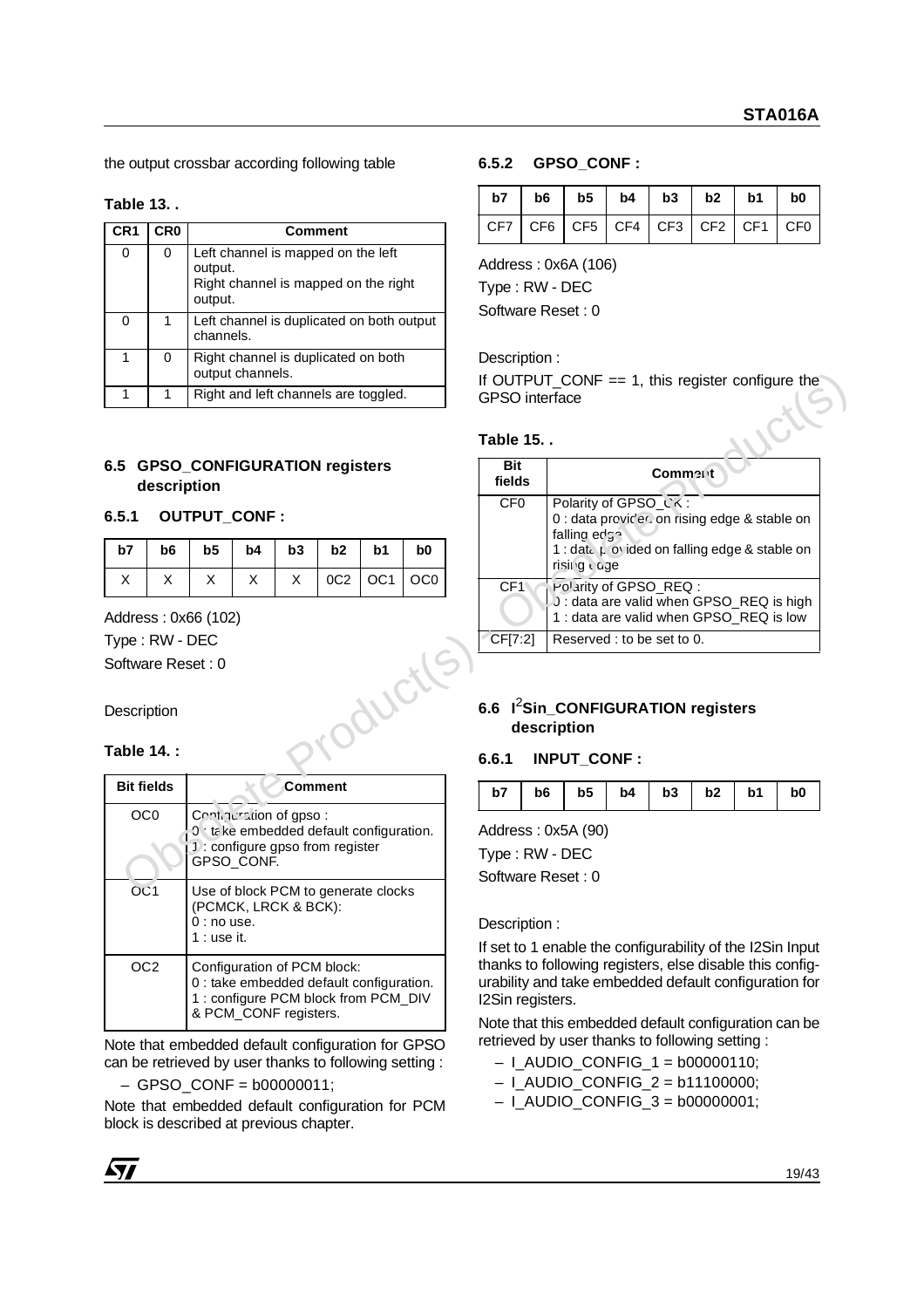## **6.6.2 I\_AUDIO\_CONFIG\_1:**

| b7   b6   b5   b4   b3   b2   b1   b0    |  |  |  |  |
|------------------------------------------|--|--|--|--|
| $\sqrt{CF7}$ CF6 CF5 CF4 CF3 CF2 CF1 CF0 |  |  |  |  |

Address : 0x5B (91)

Type : RW - DEC

Software Reset : 0

Description :

## **Table 16. .**

| Table 16             |                                                                                                                                                             | 6.6.4                                                                                                                     |                            |                            | I AUDIO CONFIG 3:       |                      |          |                                                                                                                                            |                                   |
|----------------------|-------------------------------------------------------------------------------------------------------------------------------------------------------------|---------------------------------------------------------------------------------------------------------------------------|----------------------------|----------------------------|-------------------------|----------------------|----------|--------------------------------------------------------------------------------------------------------------------------------------------|-----------------------------------|
| <b>Bit</b><br>fields | <b>Comment</b>                                                                                                                                              | b7<br>0                                                                                                                   | b <sub>6</sub><br>$\Omega$ | b <sub>5</sub><br>$\Omega$ | b4<br>$\Omega$          | b3<br>$\overline{0}$ | غدا<br>Ù | p1<br>LR9                                                                                                                                  | b <sub>0</sub><br>LR <sub>8</sub> |
| CF <sub>0</sub>      | Relative synchro:<br>0 : synchro with first data bit<br>1 : synchro one bit before first data bit                                                           | Address: 0x5D (93)<br>Type: RW - DEC                                                                                      |                            |                            |                         |                      |          |                                                                                                                                            |                                   |
| CF <sub>1</sub>      | Data reception configuration :<br>$0:$ LSB first<br>1 : MSB first                                                                                           | Software Ruset. 0<br>Description:                                                                                         |                            |                            |                         |                      |          |                                                                                                                                            |                                   |
|                      |                                                                                                                                                             |                                                                                                                           |                            |                            |                         |                      |          |                                                                                                                                            |                                   |
| CF <sub>2</sub>      | Polarity of bit clock BCK:<br>0 : data provided on falling edge & stable<br>on rising edge.<br>1 : data provided on rising edge & stable<br>on falling edge | If INPUT_CONF == 1, this register is used to config-<br>ure the phase of the LRCK of the I <sup>2</sup> Sin.<br>Table 18. |                            |                            |                         |                      |          |                                                                                                                                            |                                   |
| CF <sub>3</sub>      | Polarity of LR clock LRC<br>$0:$ negative                                                                                                                   | <b>Bit fields</b>                                                                                                         |                            |                            |                         | <b>Comment</b>       |          |                                                                                                                                            |                                   |
| CF4                  | 1 : positive<br>Start value of LRCK : combined with CF3,<br>this bit chable user to determine left/right<br>couple according to the following table.        | LR[4:0]                                                                                                                   |                            | phase:                     | within the LRCK phase]. |                      |          | Position of the data within the LRCK<br>- if $CF1 = 0$ (LSB), value must be set to[31<br>- SL[9:5] - bit position of the first bit of data |                                   |

## **Table 17.**

| CF <sub>3</sub> | CF4 | Left/Right couples                  |
|-----------------|-----|-------------------------------------|
|                 |     | $(data1/data2)$ , $(data3/data4)$ , |
|                 |     | (data0/data1), (data2/data3),       |
|                 |     | (data0/data1), (data2/data3),       |
|                 |     | (data1/data2), (data3/data4),       |

## **6.6.3 I\_AUDIO\_CONFIG\_2 :**

| $b7$   $b6$   $b5$   $b4$   $b3$   $b2$   $b1$   $b0$ |  |  |  |
|-------------------------------------------------------|--|--|--|
| LR7   LR6   LR5   LR4   LR3   LR2   LR1   LR0         |  |  |  |

Address : 0x5C (92)

Type : RW - DEC

Software Reset : 0

Description :

## **6.6.4 I\_AUDIO\_CONFIG\_3 :**

| b7 | b6 | $\vert$ b5 $\vert$ | $b4$ $b3$ $b2$ $c1$ |             | b <sub>0</sub> |
|----|----|--------------------|---------------------|-------------|----------------|
|    |    |                    | 0                   | $LR9$ $LR8$ |                |

### **Table 18.**

| <b>Bit fields</b> | Comment                                                                                                                                                                                                                                                                                                                                                            |
|-------------------|--------------------------------------------------------------------------------------------------------------------------------------------------------------------------------------------------------------------------------------------------------------------------------------------------------------------------------------------------------------------|
| LR[4:0]           | Position of the data within the LRCK<br>phase:<br>- if $CF1 = 0$ (LSB), value must be set to [31]<br>- SL[9:5] - bit position of the first bit of data<br>within the LRCK phasel.<br>- if $CF1 = 1$ (MSB), value must be set to bit<br>position of the first bit of data within the<br>LRCK phase.<br>Note that range of value for this bit<br>position is [0:31]. |
| LR[9:5]           | Length-1 of the data.<br>Max value is 31.                                                                                                                                                                                                                                                                                                                          |
| LR[15:10]         | Reserved: to be set to 0                                                                                                                                                                                                                                                                                                                                           |

AV/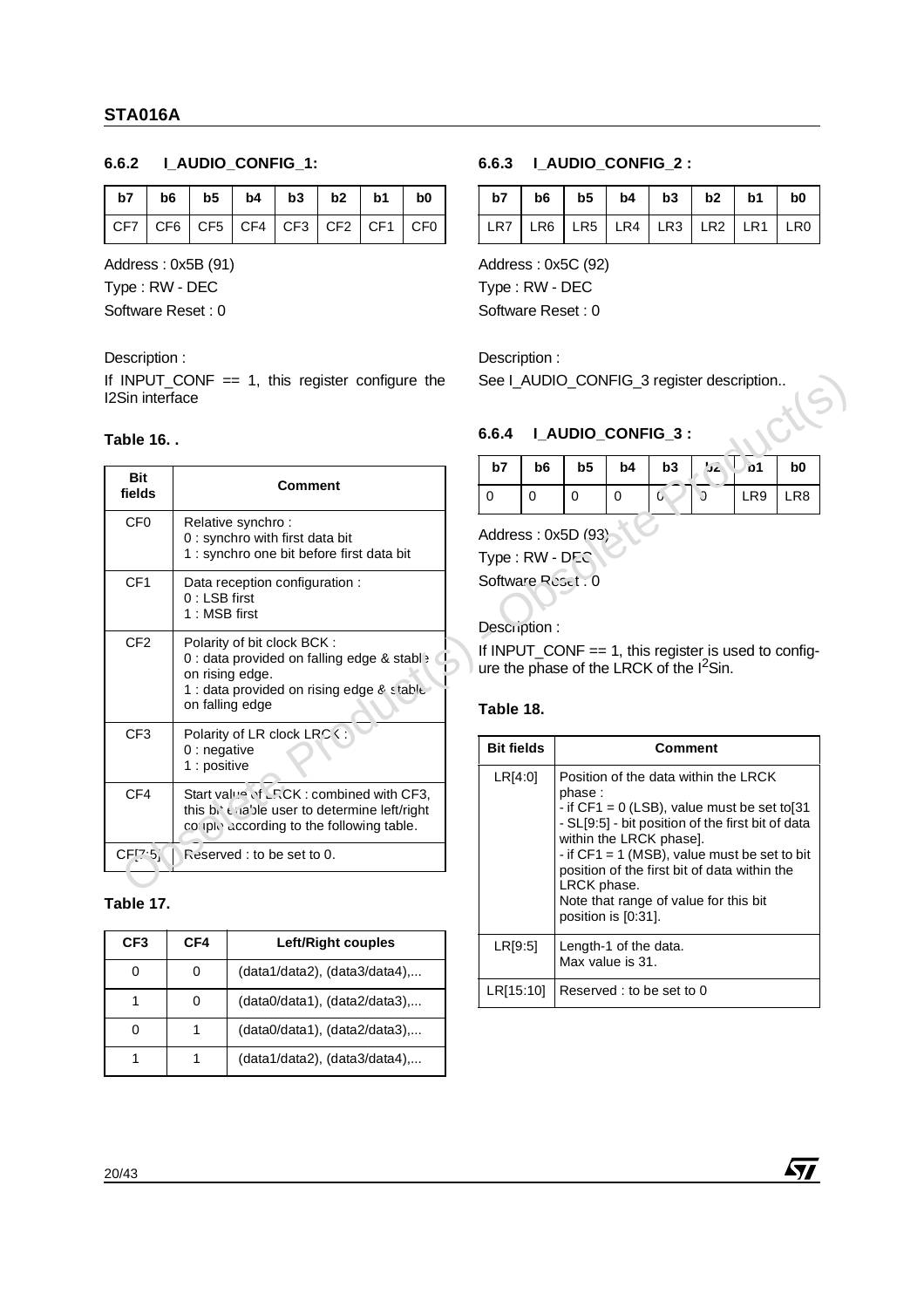### **6.7 CDBSA\_CONFIGURATION registers description**

### **6.7.1 INPUT\_CONF :**

|  |  |  |  |  |  | b7   b6   b5   b4   b3   b2   b1   b0 |  |
|--|--|--|--|--|--|---------------------------------------|--|
|--|--|--|--|--|--|---------------------------------------|--|

Address : 0x5A (90)

### Description :

- $-$  I\_AUDIO\_CONFIG1 = b00010010; // clocks in input
	- // & polarity negative
- $-$  I\_AUDIO\_CONFIG2 = b00110010; // synchro with first data bit // data unsigned, MSB first
- $-$  I\_AUDIO\_CONFIG3 = b11001111; // LRCK phase length is 1
- I\_AUDIO\_CONFIG4 = b00000011;<br>
// LRCK phase length is 16<br>
 I\_AUDIO\_CONFIG5 = 0xFF;<br>
// received 16 bits // LRCK phase length is 16
- $-$  I\_AUDIO\_CONFIG5 = 0xFF; // received 16 bits
- $-$  I\_AUDIO\_CONFIG6 = 0xFF; // received 16 bits
- $-$  I\_AUDIO\_CONFIG7 =  $\degree$ x00; // received 16 bits
- $-1$  AUDIO CONFIGG = 0x00; // received 16 bits
- $-$  I\_AUDIO\_C ONFIG9 = 16;  $\prime\prime$  data size is 16
- $-1$  L' $\textrm{L}$ IDIO\_CONFIG10 = 0x00;  $\frac{1}{2}$  no use because clock in input
- $-$  I\_AUDIO\_CONFIG11 = 0x00; // no use because clock in input

## **6.7.2 \_AUDIO\_CONFIG\_1 :**

| $ $ b7 $ $ b6 $ $ b5 $ $ b4 $ $ b3 $ $ b2 $ $ b1 $ $ b0 $ $         |  |  |  |
|---------------------------------------------------------------------|--|--|--|
| $ $ CF7 $ $ CF6 $ $ CF5 $ $ CF4 $ $ CF3 $ $ CF2 $ $ CF1 $ $ CF0 $ $ |  |  |  |

Address : 0x5B (91)

Type : RW - DEC

Software Reset : 0

Description :

If INPUT\_CONF == 1, this register is used to configurate CD & BS input interfaces in audio mode

## **Table 19.**

| Address: 0x5A (90)                                                                                                                                                   | <b>Bit</b>                                 |      |                                                                                          |      | <b>Comment</b> |             |                 |                 |
|----------------------------------------------------------------------------------------------------------------------------------------------------------------------|--------------------------------------------|------|------------------------------------------------------------------------------------------|------|----------------|-------------|-----------------|-----------------|
| Type: RW - DEC                                                                                                                                                       |                                            |      |                                                                                          |      |                |             |                 |                 |
| Software Reset: 0                                                                                                                                                    | CF <sub>0</sub>                            |      | Reserved : to be set to 0                                                                |      |                |             |                 |                 |
|                                                                                                                                                                      | CF <sub>1</sub>                            |      | Reserved: to be set to 1                                                                 |      |                |             |                 |                 |
| Description:                                                                                                                                                         | CF <sub>2</sub>                            |      | Direction of bit clocks CD_BCK & BS_BCK:                                                 |      |                |             |                 |                 |
| If set to 1 enable the configurability of the CD & BS<br>input interfaces in audio mode thanks to following<br>registers, else disable this configurability and take |                                            |      | $0:$ input<br>$1:$ output                                                                |      |                |             |                 |                 |
| embedded default configuration.                                                                                                                                      | CF <sub>3</sub>                            |      | Polarity of bit clocks CD_BCK 3.3S_BCK:<br>0 : data provided on falling edne à stable on |      |                |             |                 |                 |
| Note that this embedded default configuration can be                                                                                                                 |                                            |      | rising edge                                                                              |      |                |             |                 |                 |
| retrieved by user thanks to following setting:                                                                                                                       |                                            |      | 1 : data provided on rising edge & stable on<br>falling edge                             |      |                |             |                 |                 |
| $-$ I_AUDIO_CONFIG1 = b00010010;<br>$\overline{1/2}$ clocks in input                                                                                                 |                                            |      |                                                                                          |      |                |             |                 |                 |
| // & polarity negative                                                                                                                                               | CF4                                        |      | Reserveri . to be set to 1                                                               |      |                |             |                 |                 |
| $-$   AUDIO CONFIG2 = b00110010;                                                                                                                                     | CF <sub>5</sub>                            |      | Direction of LR clocks CD_LRCK &<br><b>CG LRCK:</b>                                      |      |                |             |                 |                 |
| // synchro with first data bit<br>// data unsigned, MSB first                                                                                                        |                                            |      | $i$ : input                                                                              |      |                |             |                 |                 |
| $-$   AUDIO CONFIG3 = b11001111;                                                                                                                                     |                                            |      | $1:$ output                                                                              |      |                |             |                 |                 |
| // LRCK phase length is 1                                                                                                                                            | CF <sub>6</sub>                            |      | Polarity of LR clocks CD_LRCK &                                                          |      |                |             |                 |                 |
| $-$   AUDIO CONFIG4 = b00000011;<br>// LRCK phase length is 16                                                                                                       |                                            |      | <b>BS_LRCK:</b><br>0 : left sample corresponds to the low level                          |      |                |             |                 |                 |
| $-$   AUDIO CONFIG5 = 0xFF;                                                                                                                                          |                                            |      | phase of LRCK                                                                            |      |                |             |                 |                 |
| // received 16 bits                                                                                                                                                  |                                            |      | 1 : left sample corresponds to the high level<br>phase of LRCK                           |      |                |             |                 |                 |
| $-$   AUDIO CONFIG6 = 0xFF;<br>// received 16 bits                                                                                                                   |                                            |      |                                                                                          |      |                |             |                 |                 |
| $-$   AUDIO CONFIG7 = $\frac{6}{x}$ 00;                                                                                                                              | CF7                                        |      | Reserved : to be set to 0                                                                |      |                |             |                 |                 |
| $\overline{11}$ received 16 bits                                                                                                                                     |                                            |      |                                                                                          |      |                |             |                 |                 |
| $-1$ AUDIO CONSIGG = 0x00;<br>// received 15 bits                                                                                                                    |                                            |      |                                                                                          |      |                |             |                 |                 |
| $-$   AUD'O C DNFIG9 = 16;<br>// daid site is 16                                                                                                                     | 6.7.3                                      |      | I_AUDIO_CONFIG_2:                                                                        |      |                |             |                 |                 |
| $-1$ AUDIO CONFIG10 = 0x00;<br>Who use because clock in input                                                                                                        | b7                                         | b6   | b <sub>5</sub>                                                                           | b4   | b3             | b2          | b1              | b0              |
| $-$ I_AUDIO_CONFIG11 = 0x00;                                                                                                                                         | CF15                                       | CF14 | CF13                                                                                     | CF12 | <b>CF11</b>    | <b>CF10</b> | CF <sub>9</sub> | CF <sub>8</sub> |
| $\overline{11}$ no use because clock in input                                                                                                                        |                                            |      |                                                                                          |      |                |             |                 |                 |
|                                                                                                                                                                      | $\Delta$ ddraee $\cdot$ $\Delta v$ 50 (92) |      |                                                                                          |      |                |             |                 |                 |

## **6.7.3 I\_AUDIO\_CONFIG\_2 :**

| b7 |  |  | $b6$   $b5$   $b4$   $b3$   $b2$   $b1$  | b <sub>0</sub> |
|----|--|--|------------------------------------------|----------------|
|    |  |  | $ CF15 CF14 CF13 CF12 CF11 CF10 CF9 CF8$ |                |

Address : 0x5C (92) Type : RW - DEC

Software Reset : 0

Description :

If INPUT\_CONF  $== 1$ , this register is used to configurate CD & BS input interfaces in audio mode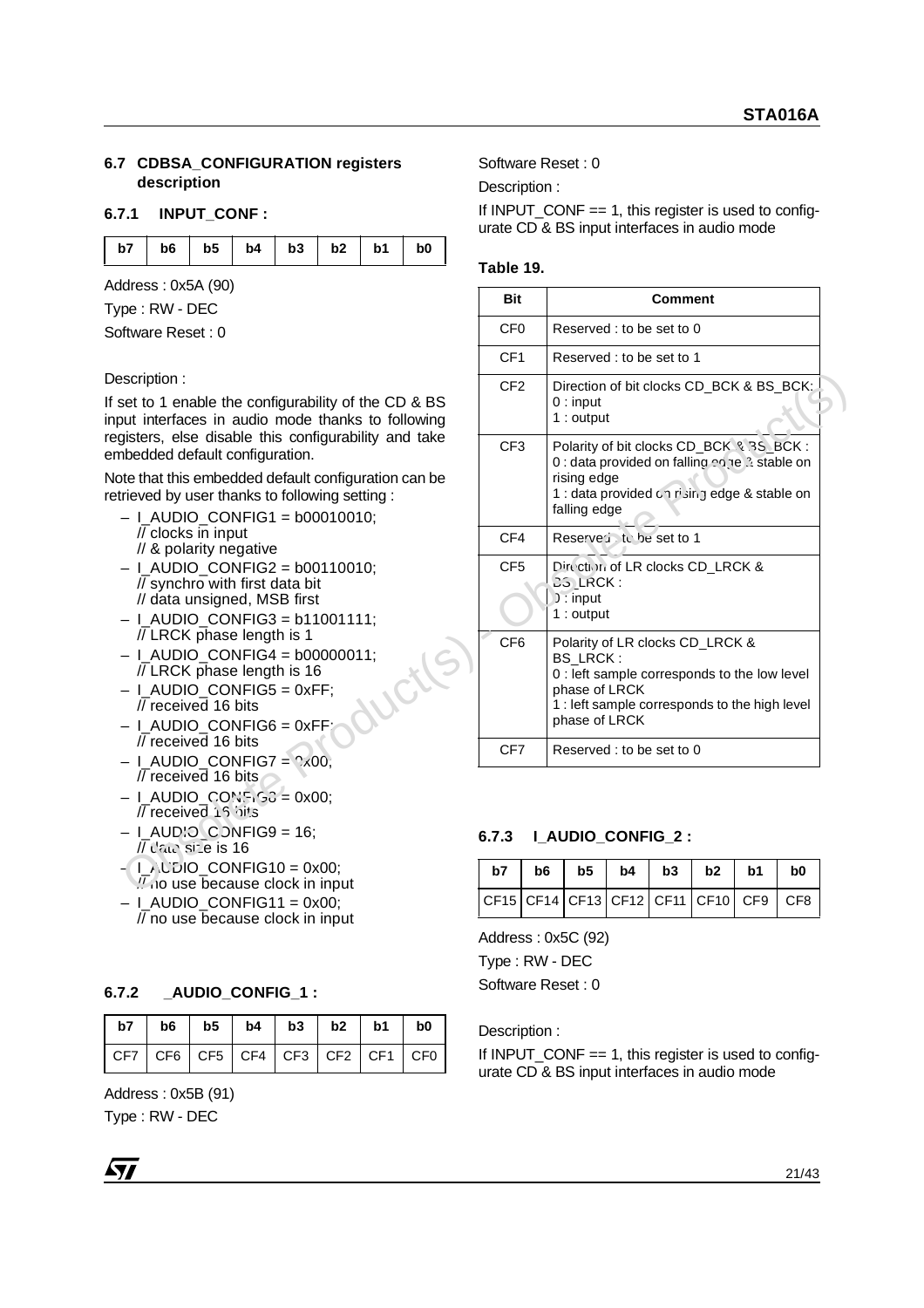## **Table 20. .**

| <b>Bit</b>       |                   |                                                                            |     | <b>Comment</b>  |                 |                                            |     |                                      | <b>Bit fields</b><br><b>Comment</b> |                    |                  |                          |                                              |                 |                |
|------------------|-------------------|----------------------------------------------------------------------------|-----|-----------------|-----------------|--------------------------------------------|-----|--------------------------------------|-------------------------------------|--------------------|------------------|--------------------------|----------------------------------------------|-----------------|----------------|
| CF <sub>8</sub>  |                   | Relative synchro:<br>0 : synchro with first data bit                       |     |                 |                 | 1 : synchro one bit before first data bit  |     | LR[5:0]                              |                                     |                    | Max value is 31. | CD_LRCK & BS_LRCK.       | Length-1 of phase 1 of LR clocks             |                 |                |
| CF9              |                   | Data reception configuration :<br>$0:$ LSB first<br>1: MSB first           |     |                 |                 |                                            |     |                                      | LR[11:6]                            |                    | Max value is 31. | CD_LRCK & BS_LRCK.       | Length-1 of phase 2 of LR clocks             |                 |                |
| CF <sub>10</sub> |                   | Arithmetic type of the reception :<br>0 : unsigned data<br>1 : signed data |     |                 |                 |                                            |     |                                      | LR[15:12]                           |                    |                  | Reserved: to be set to 0 |                                              |                 |                |
| <b>CF11</b>      |                   | generate BCK if clocks are in output                                       |     |                 |                 | Bit to select the reference clock used to  |     | 6.7.6                                |                                     | I_AUDIO_CONFIG_5:  |                  |                          |                                              |                 |                |
|                  |                   | useless.                                                                   |     |                 |                 | (CF2=1 & CF5=1). Otherwise this bit is     |     | b7                                   | b6                                  | b5                 | b4               | b3                       | b2                                           | b1              | ১১             |
|                  |                   | $0:$ SYSCK<br>1: PCMCK                                                     |     |                 |                 |                                            |     | MA7                                  | MA6                                 | MA <sub>5</sub>    | MA4              | MA3                      | MA <sub>2</sub>                              | $MA$ :          | MAO            |
| CF <sub>12</sub> |                   | Reserved : to be set to 1                                                  |     |                 |                 |                                            |     |                                      |                                     |                    |                  |                          |                                              |                 |                |
| CF13             |                   | Reserved: to be set to 1                                                   |     |                 |                 |                                            |     | Address: 0x5F (95)<br>Type: RW - DEC |                                     |                    |                  |                          |                                              |                 |                |
|                  |                   | Reserved: to be set to 0                                                   |     |                 |                 |                                            |     |                                      | Software Reset: 0                   |                    |                  |                          |                                              |                 |                |
| CF <sub>14</sub> |                   |                                                                            |     |                 |                 |                                            |     |                                      |                                     |                    |                  |                          |                                              |                 |                |
| CF15             |                   | Reserved : to be set to 0                                                  |     |                 |                 |                                            |     |                                      |                                     |                    |                  |                          |                                              |                 |                |
|                  |                   |                                                                            |     |                 |                 |                                            |     |                                      | Description:                        |                    |                  |                          |                                              |                 |                |
|                  |                   | <b>LAUDIO_CONFIG_3:</b>                                                    |     |                 |                 |                                            |     |                                      |                                     |                    |                  |                          | See '_A' JD'C_CONFIG_8 register description. |                 |                |
| b7               | b6                | b <sub>5</sub>                                                             | b4  | b3              | b <sub>2</sub>  | b1                                         | b0  |                                      |                                     |                    |                  |                          |                                              |                 |                |
|                  |                   |                                                                            |     |                 |                 |                                            |     | 6.7.7                                |                                     | I_AUDIO_CONFIG_6:  |                  |                          |                                              |                 |                |
| 6.7.4<br>LR7     | LR <sub>6</sub>   | LR <sub>5</sub>                                                            | LR4 | LR <sub>3</sub> | LR <sub>2</sub> | LR1                                        | LR0 | b7                                   | b <sub>6</sub>                      | b <sub>5</sub>     | b <sub>4</sub>   | b3                       | b2                                           | b1              | b <sub>0</sub> |
|                  |                   | Address: 0x5D (93)                                                         |     |                 |                 |                                            |     | MA1                                  | MA <sub>1</sub>                     | MA <sub>1</sub>    | MA <sub>1</sub>  | MA <sub>1</sub>          | MA <sub>1</sub>                              | MA <sub>9</sub> |                |
|                  | Type: RW - DEC    |                                                                            |     |                 |                 |                                            |     | 5                                    | 4                                   | 3                  | 2                | 1                        | 0                                            |                 |                |
|                  | Software Reset: 0 |                                                                            |     |                 |                 |                                            |     |                                      |                                     | Address: 0x60 (96) |                  |                          |                                              |                 |                |
|                  |                   |                                                                            |     |                 |                 |                                            |     |                                      | Type: RW - DEC                      |                    |                  |                          |                                              |                 |                |
|                  |                   |                                                                            |     |                 |                 |                                            |     |                                      | Software Reset: 0                   |                    |                  |                          |                                              |                 |                |
|                  | Description:      |                                                                            |     |                 |                 |                                            |     |                                      |                                     |                    |                  |                          |                                              |                 |                |
|                  |                   |                                                                            |     |                 |                 | See I_AUDIO_CON FiG_4 register description |     |                                      |                                     |                    |                  |                          |                                              |                 | MA8            |
|                  |                   |                                                                            |     |                 |                 |                                            |     |                                      | Description:                        |                    |                  |                          |                                              |                 |                |
| 6.7.5            |                   | UAUDIO_CONFIG_4:                                                           |     |                 |                 |                                            |     |                                      |                                     |                    |                  |                          | See I_AUDIO_CONFIG_8 register description    |                 |                |
| b7               | b6                | b <sub>5</sub>                                                             | b4  | b3              | b <sub>2</sub>  | b1                                         | b0  | 6.7.8                                |                                     | I_AUDIO_CONFIG_7:  |                  |                          |                                              |                 |                |

## **6.7.4 I\_AUDIO\_CONFIG\_3 :**

| b7  | b6                                   | b5              | b4  | b <sub>3</sub>  | b2              | b1              | b <sub>0</sub>  |
|-----|--------------------------------------|-----------------|-----|-----------------|-----------------|-----------------|-----------------|
| LR7 | LR6                                  | LR <sub>5</sub> | LR4 | LR <sub>3</sub> | LR <sub>2</sub> | LR <sub>1</sub> | LR <sub>0</sub> |
|     | Address: 0x5D (93)<br>Type: RW - DEC |                 |     |                 |                 |                 |                 |
|     | Software Reset: 0                    |                 |     |                 |                 |                 |                 |

## **6.7.5 I\_AUDIO\_CONFIG\_4 :**

| $b7$   $b6$   $b5$   $b4$   $b3$   $b2$   $b1$   $b0$ |  |  |  |
|-------------------------------------------------------|--|--|--|
| LR15  LR14  LR13  LR12  LR11  LR10   LR9   LR8        |  |  |  |

Address : 0x5E (94)

Type : RW - DEC

Software Reset : 0

## Description :

If INPUT CONF  $== 1$ , this register is used to configurate LR clocks (CD\_LRCK & BS\_LRCK) of CD & BS input interfaces in audio mode.

## **Table 21.**

| <b>Bit fields</b> | <b>Comment</b>                                                             |
|-------------------|----------------------------------------------------------------------------|
| LR[5:0]           | Length-1 of phase 1 of LR clocks<br>CD_LRCK & BS_LRCK.<br>Max value is 31. |
| LR[11:6]          | Length-1 of phase 2 of LR clocks<br>CD_LRCK & BS_LRCK.<br>Max value is 31. |
| LR[15:12]         | Reserved: to be set to 0                                                   |

## **6.7.6 I\_AUDIO\_CONFIG\_5:**

| b7 |                                 |  |  | $\mathsf{b6}$   $\mathsf{b5}$   $\mathsf{b4}$   $\mathsf{b3}$   $\mathsf{b2}$   $\mathsf{b1}$   $\mathsf{b1}$ |  |
|----|---------------------------------|--|--|---------------------------------------------------------------------------------------------------------------|--|
|    | MA7 MA6 MA5 MA4 MA3 MA2 MA1 MA0 |  |  |                                                                                                               |  |

## Description :-

## **6.7.7 I\_AUDIO\_CONFIG\_6 :**

| b7 |    |  |  |                                               |
|----|----|--|--|-----------------------------------------------|
|    |    |  |  | MA1   MA1   MA1   MA1   MA1   MA1   MA9   MA8 |
| 5  | -4 |  |  |                                               |

## **6.7.8 I\_AUDIO\_CONFIG\_7 :**

| b7 | b6                                      | b5 | b4 | b <sub>3</sub> | b2 | b1 | b0 |
|----|-----------------------------------------|----|----|----------------|----|----|----|
|    | MA23 MA22 MA21 MA20 MA19 MA18 MA17 MA16 |    |    |                |    |    |    |

Address : 0x61 (97) Type : RW - DEC Software Reset : 0

Description : See I\_AUDIO\_CONFIG\_8 register description..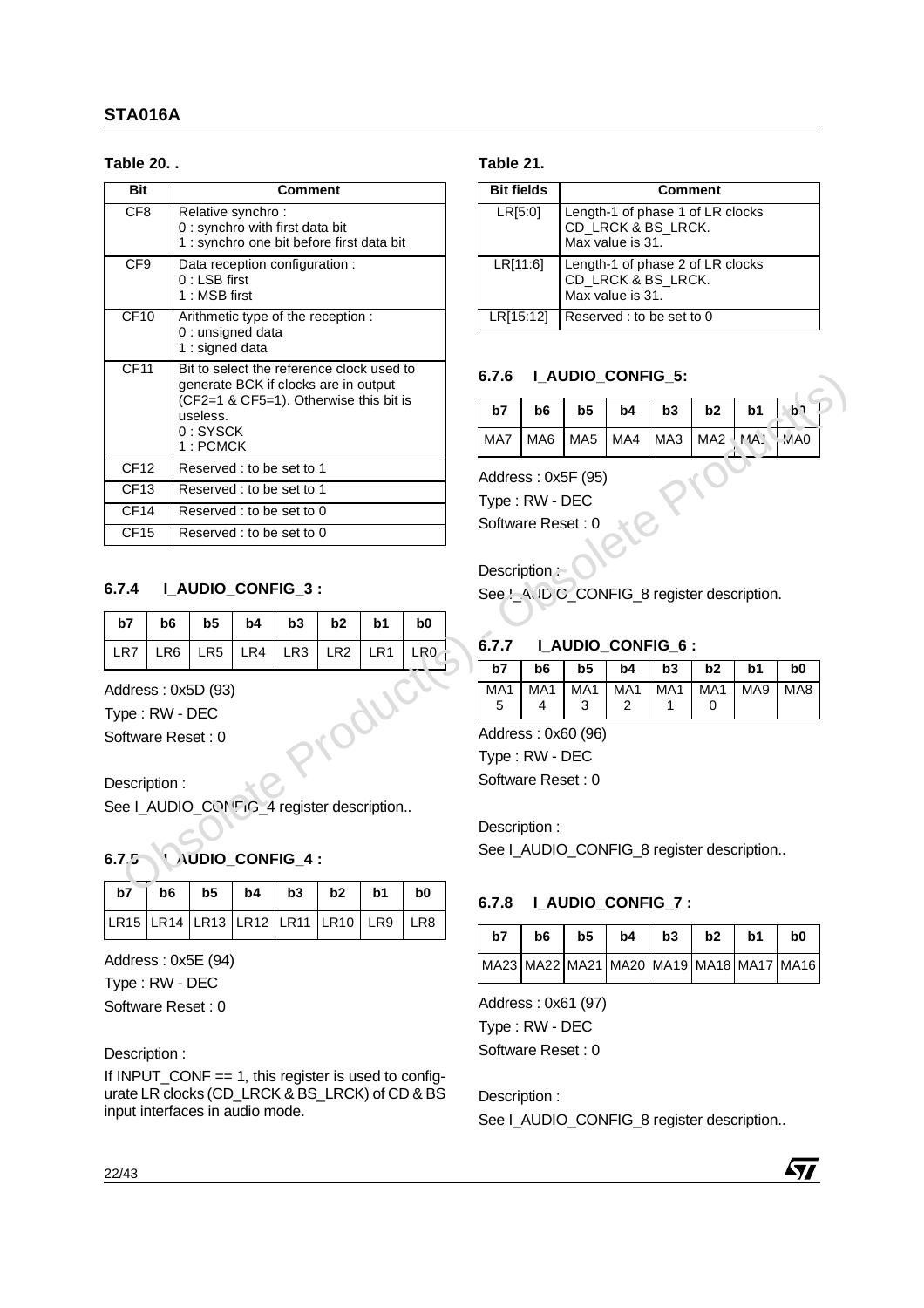## **6.7.9 I\_AUDIO\_CONFIG\_8 :**

| b7                                             | <b>b</b> 6 | <b>b5</b> | b4 | b3 | b2 | b1 | b0 |
|------------------------------------------------|------------|-----------|----|----|----|----|----|
| MA31  MA30  MA29  MA28  MA27  MA26  MA25  MA24 |            |           |    |    |    |    |    |

Address : 0x62 (98)

Type : RW - DEC

Software Reset : 0

Description :

If INPUT CONF  $== 1$ , those registers are used to configure the MASK to be appllied to CD\_LRCK & BS\_LRCK phase 1 & 2.

- if MAi set to 0, then bit i of both phases is not received.
- if MAi set to 1, then bit i of both phases is received.

## **6.7.10 I\_AUDIO\_CONFIG\_9 :**

| $ $ b7 $ $ b6 $ $ b5 $ $ b4 $ $ b3 $ $ b2 $ $ b1 $ $ b0 $ $ |  |  |  |
|-------------------------------------------------------------|--|--|--|
| DL7   DL6   DL5   DL4   DL3   DL2   DL1   DL0               |  |  |  |

Address : 0x63 (99)

Type : RW - DEC

Software Reset : 0

Description :

If INPUT\_CONF == 1, this register is used to configurate the size of the data to be received by CD & BS input interfaces in audio mode. Max is 32.

## **6.7.11 I\_AUDIO\_CONFIG\_10 :**

| DV7   DV6   DV5   DV4   DV3   DV2   DV1   DV0 |  |  |  |
|-----------------------------------------------|--|--|--|

Address : 0x64 (100) Type : RW - DEC

Software Reset : 0

Description :

See I\_AUDIO\_CONFIG\_11 register description.

### **6.7.12 II\_AUDIO\_CONFIG\_11 :**

| b7 |                                       |  | $b6$   $b5$   $b4$   $b3$   $b2$   $b1$ | b <sub>0</sub> |
|----|---------------------------------------|--|-----------------------------------------|----------------|
|    | DV15 DV14 DV13 DV12 DV11 DV10 DV9 DV8 |  |                                         |                |

Address : 0x65 (101)

Type : RW - DEC

Software Reset : 0

Description :

If INPUT CONF  $== 1$ , those registers are used to create BCK if configurated in output (so if CF2=1 & CF5=1): then value of DV[15:0] is the divider factor to be applied to the selected clock (CF11 select either SYSCLK or PCMCLK) to create BCK. If INPUT CONFire 1, those registers are used to the HNPUT CONFire 1, these registers are used to the selection<br>
Configure the MASK to be applied to CD LRCK & create BCK if configurated in output (so if CF2-1  $\leq$  - Obsol

Note : value 0 & 1 correspond to a bypass of the dividers.

**6.8 BSB\_CONFIGURATION registers description**

### **6.8.1 POL\_REQ :**

|  | b7   b6   b5   b4   b3   b2   b1 |  |  |  |  |  | b <sub>0</sub> |
|--|----------------------------------|--|--|--|--|--|----------------|
|--|----------------------------------|--|--|--|--|--|----------------|

Address : 0x59 (89) Type : WO - DEC

Software Reset : 0

Description :

This register manage the polarity of the data REQ signal DREQ of the BS input interface.

If set to 0, data are requested when  $REQ = 0$ .

If set to 1, data are requested when  $REQ = 1$ .

## **6.8.2 INPUT\_CONF :**

| b7   b6   b5   b4   b3   b2   b1   b0 |  |  |  |  |  |  |  |
|---------------------------------------|--|--|--|--|--|--|--|
|---------------------------------------|--|--|--|--|--|--|--|

Address : 0x5A (90) Type : RW - DEC Software Reset : 0

Description :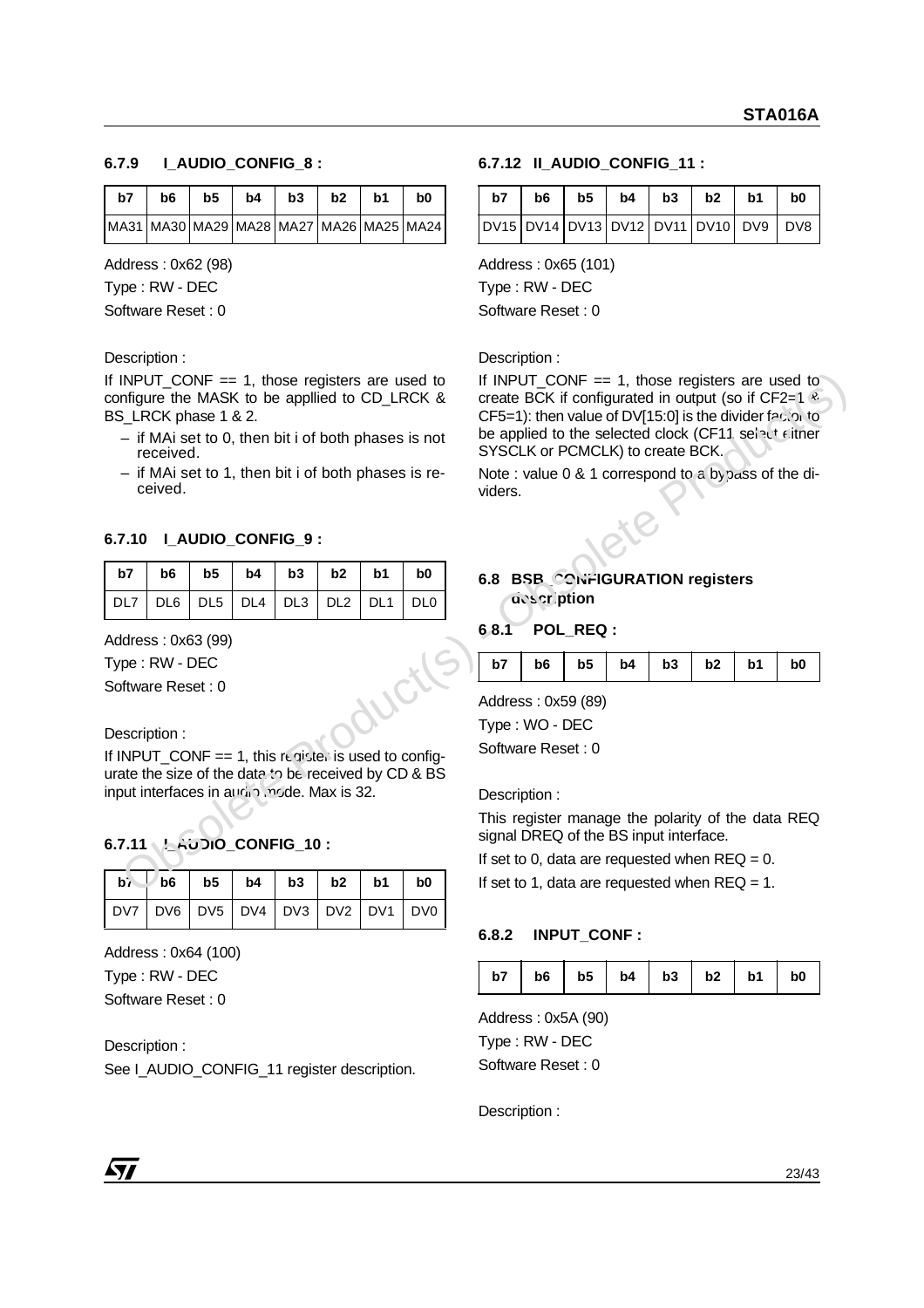If set to 1 enable the configurability of the BSB input interfaces in burst mode thanks to following register, else disable this configurability and take embedded default configuration.

## **6.8.3 I\_AUDIO\_CONFIG\_1 :**

| $b7$   $b6$   $b5$   $b4$   $b3$   $b2$   $b1$   $b0$ |  |   |              |                 |
|-------------------------------------------------------|--|---|--------------|-----------------|
|                                                       |  | 0 | $\mathbf{0}$ | CF <sub>0</sub> |

### Description :

### **Table 22. .**

| <b>Bit</b>      | <b>Comment</b>                                                                                                                                                  |
|-----------------|-----------------------------------------------------------------------------------------------------------------------------------------------------------------|
| CF <sub>0</sub> | Polarity of bit clock BS_BCK<br>0 : data provided on falling e ige & stable<br>on rising edge.<br>1 : data provided or. rising edge & stable<br>on falling edg? |
|                 |                                                                                                                                                                 |

## **6.9 CD\_CONFIGURATION registers description**

### **BASIC\_COMMAND** :

|  |  |  |  |  |  | b7   b6   b5   b4   b3   b2   b1   b0 |  |
|--|--|--|--|--|--|---------------------------------------|--|
|--|--|--|--|--|--|---------------------------------------|--|

Address : 0x40 (64)

Type : RW - AEC

Software Reset : 0

### Description :

Used for giving to dsp basic cd-player commands

### **Table 23. .**

|                   |                         |                                                                              |             |                |                |    | interfaces in burst mode thanks to following register,<br>else disable this configurability and take embedded |                                                         | Value                                         |                       |                                        |    | Command |                                                      |                                                        |
|-------------------|-------------------------|------------------------------------------------------------------------------|-------------|----------------|----------------|----|---------------------------------------------------------------------------------------------------------------|---------------------------------------------------------|-----------------------------------------------|-----------------------|----------------------------------------|----|---------|------------------------------------------------------|--------------------------------------------------------|
|                   |                         | default configuration.                                                       |             |                |                |    |                                                                                                               |                                                         | $\mathbf{1}$                                  |                       | stop playing music                     |    |         |                                                      |                                                        |
|                   |                         |                                                                              |             |                |                |    | Note that this embedded default configuration can be                                                          |                                                         | $\overline{2}$                                |                       | pause                                  |    |         |                                                      |                                                        |
|                   |                         | retrieved by user thanks to following setting :                              |             |                |                |    |                                                                                                               |                                                         | 3                                             |                       | fast forward                           |    |         |                                                      |                                                        |
|                   | choice                  |                                                                              |             |                |                |    | $-$ I_AUDIO_CONFIG1 = b00000000;// polarity                                                                   |                                                         | $\overline{4}$                                |                       | fast rewind                            |    |         |                                                      |                                                        |
|                   |                         |                                                                              |             |                |                |    |                                                                                                               |                                                         | 5                                             |                       | track up                               |    |         |                                                      |                                                        |
|                   |                         |                                                                              |             |                |                |    |                                                                                                               |                                                         | 6                                             |                       | track down                             |    |         |                                                      |                                                        |
|                   |                         |                                                                              |             |                |                |    |                                                                                                               |                                                         | $\overline{9}$                                |                       | directory down                         |    |         |                                                      |                                                        |
| 6.8.3             | <b>LAUDIO_CONFIG_1:</b> |                                                                              |             |                |                |    |                                                                                                               |                                                         | 10                                            |                       | directory up                           |    |         |                                                      |                                                        |
|                   |                         |                                                                              |             |                |                |    |                                                                                                               |                                                         | 11                                            |                       | play specified track                   |    |         |                                                      |                                                        |
| b7                | b6                      | b <sub>5</sub>                                                               | b4          | b3             | b <sub>2</sub> | b1 | b <sub>0</sub>                                                                                                |                                                         | 12                                            | set a play-list index |                                        |    |         |                                                      |                                                        |
| 0                 | 0                       | 0                                                                            | $\mathbf 0$ | 0              | $\mathbf 0$    | 0  | CF <sub>0</sub>                                                                                               |                                                         | 13                                            |                       | edit play list                         |    |         |                                                      |                                                        |
|                   |                         |                                                                              |             |                |                |    |                                                                                                               |                                                         | 14                                            |                       | play current dir                       |    |         |                                                      |                                                        |
|                   |                         | Address: 0x5B (91)                                                           |             |                |                |    |                                                                                                               |                                                         | 15                                            |                       | play cd from hegin inc.                |    |         |                                                      |                                                        |
| Type: RW - DEC    |                         |                                                                              |             |                |                |    |                                                                                                               |                                                         | 112                                           |                       | start playing xusic                    |    |         |                                                      |                                                        |
| Software Reset: 0 |                         |                                                                              |             |                |                |    |                                                                                                               |                                                         | 113                                           |                       | start searching bytes/mute navigation  |    |         |                                                      |                                                        |
|                   |                         |                                                                              |             |                |                |    |                                                                                                               |                                                         | 124                                           |                       | 'D <sub>3</sub> rathe of song required |    |         |                                                      |                                                        |
| Description:      |                         |                                                                              |             |                |                |    |                                                                                                               |                                                         | D <sub>3</sub> name of author required<br>125 |                       |                                        |    |         |                                                      |                                                        |
|                   |                         |                                                                              |             |                |                |    | If INPUT_CONF $== 1$ , this register is used to config-                                                       |                                                         | 125<br>ID3 name of album required             |                       |                                        |    |         |                                                      |                                                        |
| ure BSB bit clock |                         |                                                                              |             |                |                |    |                                                                                                               |                                                         | າກັ                                           |                       | name of file required                  |    |         |                                                      |                                                        |
|                   |                         |                                                                              |             |                |                |    |                                                                                                               |                                                         | 128                                           |                       | name of directory required             |    |         |                                                      |                                                        |
| Table 22          |                         |                                                                              |             |                |                |    |                                                                                                               | 6.9.1                                                   |                                               | FAST_FUNCTIONAL_VAL : |                                        |    |         |                                                      |                                                        |
| <b>Bit</b>        |                         |                                                                              |             | <b>Comment</b> |                |    |                                                                                                               |                                                         |                                               |                       |                                        |    |         |                                                      |                                                        |
| CF <sub>0</sub>   |                         | Polarity of bit clock BS_BCK<br>0 : data provided on fall'n 1 e Ige & stable |             |                |                |    |                                                                                                               | b7                                                      | b6                                            | b <sub>5</sub>        | b4                                     | b3 | b2      | b1                                                   | b0                                                     |
|                   |                         | on rising edge.                                                              |             |                |                |    |                                                                                                               |                                                         |                                               |                       |                                        |    |         |                                                      |                                                        |
|                   |                         | 1 : data provided or. rising edge & stable                                   |             |                |                |    |                                                                                                               | Address: 0x41 (65)                                      |                                               |                       |                                        |    |         |                                                      |                                                        |
|                   |                         | on falling edg?                                                              |             |                |                |    |                                                                                                               | Type: RW - ABO                                          |                                               |                       |                                        |    |         |                                                      |                                                        |
|                   |                         |                                                                              |             |                |                |    |                                                                                                               | Software Reset: 0                                       |                                               |                       |                                        |    |         |                                                      |                                                        |
|                   |                         |                                                                              |             |                |                |    |                                                                                                               |                                                         | Description:                                  |                       |                                        |    |         |                                                      |                                                        |
|                   |                         |                                                                              |             |                |                |    |                                                                                                               |                                                         |                                               |                       |                                        |    |         | This register specifies the volume of fast function. |                                                        |
|                   | description             | 6.9 CD_CONFIGURATION registers                                               |             |                |                |    |                                                                                                               | 1 and 20.                                               |                                               |                       |                                        |    |         |                                                      | For the "fast forward function" it is a number between |
|                   |                         | <b>BASIC COMMAND:</b>                                                        |             |                |                |    |                                                                                                               | For the "fast rewind function" it is a number of second |                                               |                       |                                        |    |         |                                                      |                                                        |

## **6.9.1 FAST\_FUNCTIONAL\_VAL :**

| $b7$   $b6$   $b5$   $b4$   $b3$   $b2$   $b1$   $b0$ |  |  |  |
|-------------------------------------------------------|--|--|--|

## **6.9.2 REQUIRED\_TRACK :**

| $b4$   $b3$   $b2$<br>b7<br>b <sub>6</sub><br>b5<br>$\sim$ 1 b1 $\pm$<br>b <sub>0</sub> |
|-----------------------------------------------------------------------------------------|
|-----------------------------------------------------------------------------------------|

**477** 

Address : 0x42 (66) Type : RW - ABO Software Reset : 0 Description :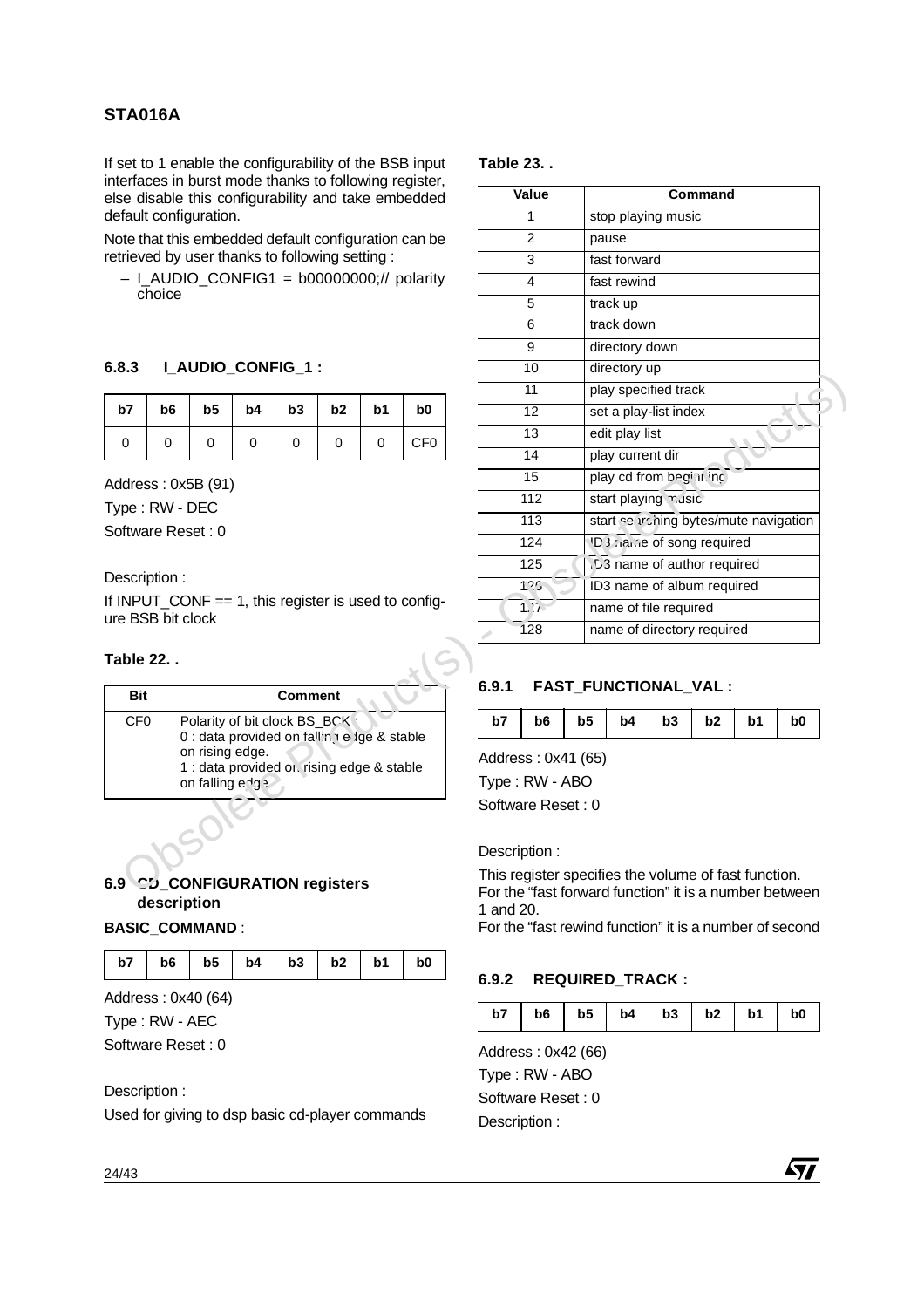This specifies the number of track to play.

## **6.9.3 REQUIRED\_DIR :**

|  |  |  | b7   b6   b5   b4   b3   b2   b1   b0 |  |
|--|--|--|---------------------------------------|--|

Address : 0x43 (67)

Type : RW - ABO

Software Reset : 0

Description :

## **6.9.4 PLAY\_MODE :**

### Description :

## **Table 24. .**

| Bit           | <b>Mode</b>                                                                                                     |
|---------------|-----------------------------------------------------------------------------------------------------------------|
| [1:0]         | enulof clirectory:<br>0: $L$ ay next directory<br>1: replay same directory<br>2: make pause.<br>other: reserved |
| $[3 \cdot 2]$ | end of track:<br>0: play next track.<br>1: replay same track.<br>2: make pause.<br>other: reserved              |
| 4             | next track choice:<br>0: linear mode.<br>1: random mode.                                                        |
| 5             | playing time for track:<br>0: until end of track.<br>1: scanning mode.                                          |
| 6             | end of CD:<br>0: stop.<br>1: replay same CD                                                                     |

## **6.9.5 TYPE\_CD\_EXT\_REQ:**

| b7<br>$\mathbf{I}$ |  | $b6$   $b5$   $b4$   $b3$   $b2$   $b1$ |  |  |  |  | b <sub>0</sub> |
|--------------------|--|-----------------------------------------|--|--|--|--|----------------|
|--------------------|--|-----------------------------------------|--|--|--|--|----------------|

Address : 0x46 (70)

Type : RO - AEC

Software Reset : 0

### Description :

This register specifies the type of request sent to the cd module

## **Table 25. .**

|                                          |                    |                   |    |               |                                                            |                |                | Value             |                |                                                     |                               |                            | Signification                 |    |                |
|------------------------------------------|--------------------|-------------------|----|---------------|------------------------------------------------------------|----------------|----------------|-------------------|----------------|-----------------------------------------------------|-------------------------------|----------------------------|-------------------------------|----|----------------|
| 6.9.4                                    |                    | <b>PLAY MODE:</b> |    |               |                                                            |                |                |                   | 10             | application is in pause after EDT or EOD            |                               |                            |                               |    |                |
| b7                                       | b <sub>6</sub>     | b <sub>5</sub>    | b4 | b3            | b2                                                         | b <sub>1</sub> | b <sub>0</sub> |                   | 18             | request for a sc : to                               |                               |                            |                               |    |                |
|                                          | Address: 0x44 (68) |                   |    |               |                                                            |                |                |                   | 20             |                                                     |                               | begin of track reached     |                               |    |                |
|                                          | Type: RW - ABO     |                   |    |               |                                                            |                |                |                   | 30             |                                                     |                               |                            | ready to renewe a new command |    |                |
|                                          | Software Reset: 0  |                   |    |               |                                                            |                |                |                   | 35             |                                                     | csp ready to run              |                            |                               |    |                |
|                                          |                    |                   |    |               |                                                            |                |                |                   | 40             |                                                     |                               | ad application stopped.    |                               |    |                |
| Description:                             |                    |                   |    |               |                                                            |                | 66             |                   |                |                                                     | time spent on track available |                            |                               |    |                |
| This register specifies the playing mode |                    |                   |    |               | 112<br>request for root                                    |                |                |                   |                |                                                     |                               |                            |                               |    |                |
|                                          |                    |                   |    |               |                                                            |                |                |                   |                |                                                     |                               |                            |                               |    |                |
|                                          |                    |                   |    |               |                                                            |                |                |                   | 120            |                                                     |                               | song information available |                               |    |                |
| <b>Table 24</b>                          |                    |                   |    |               |                                                            |                |                |                   |                |                                                     |                               |                            |                               |    |                |
|                                          | <b>Bit</b>         |                   |    |               | <b>Mode</b>                                                |                |                | 6.9.6             |                | <b>MINUTE REQ:</b>                                  |                               |                            |                               |    |                |
|                                          | [1:0]              |                   |    |               | enulof directory:                                          |                |                |                   |                |                                                     |                               |                            |                               |    |                |
|                                          |                    |                   |    |               | 0: $\sqrt{a}$ y next directory<br>1: replay same directory |                |                | b7                | b <sub>6</sub> | b <sub>5</sub>                                      | b4                            | b3                         | b2                            | b1 | b <sub>0</sub> |
|                                          |                    |                   |    |               | 2: make pause.<br>other: reserved                          |                |                |                   |                | Address: 0x47 (71)                                  |                               |                            |                               |    |                |
|                                          |                    |                   |    |               |                                                            |                |                | Type: RO - AEC    |                |                                                     |                               |                            |                               |    |                |
|                                          |                    |                   |    | end of track: | 0: play next track.                                        |                |                | Software Reset: 0 |                |                                                     |                               |                            |                               |    |                |
|                                          |                    |                   |    |               | 1: replay same track.                                      |                |                |                   |                |                                                     |                               |                            |                               |    |                |
|                                          |                    |                   |    |               | 2: make pause.<br>other: reserved                          |                |                | Description:      |                | This register specifies to the CD module the minute |                               |                            |                               |    |                |

## **6.9.6 MINUTE\_REQ :**

| b7 | $b6$   $b5$   $b4$   $b3$   $b2$   $b1$ |  |  |  |  |  | b <sub>0</sub> |
|----|-----------------------------------------|--|--|--|--|--|----------------|
|----|-----------------------------------------|--|--|--|--|--|----------------|

This register specifies to the CD module the minute location requested.

## **6.9.7 SECOND\_REQ :**

|  |  | $b7$   $b6$   $b5$   $b4$   $b3$   $b2$   $b1$ |  |  |  |  |  | b <sub>0</sub> |
|--|--|------------------------------------------------|--|--|--|--|--|----------------|
|--|--|------------------------------------------------|--|--|--|--|--|----------------|

Address : 0x48 (72) Type : RO - AEC Software Reset : 0

97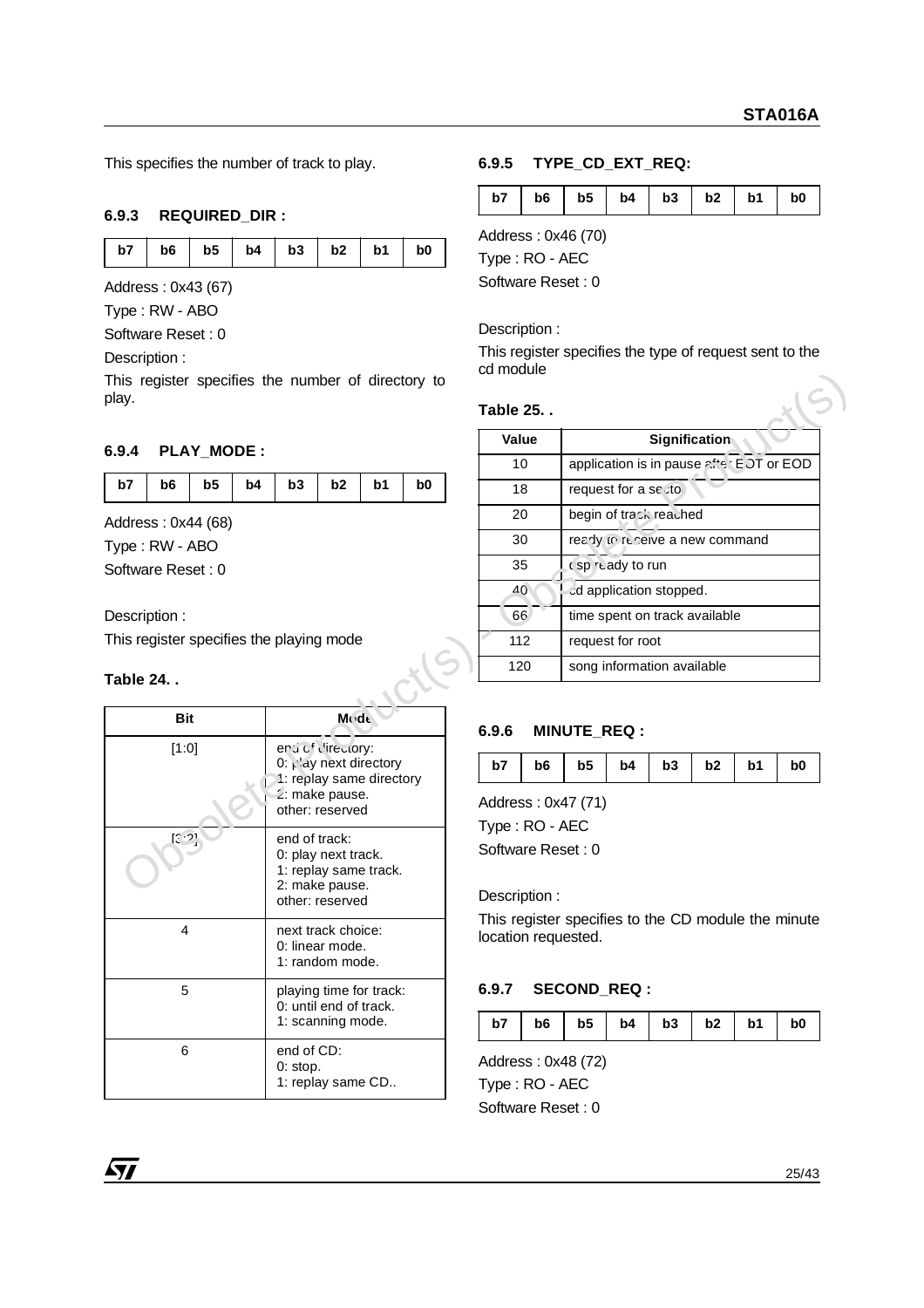## **STA016A**

Description :

This register specifies to the CD module the second location requested.

## **6.9.8 SECTOR\_REQ :**

| b7   b6   b5   b4   b3   b2   b1   b0 |  |  |  |  |
|---------------------------------------|--|--|--|--|
|                                       |  |  |  |  |

Address : 0x49 (73)

Type : RO - AEC

## **6.9.9 MINUTE\_SPENT :**

| b7   b6   b5   b4   b3   b2   b1   b0 |  |  |  |  |
|---------------------------------------|--|--|--|--|
|---------------------------------------|--|--|--|--|

## **6.9.10 SECOND\_SPENT :**

| $b7$   $b6$   $b5$<br>$54$   b3   b2   b1   b0 |  |  |  |  |  |  |  |  |
|------------------------------------------------|--|--|--|--|--|--|--|--|
|------------------------------------------------|--|--|--|--|--|--|--|--|

Description :

This register specifies the number of second spent from the beginning of the track. It is resected at the beginning of a new track.

## **6.9.11 SCANNING\_TIME :**

| $b6$   $b5$   $b4$   $b3$   $b2$   $b1$  <br>$b7$ |  |  |  |  | b <sub>0</sub> |
|---------------------------------------------------|--|--|--|--|----------------|
|---------------------------------------------------|--|--|--|--|----------------|

Address : 0x4C (76)

Type : RW - ABO Software Reset : 0

Description :

This register specifies in second  $( $60$ )$  the playing time for each track in scanning mode.

## **6.9.12 PLAY\_LIST\_INDEX:**

| Software Reset: 0<br>Address: 0x4D (77)<br>Type: RW - ABO<br>WC<br>Software Reset: 0<br>Description:<br>MINUTE_SPENT :<br>This register specifies the index in the play list of the<br>b <sub>5</sub><br>b2<br>b7<br>b <sub>6</sub><br>b4<br>b3<br>b1<br>b <sub>0</sub><br>song to enter in the play het, it is also a value between<br>1 and the maximun. number of track in the directory.<br>6.9 13 PLAY_LIST_VALUE: |
|-------------------------------------------------------------------------------------------------------------------------------------------------------------------------------------------------------------------------------------------------------------------------------------------------------------------------------------------------------------------------------------------------------------------------|
| Description:<br>This register specifies to the CD module the sector lo-<br>cation requested.                                                                                                                                                                                                                                                                                                                            |
|                                                                                                                                                                                                                                                                                                                                                                                                                         |
|                                                                                                                                                                                                                                                                                                                                                                                                                         |
|                                                                                                                                                                                                                                                                                                                                                                                                                         |
| 6.9.9<br>Address: 0x4A (74)<br>Type: RO - AEC<br>Software Reset: 0                                                                                                                                                                                                                                                                                                                                                      |
|                                                                                                                                                                                                                                                                                                                                                                                                                         |
|                                                                                                                                                                                                                                                                                                                                                                                                                         |
|                                                                                                                                                                                                                                                                                                                                                                                                                         |
|                                                                                                                                                                                                                                                                                                                                                                                                                         |
|                                                                                                                                                                                                                                                                                                                                                                                                                         |
|                                                                                                                                                                                                                                                                                                                                                                                                                         |
| b <sub>5</sub><br>b7<br>b <sub>6</sub><br>b4<br>b3<br>b2<br>b1<br>b <sub>0</sub>                                                                                                                                                                                                                                                                                                                                        |
| Description:                                                                                                                                                                                                                                                                                                                                                                                                            |
| Address: 0x4E (78)<br>This register specifies the number of minute spent                                                                                                                                                                                                                                                                                                                                                |
| from the beginning of the track. It is reset at the be-<br>Type: RW - ABO                                                                                                                                                                                                                                                                                                                                               |
| ginning of a new track.<br>Software Reset: 0                                                                                                                                                                                                                                                                                                                                                                            |
| Description:                                                                                                                                                                                                                                                                                                                                                                                                            |
| 6.9.10 SECOND_SPENT<br>This register specifies the song index in the directory                                                                                                                                                                                                                                                                                                                                          |
| to enter in the play list, it is also a value between 1                                                                                                                                                                                                                                                                                                                                                                 |
| b2<br>b7<br>b <sub>6</sub><br>b.<br>b3<br>b1<br>b <sub>0</sub><br>and the maximum number of track in the directory.<br>54-                                                                                                                                                                                                                                                                                              |
| Address: 0.45 (75)                                                                                                                                                                                                                                                                                                                                                                                                      |
| 6.9.14 CD_SONG_INFO_Cn:<br>Type: ? O - AEC                                                                                                                                                                                                                                                                                                                                                                              |
| Software Reset: 0<br>b1<br>b7<br>b <sub>6</sub><br>b5<br>b4<br>b3<br>b2<br>b0                                                                                                                                                                                                                                                                                                                                           |
|                                                                                                                                                                                                                                                                                                                                                                                                                         |
| Address: 0x86 (134) to 0xA5 (165)<br>Description:                                                                                                                                                                                                                                                                                                                                                                       |

## Description :

## **6.9.13 PLAY\_LIST\_VALUE:**

| $ $ b7   b6   b5   b4   b3   b2   b1   b0 |
|-------------------------------------------|
|-------------------------------------------|

## **6.9.14 CD\_SONG\_INFO\_Cn :**

| b7   b6   b5   b4   b3   b2   b1   b0 |  |
|---------------------------------------|--|
|---------------------------------------|--|

Type : RO - AEC

Software Reset : 0

Description :

This register contains the  $n<sup>th</sup>$  character of the song info required (ASCII code).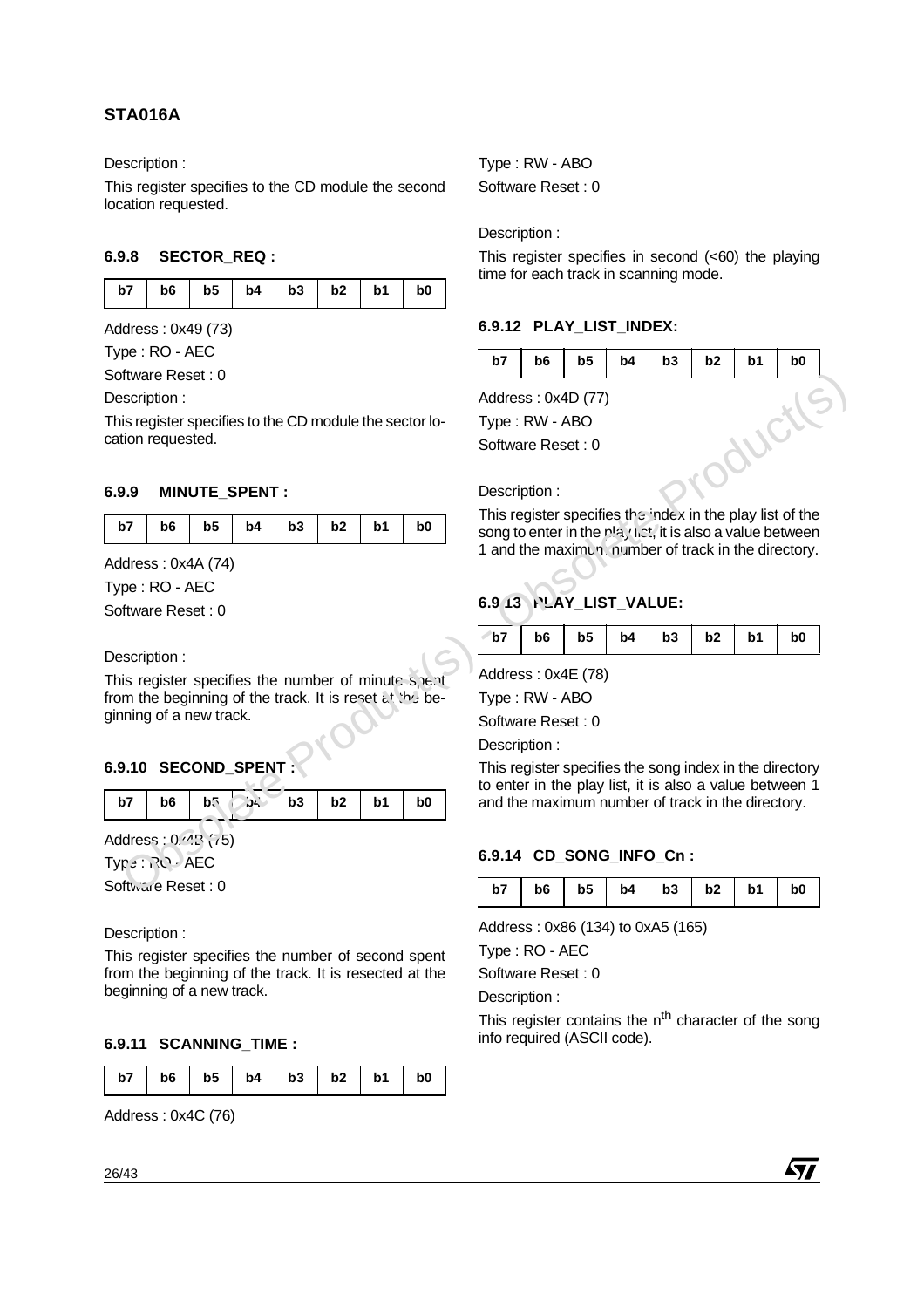### **6.9.15 CD\_SONG\_TYPE\_INFO :**

|  |  |  | b7   b6   b5   b4   b3   b2   b1   b0 |  |
|--|--|--|---------------------------------------|--|
|  |  |  |                                       |  |

Address : 0xA6 (166)

Type : RO - AEC

Software Reset : 0

### Description :

This register specifies the kind of current information contained in the

### **Table 26.**

| vullallicu ili liic<br>Table 26.    |                                                                                                          |              | rectory into the CD: from 1 to max number of directo- |                | ry. This number is negative if going backward to the<br>end of the CD with the command directory-down. |                                          |                                            |    |                |
|-------------------------------------|----------------------------------------------------------------------------------------------------------|--------------|-------------------------------------------------------|----------------|--------------------------------------------------------------------------------------------------------|------------------------------------------|--------------------------------------------|----|----------------|
| Value                               | <b>Signification</b>                                                                                     |              |                                                       |                | 6.9.18 CD_CUR_STATUS :                                                                                 |                                          |                                            |    |                |
| 0                                   | information not valid                                                                                    |              |                                                       |                |                                                                                                        |                                          |                                            |    |                |
| 1                                   | ID3 song name information                                                                                | b7           | b <sub>6</sub>                                        | b <sub>5</sub> | b4                                                                                                     | $\sqrt{3}$                               | b2                                         | b1 | b <sub>0</sub> |
| 2                                   | ID3 author name information                                                                              |              | Address: 0xA9 (169)                                   |                |                                                                                                        |                                          |                                            |    |                |
| 3                                   | ID3 album name information                                                                               |              | Type: RO - ABO                                        |                |                                                                                                        |                                          |                                            |    |                |
| 4                                   | file name information                                                                                    |              | Software Reset . 0                                    |                |                                                                                                        |                                          |                                            |    |                |
| 5                                   | directory name information                                                                               | Description: |                                                       |                |                                                                                                        |                                          |                                            |    |                |
| 6                                   | bytes requested                                                                                          |              |                                                       |                | This register gives the status of the CD application.                                                  |                                          |                                            |    |                |
| $\overline{7}$                      | play list content                                                                                        | Table 27.    |                                                       |                |                                                                                                        |                                          |                                            |    |                |
|                                     | When the track has changed the previous informa-<br>tion are declared "not valid". New valia information |              | <b>Bit</b>                                            |                |                                                                                                        |                                          | <b>Mode</b>                                |    |                |
|                                     | should be requested by user                                                                              |              | $\Omega$                                              |                |                                                                                                        |                                          | 0: unknown format.<br>1: recognized format |    |                |
|                                     | 6.9.16 NB_OF_CUR_TRACK:                                                                                  |              | $\mathbf{1}$                                          |                | reserved.                                                                                              |                                          |                                            |    |                |
| <b>he</b><br>b7                     | b <sub>5</sub><br>b4<br>b3<br>b <sub>2</sub><br>b1<br>b <sub>0</sub>                                     |              | 2                                                     |                |                                                                                                        | 0: searching track.<br>1: track founded. |                                            |    |                |
|                                     | Addiess: 0xA7 (167)                                                                                      |              | 3                                                     |                |                                                                                                        | 0: ID3 present.<br>1: ID3 missing.       |                                            |    |                |
| Type: RO - AEC<br>Software Reset: 0 |                                                                                                          |              | 4                                                     |                |                                                                                                        | 1: error detected                        | 0: no error detected.                      |    |                |

## **6.9.16 NB\_OF\_CUR\_TRACK :**

Description :

This register specifies the number of the current track into his directory (sub-directories included): from 1 to max number of track/subdirectory.

### **6.9.17 NB\_OF\_CUR\_DIR :**

|  |  |  |  |  |  | $b7$   $b6$   $b5$   $b4$   $b3$   $b2$   $b1$   $b0$ |  |
|--|--|--|--|--|--|-------------------------------------------------------|--|
|--|--|--|--|--|--|-------------------------------------------------------|--|

Address : 0xA8 (168)

Type : RO - AEC

Software Reset : 0

Description :

This register specifies the number of the current directory into the CD: from 1 to max number of directory. This number is negative if going backward to the end of the CD with the command directory-down.

## **6.9.18 CD\_CUR\_STATUS :**



### **Table 27.**

| Bit | Mode                                                           |
|-----|----------------------------------------------------------------|
| 0   | 0: unknown format.<br>1: recognized format                     |
| 1   | reserved.                                                      |
| 2   | 0: searching track.<br>1: track founded.                       |
| 3   | 0: ID3 present.<br>1: ID3 missing.                             |
| 4   | 0: no error detected.<br>1: error detected.                    |
| 5   | 0: CD application in pause.<br>1: CD application not in pause. |
| 6   | 0: CD not playable.<br>1: CD playable.                         |
| 7   | 0: music mode.<br>1: searching bytes mode                      |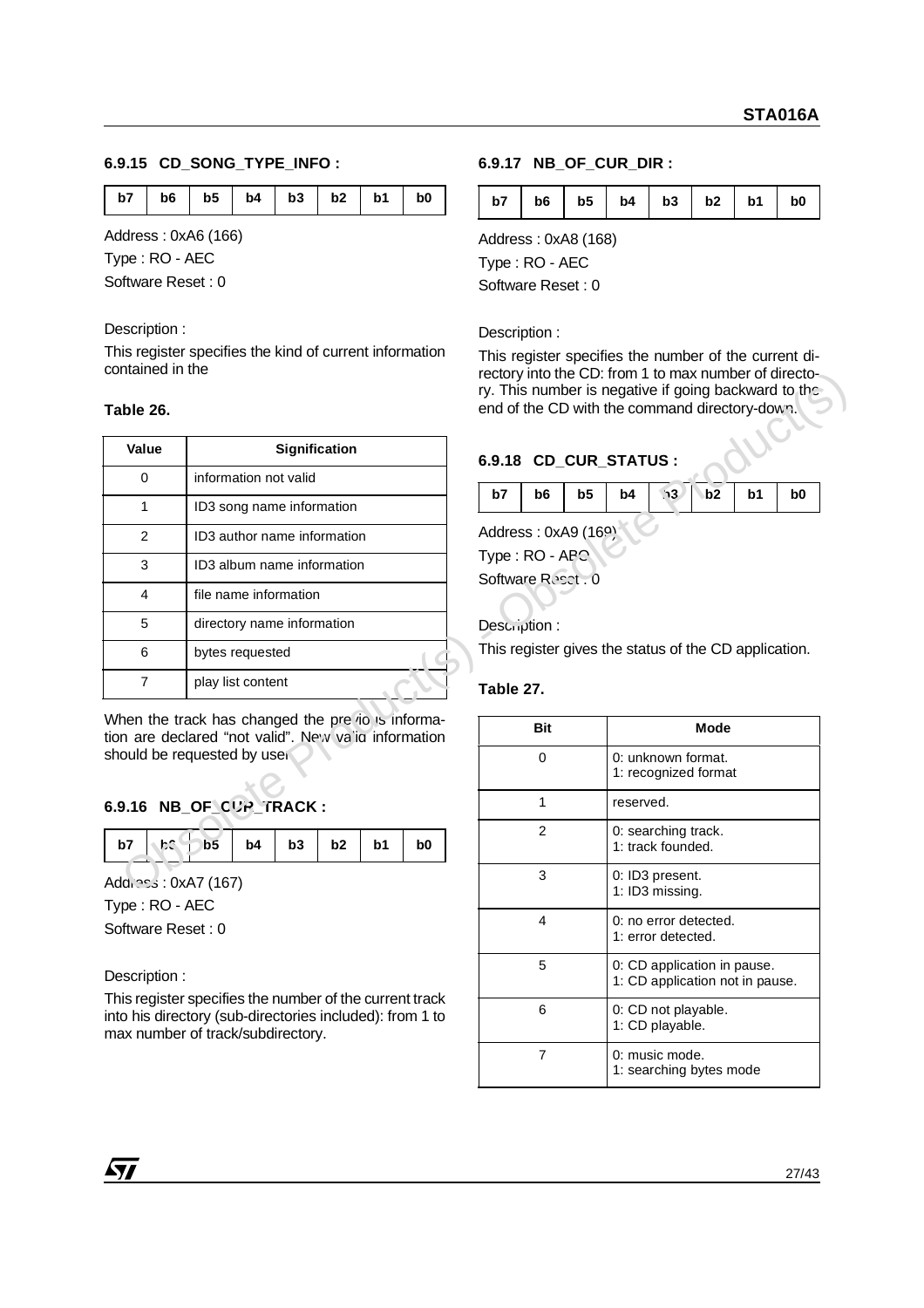## **6.9.19 CD\_TRACK\_FORMAT :**

|  |  |  |  |  |  | b7   b6   b5   b4   b3   b2   b1   b0 |  |
|--|--|--|--|--|--|---------------------------------------|--|
|--|--|--|--|--|--|---------------------------------------|--|

Address : 0xAA (170)

Type : RO - AEC

Software Reset : 0

### Description :

This register specifies the format of the played track considering the extension name. Only 1 bit can be set in the same time

### **Table 28. :**

| Table 28.:                                                                                                                    |                                                            | Description:<br>This register specifies the current directory level.                                                                                                                                                                                                                                                                  |  |  |  |  |  |
|-------------------------------------------------------------------------------------------------------------------------------|------------------------------------------------------------|---------------------------------------------------------------------------------------------------------------------------------------------------------------------------------------------------------------------------------------------------------------------------------------------------------------------------------------|--|--|--|--|--|
| <b>Bit</b>                                                                                                                    | <b>FORMAT</b>                                              |                                                                                                                                                                                                                                                                                                                                       |  |  |  |  |  |
| $\Omega$                                                                                                                      | 0: UNKNOWN<br>1:MP3                                        | 6.9.23 DIR_IDENTIFIER_R:                                                                                                                                                                                                                                                                                                              |  |  |  |  |  |
| $\mathbf{1}$                                                                                                                  | 1: RESERVED                                                | $.4 \cup b3$<br>b5<br>b2<br>b1<br>b7<br>b <sub>6</sub><br>b <sub>0</sub>                                                                                                                                                                                                                                                              |  |  |  |  |  |
| 2                                                                                                                             | MPEG1                                                      | Address: 0x.1: (74) to 0xB1 (177)                                                                                                                                                                                                                                                                                                     |  |  |  |  |  |
| 3                                                                                                                             | MPEG <sub>2</sub>                                          | Type: RO AZC<br>Software Reset: 0                                                                                                                                                                                                                                                                                                     |  |  |  |  |  |
| 4                                                                                                                             | <b>MPG</b>                                                 |                                                                                                                                                                                                                                                                                                                                       |  |  |  |  |  |
|                                                                                                                               |                                                            |                                                                                                                                                                                                                                                                                                                                       |  |  |  |  |  |
| 6.9.20 NB OF SUBDIR :<br>b <sub>5</sub><br>b7<br>b <sub>6</sub><br>Address: 0xAB (171)<br>Type: RO - AEC<br>Software Reset. 0 | $\sqrt{2}$<br>b3<br>b <sub>1</sub><br>b <sub>0</sub><br>b4 | Description:<br>This register specifies the nth byte of the number of<br>byte of the current directory. Considering that two di-<br>rectories have very few chance to have exactly the<br>same number of byte, this number allows to identify<br>the directory. The first byte (174) is the MSB and the<br>last one (177) is the LSB. |  |  |  |  |  |

## **6.9.20 NB\_OF\_SUBDIR :**

|  |  |  | b7   b6   b5   b4   b3   $\sqrt{2}$   b1 | b <sub>0</sub> |
|--|--|--|------------------------------------------|----------------|
|  |  |  |                                          |                |

## **6.9.21 NB\_OF\_SUB\_TRACK :**

|  |  |  |  |  |  | b7   b6   b5   b4   b3   b2   b1   b0 |  |
|--|--|--|--|--|--|---------------------------------------|--|
|--|--|--|--|--|--|---------------------------------------|--|

Address : 0xAC (172)

Type : RO - AEC

Software Reset : 0

Description :

This register specifies the number of file in the current directory.

## **6.9.22 DIRECTORY\_LEVEL :**

| b7<br>b6 | b5<br>$\mathsf{b4}$ |  | $b3$ $b2$ | b1 | b0 |
|----------|---------------------|--|-----------|----|----|
|----------|---------------------|--|-----------|----|----|

Address : 0xAD (173)

Type : RO - AEC Software Reset : 0

## **6.9.23 DIR IDENTIFIER**

| $b7$   $b6$   $b5$   $c4$   $b3$   $b2$   $b1$ |  |  |  |  |  |  |  |  | b0 |
|------------------------------------------------|--|--|--|--|--|--|--|--|----|
|------------------------------------------------|--|--|--|--|--|--|--|--|----|

## Description :

## **6.9.24 VOL\_IDENTIFIER\_Bn:**

### Description :

This register specifies the nth byte of the number of byte of the CD. Considering that two CD have very few chance to have exactly the same number of byte, this number allows to identify the CD. The first byte (178) is the MSB and the last one (181) is the LSB.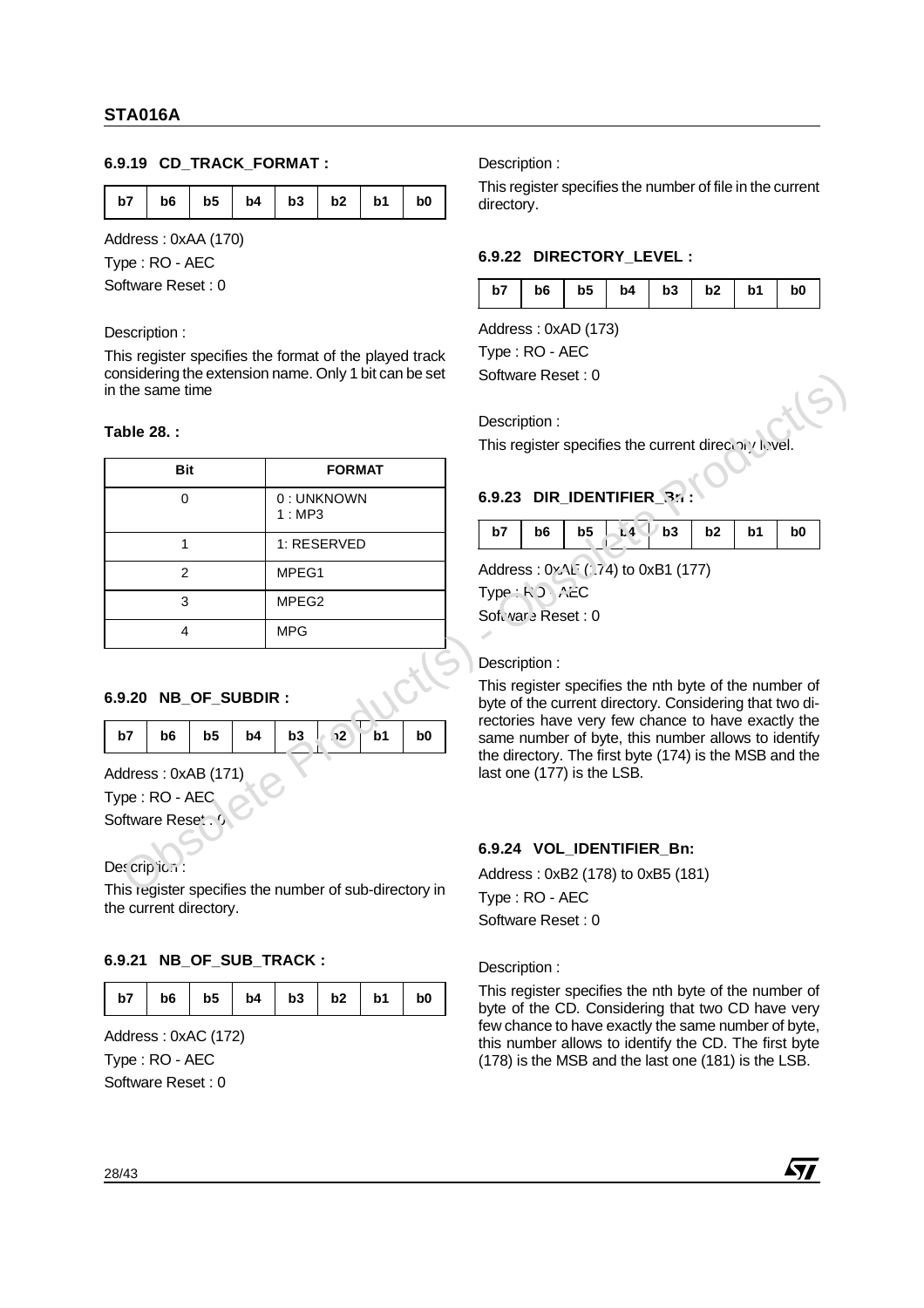### **6.9.25 EXTRACT\_BYTE\_IDX\_Bn:**

| b7   b6   b5   b4   b3   b2   b1   b0 |  |
|---------------------------------------|--|
|---------------------------------------|--|

Address : 0xB6 (182) to 0xB8 (185)

Type : RW - ABO

Software Reset : 0

#### Description :

This register specifies the n<sup>th</sup> byte of the index of the byte block to extract from the CD. This number should be relative to the beginning of the track containing these bytes.

## **6.9.26 EXTRACT\_ADR\_MODE :**

| b7   b6   b5   b4   b3   b2   b1   b0 |  |  |  |  |  |
|---------------------------------------|--|--|--|--|--|
|---------------------------------------|--|--|--|--|--|

Address : 0xBA (186)

Type : RW - ABO

Software Reset : 0

Description :

This register specifies addressing mode type for byte extraction: if set to 0, it is a relative (to the beginning of the current file) addressing mode, if set to 1 it is an absolute addressing mode (relative to the beginning of the CD). **Solet Solet Solet Solet Solet Solet Solet Solet Solet Solet Solet Solet Solet Solet Solet Solet Solet Solet Solet Solet Solet Solet Solet Solet Solet Solet Solet Solet Solet Solet Solet Solet Solet Solet Solet Solet Sole** 

## **6.9.27 CD\_CONFIG\_MODULE :**

| b7<br>  $\frac{1}{100}$   $\frac{1}{100}$   $\frac{1}{100}$   $\frac{1}{100}$   $\frac{1}{100}$   $\frac{1}{100}$   $\frac{1}{100}$   $\frac{1}{100}$   $\frac{1}{100}$   $\frac{1}{100}$   $\frac{1}{100}$   $\frac{1}{100}$   $\frac{1}{100}$   $\frac{1}{100}$   $\frac{1}{100}$   $\frac{1}{100$<br>b <sub>0</sub> |
|------------------------------------------------------------------------------------------------------------------------------------------------------------------------------------------------------------------------------------------------------------------------------------------------------------------------|
|------------------------------------------------------------------------------------------------------------------------------------------------------------------------------------------------------------------------------------------------------------------------------------------------------------------------|

Address: 0xBC (188)

Type : RO - ABO

Software Reset: 0xA

Description :

This register set some parameters describing the way the module transmit the data to the DSP

### **Table 29. .**

| Bit | <b>FORMAT</b>                                                  |
|-----|----------------------------------------------------------------|
|     | 0: valid data byte swapped.<br>1: valid data not byte swapped. |

| <b>Rit</b> | <b>FORMAT</b>                                |  |  |  |  |  |
|------------|----------------------------------------------|--|--|--|--|--|
|            | 0: ID3 tag not checked<br>1: ID3 tag checked |  |  |  |  |  |
| other      | reference for counting sector in<br>minute.  |  |  |  |  |  |

#### **6.10 COMMAND registers description**

#### **6.10.1 SOFT\_RESET :**

| b7 | b6                 | b5                 | b4 | b3 | b2 | b1 |  |
|----|--------------------|--------------------|----|----|----|----|--|
|    |                    | Address: 0x10 (16) |    |    |    |    |  |
|    | Type : WO - DWT    |                    |    |    |    |    |  |
|    | Software Reset : 0 |                    |    |    |    |    |  |
|    |                    |                    |    |    |    |    |  |

### Description :

When user write 1 in this register, a soft reset occurs. The core command register and the interrupt register are cleared. The decoder goes into idle mode.

## **6.10.2 CK\_CMD :**

| $\vert$ b4 $\vert$ b3 $\vert$ b2 $\vert$<br>b7<br>b5<br>b6<br>b1<br>b <sub>0</sub> |
|------------------------------------------------------------------------------------|
|------------------------------------------------------------------------------------|

Address : 0x3A (58)

Type : WO - DBO Software Reset : 1 Hardware Reset : 1

Description :

After a soft reset, user must write 0 in CK\_CMD to run the core clock of the chip. This will begin the boot of the chip, and so get it out of its idle state.

### **6.10.3 DEC\_SEL :**

Address : 0x55 (85) Type : RW - DEC Software Reset : 0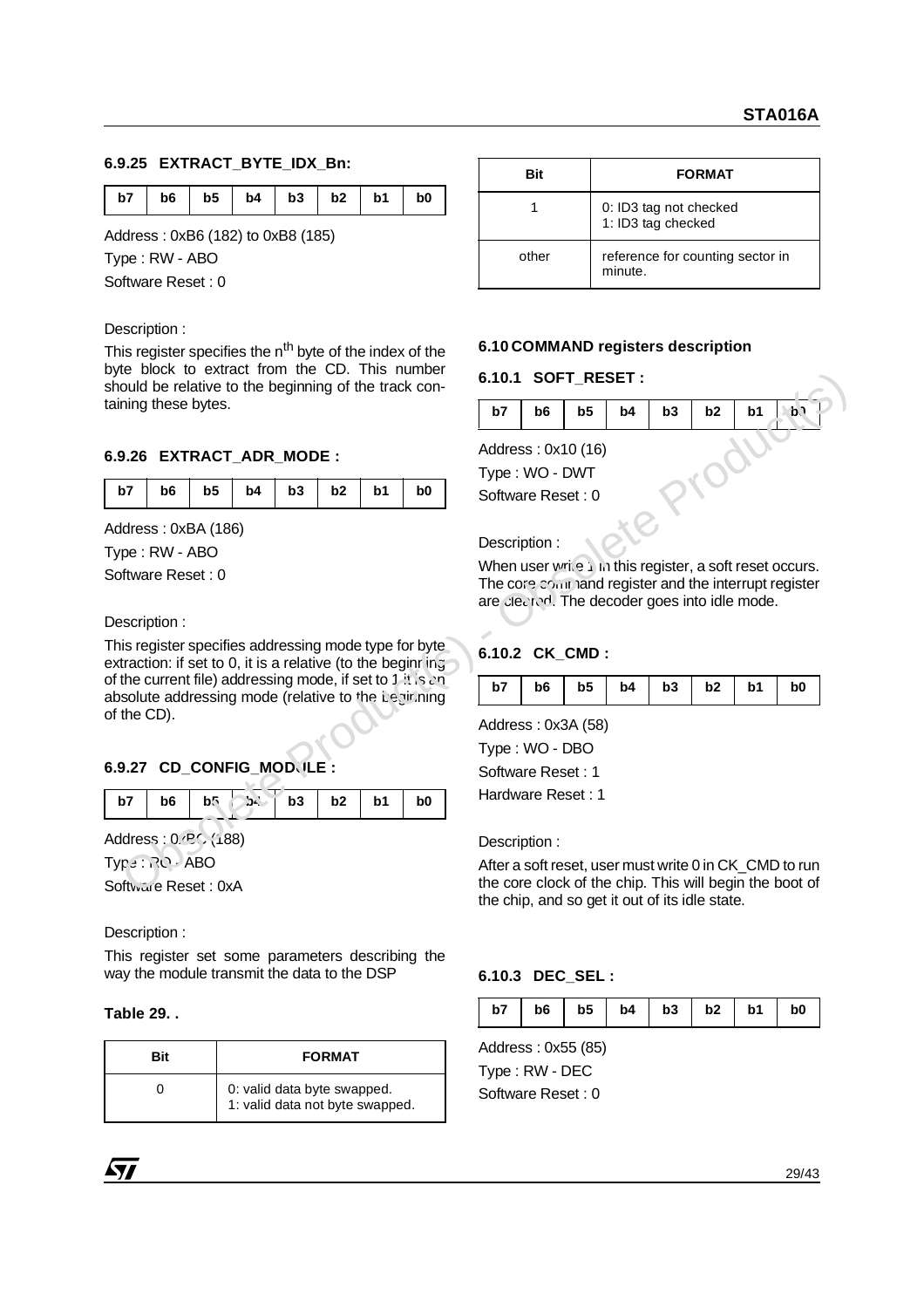Description :

This register select the decoding data flux according the mode written in following table

## **Table 30. .**

|    | Bit(7:0)                                                   |                |            |                 | <b>Mode</b>                 |                                              |           | er configuration), if set to 0 enable the check of CRC,<br>if set to 1 disable the check of the CRC.                         |                    |                                                                                                           |    |    |    |                |  |  |
|----|------------------------------------------------------------|----------------|------------|-----------------|-----------------------------|----------------------------------------------|-----------|------------------------------------------------------------------------------------------------------------------------------|--------------------|-----------------------------------------------------------------------------------------------------------|----|----|----|----------------|--|--|
|    | $\Omega$                                                   |                |            | CD_MP3          |                             |                                              |           |                                                                                                                              |                    |                                                                                                           |    |    |    |                |  |  |
|    | 1                                                          |                | CD_BYPASSA |                 |                             |                                              |           | 6.10.6 MUTE:                                                                                                                 |                    |                                                                                                           |    |    |    |                |  |  |
|    | 2                                                          |                |            | <b>RESERVED</b> |                             |                                              |           |                                                                                                                              |                    |                                                                                                           |    |    |    |                |  |  |
|    | $\mathfrak{Z}$                                             |                |            | BSB_MP3         |                             |                                              | b7        | b <sub>6</sub>                                                                                                               | b <sub>5</sub>     | b4                                                                                                        | b3 | b2 | b1 | b <sub>0</sub> |  |  |
|    | $\overline{4}$                                             |                |            | <b>RESERVED</b> |                             |                                              |           |                                                                                                                              | Address: 0x53 (83) |                                                                                                           |    |    |    |                |  |  |
|    | 5                                                          |                |            | RESERVED        |                             |                                              |           | Type: RW - ABO                                                                                                               |                    |                                                                                                           |    |    |    |                |  |  |
|    | 6                                                          |                |            | <b>RESERVED</b> |                             |                                              |           | Software Reset: 0                                                                                                            |                    |                                                                                                           |    |    |    |                |  |  |
|    | $\overline{7}$                                             |                |            | BSA_BYPASSA     |                             |                                              |           |                                                                                                                              |                    |                                                                                                           |    |    |    |                |  |  |
|    | 8                                                          |                |            | RESERVED        |                             |                                              |           | Description:                                                                                                                 |                    |                                                                                                           |    |    |    |                |  |  |
|    | $\boldsymbol{9}$                                           |                |            | I2Sin_BYPASSA   |                             |                                              |           | For decoders having $1$ <sup>1</sup> UTE abilities (see each de-<br>coder configuration, if set to 0 disable the mute of the |                    |                                                                                                           |    |    |    |                |  |  |
|    | 10                                                         |                |            |                 | SINE (test mode chip alive) |                                              |           |                                                                                                                              |                    | decoder, if set to 1 enable the mute of the decoder.<br>Note that during a MUTE the input stream keeps on |    |    |    |                |  |  |
|    |                                                            |                |            |                 |                             |                                              | entering. |                                                                                                                              |                    |                                                                                                           |    |    |    |                |  |  |
|    | 6.10.4 RUN:                                                |                |            |                 |                             |                                              |           |                                                                                                                              |                    |                                                                                                           |    |    |    |                |  |  |
| b7 | b <sub>6</sub>                                             | b <sub>5</sub> | b4         | b3              | b2                          | b1<br><b>DC</b>                              |           | 6.10.7 SKIP:                                                                                                                 |                    |                                                                                                           |    |    |    |                |  |  |
|    | Address: 0x56 (86)                                         |                |            |                 |                             |                                              | b7        | b <sub>6</sub>                                                                                                               | b <sub>5</sub>     | b4                                                                                                        | b3 | b2 | b1 | b0             |  |  |
|    | Type: RW - DEC                                             |                |            |                 |                             |                                              |           |                                                                                                                              |                    |                                                                                                           |    |    |    |                |  |  |
|    | Software Reset: 0                                          |                |            |                 |                             |                                              |           | Type: RW - ABO                                                                                                               | Address: 0x57 (87) |                                                                                                           |    |    |    |                |  |  |
|    |                                                            |                |            |                 |                             |                                              |           | Software Reset: 0                                                                                                            |                    |                                                                                                           |    |    |    |                |  |  |
|    | Description:<br>is recet $(i)$ alue 0) by the dsp (see I). |                |            |                 |                             | - When a software reset occurs, register RUN |           | Description:                                                                                                                 |                    |                                                                                                           |    |    |    |                |  |  |

## **6.10.4 RUN :**

| b7   b6   b5   b4   b3   b2   b1   b |  |  |  |
|--------------------------------------|--|--|--|
|                                      |  |  |  |

### Description :

- When a software reset occurs, register RUN is reset (value 0) by the dsp (see I).
- When boot routines are finished, the dsp write inside RUN register the value  $2$ : this is the start of the external configuration period (start of DEC : see I).
- When the external device wants to end the external configuration period, it must write the value 1 inside the register RUN: this is the run command that starts the decoding process (see I).

## **6.10.5 CRC\_IGNORE :**

|  | b7   b6   b5   b4   b3   b2   b1   b0 |  |  |  |  |  |  |
|--|---------------------------------------|--|--|--|--|--|--|
|--|---------------------------------------|--|--|--|--|--|--|

Address : 0x52 (82)

Type : RW - ABO Software Reset : 0

Description :

For decoders having CRC abilities (see each decoder configuration), if set to 0 enable the check of CRC, if set to 1 disable the check of the CRC.

## **6.10.6 MUTE :**

| b7 | b6                | b5                 | b4 | b <sub>3</sub> | b2 | b1 | b <sub>0</sub> |
|----|-------------------|--------------------|----|----------------|----|----|----------------|
|    |                   | Address: 0x53 (83) |    |                |    |    |                |
|    | Type : RW - ABO   |                    |    |                |    |    |                |
|    | Software Reset: 0 |                    |    |                |    |    |                |
|    |                   |                    |    |                |    |    |                |
|    | Description :     |                    |    |                |    |    |                |

## Description :

## **6.10.7 SKIP :**

|  |  |  |  |  |  | $b7$   $b6$   $b5$   $b4$   $b3$   $b2$   $b1$   $b0$ |  |
|--|--|--|--|--|--|-------------------------------------------------------|--|
|--|--|--|--|--|--|-------------------------------------------------------|--|

## **6.10.8 PAUSE :**

| b7 |  |  |  |  |  | $b6$   $b5$   $b4$   $b3$   $b2$   $b1$ | b <sub>0</sub> |
|----|--|--|--|--|--|-----------------------------------------|----------------|
|----|--|--|--|--|--|-----------------------------------------|----------------|

47/

Address : 0x58 (88)

Type : RW - ABO Software Reset : 0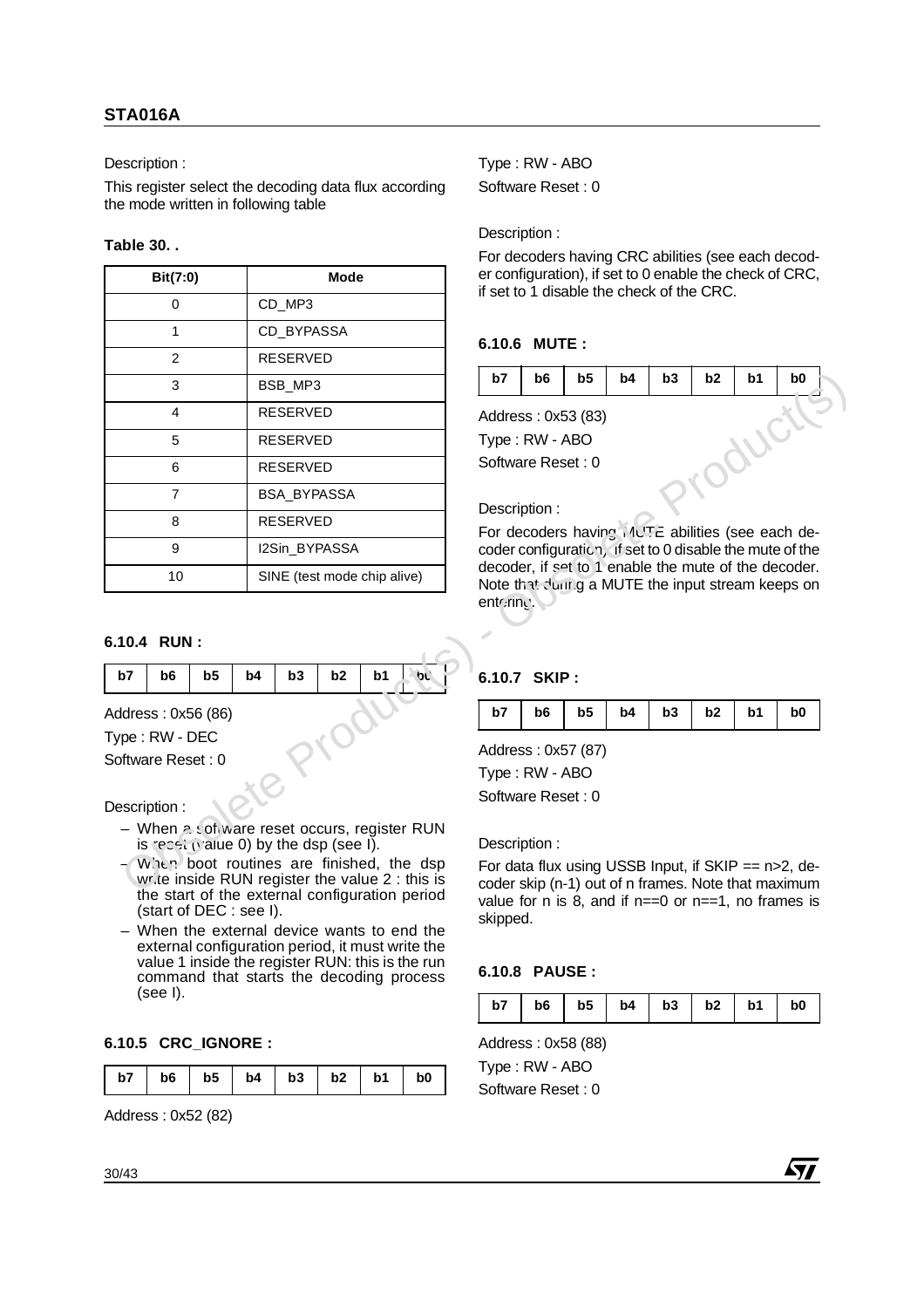Description :

For decoders having PAUSE abilities (see each decoder configuration), if set to 0 disable the pause of the decoder, if set to 1 enable the pause of the decoder. Note that during a PAUSE the input stream is stopped.

## **6.11 STATUS registers description**

## **6.11.1 STATUS\_MODE :**

| b7   b6   b5   b4   b3   b2   b1   b0 |  |  |
|---------------------------------------|--|--|
|---------------------------------------|--|--|

## **Table 31. .**

| b7              | b6                                                   | b <sub>5</sub> | b4 | b3               | b <sub>2</sub> | b1 | b0 | aecoaea.                                                                                                     |                                    |                |    |                |                     |                       |                                                      |
|-----------------|------------------------------------------------------|----------------|----|------------------|----------------|----|----|--------------------------------------------------------------------------------------------------------------|------------------------------------|----------------|----|----------------|---------------------|-----------------------|------------------------------------------------------|
|                 | Address: 0xCC (204)                                  |                |    |                  |                |    |    |                                                                                                              | 6.11.3 STATUS_SF :                 |                |    |                |                     |                       |                                                      |
|                 |                                                      |                |    |                  |                |    |    |                                                                                                              |                                    |                |    |                |                     |                       |                                                      |
|                 | Type: RO - EDF<br>Software Reset: 0                  |                |    |                  |                |    |    | b7                                                                                                           | b <sub>6</sub>                     | b <sub>5</sub> | b4 | b3             | h2                  | b <sub>1</sub>        | b <sub>0</sub>                                       |
|                 | Description:                                         |                |    |                  |                |    |    |                                                                                                              |                                    |                |    |                |                     |                       |                                                      |
|                 | This register give the type of the currently decoded |                |    |                  |                |    |    |                                                                                                              | Address: 0xCE (206)                |                |    |                |                     |                       |                                                      |
|                 | bitstream according following table                  |                |    |                  |                |    |    |                                                                                                              | Type: RO - EDF                     |                |    |                |                     |                       |                                                      |
|                 |                                                      |                |    |                  |                |    |    |                                                                                                              | Software Reset: 0                  |                |    |                |                     |                       |                                                      |
| <b>Table 31</b> |                                                      |                |    |                  |                |    |    |                                                                                                              |                                    |                |    |                |                     |                       |                                                      |
|                 | Value                                                |                |    |                  | <b>Mode</b>    |    |    | Description                                                                                                  |                                    |                |    |                |                     |                       |                                                      |
|                 | $\mathbf 0$                                          |                |    | MP3              |                |    |    | This recister gives the index of the sampling frequen-<br>cy of the stream currently decoded. Note that sam- |                                    |                |    |                |                     |                       |                                                      |
|                 |                                                      |                |    |                  |                |    |    | pling frequency indexes are given by table 5                                                                 |                                    |                |    |                |                     |                       |                                                      |
|                 | $\mathbf{1}$                                         |                |    | MP3_25           |                |    |    |                                                                                                              |                                    |                |    |                |                     |                       |                                                      |
|                 | 2                                                    |                |    | <b>RESERVED</b>  |                |    |    |                                                                                                              | 6.11.4 STATUS_FE :                 |                |    |                |                     |                       |                                                      |
|                 | 3                                                    |                |    | <b>RESERVED</b>  |                |    | b7 | b <sub>6</sub>                                                                                               | b <sub>5</sub>                     |                | b3 | b <sub>2</sub> | b1                  |                       |                                                      |
|                 | 4                                                    |                |    | <b>RESTRVED</b>  |                |    |    |                                                                                                              |                                    | b4             |    |                |                     | b <sub>0</sub>        |                                                      |
|                 | 5                                                    |                |    | <b>RESERVED</b>  |                |    |    |                                                                                                              | Address: 0x6F (111)                |                |    |                |                     |                       |                                                      |
|                 | 6                                                    |                |    | <b>RESERVED</b>  |                |    |    |                                                                                                              | Type: RO - AEC                     |                |    |                |                     |                       |                                                      |
|                 | 7                                                    |                |    | <b>BYPASS</b>    |                |    |    |                                                                                                              | Software Reset: 0                  |                |    |                |                     |                       |                                                      |
|                 | 8                                                    |                |    | <b>RESERVED</b>  |                |    |    |                                                                                                              |                                    |                |    |                |                     |                       |                                                      |
|                 | 9                                                    |                |    | <b>RESERVED</b>  |                |    |    |                                                                                                              | Description:                       |                |    |                |                     |                       |                                                      |
|                 | 10                                                   |                |    | <b>RESERVED</b>  |                |    |    |                                                                                                              | process according following table. |                |    |                |                     |                       | This register give the status of the synchronization |
|                 | 11                                                   |                |    | MPG <sub>2</sub> |                |    |    |                                                                                                              |                                    |                |    |                |                     |                       |                                                      |
|                 | 12                                                   |                |    | <b>RESERVED</b>  |                |    |    | Table 32.                                                                                                    |                                    |                |    |                |                     |                       |                                                      |
|                 | 13                                                   |                |    | <b>RESERVED</b>  |                |    |    |                                                                                                              | Value                              |                |    |                | Level               |                       |                                                      |
|                 | 14                                                   |                |    | <b>RESERVED</b>  |                |    |    |                                                                                                              |                                    |                |    |                |                     |                       |                                                      |
|                 | 15                                                   |                |    | <b>RESERVED</b>  |                |    |    |                                                                                                              | 0                                  |                |    |                | Syncrho not started |                       |                                                      |
|                 | 16                                                   |                |    | <b>RESERVED</b>  |                |    |    |                                                                                                              | $\mathbf{1}$                       |                |    |                | Syncword found      |                       |                                                      |
|                 | 17                                                   |                |    | <b>RESERVED</b>  |                |    |    |                                                                                                              | $\overline{2}$                     |                |    |                | Syncword search     |                       |                                                      |
|                 | 18                                                   |                |    | <b>UNKNOWN</b>   |                |    |    |                                                                                                              | $\mathfrak{S}$                     |                |    |                |                     | Syncword hard to find |                                                      |
|                 |                                                      |                |    |                  |                |    |    |                                                                                                              |                                    |                |    |                |                     |                       |                                                      |

## **6.11.2 STATUS\_CHANS\_NB :**

| b7   b6   b5   b4   b3   b2   b1   b0 |  |  |  |  |  |  |  |
|---------------------------------------|--|--|--|--|--|--|--|
|---------------------------------------|--|--|--|--|--|--|--|

Address : 0xCD (205)

Type : RO - EDF

Software Reset : 0

Description :

This register gives the number of channel currently decoded.

## **6.11.3 STATUS\_SF :**

|  |  | $b7$   $b6$   $b5$   $b4$   $b3$   $b2$   $b1$   $b0$ |  |
|--|--|-------------------------------------------------------|--|

## Description :

## **6.11.4 STATUS\_FE :**

| $b4$   $b3$   $b2$  <br>b6<br>b7<br>b5 l<br>b <sub>1</sub><br>b0 |
|------------------------------------------------------------------|
|------------------------------------------------------------------|

## **Table 32.**

| Value | Level                 |
|-------|-----------------------|
|       | Syncrho not started   |
|       | Syncword found        |
| 2     | Syncword search       |
|       | Syncword hard to find |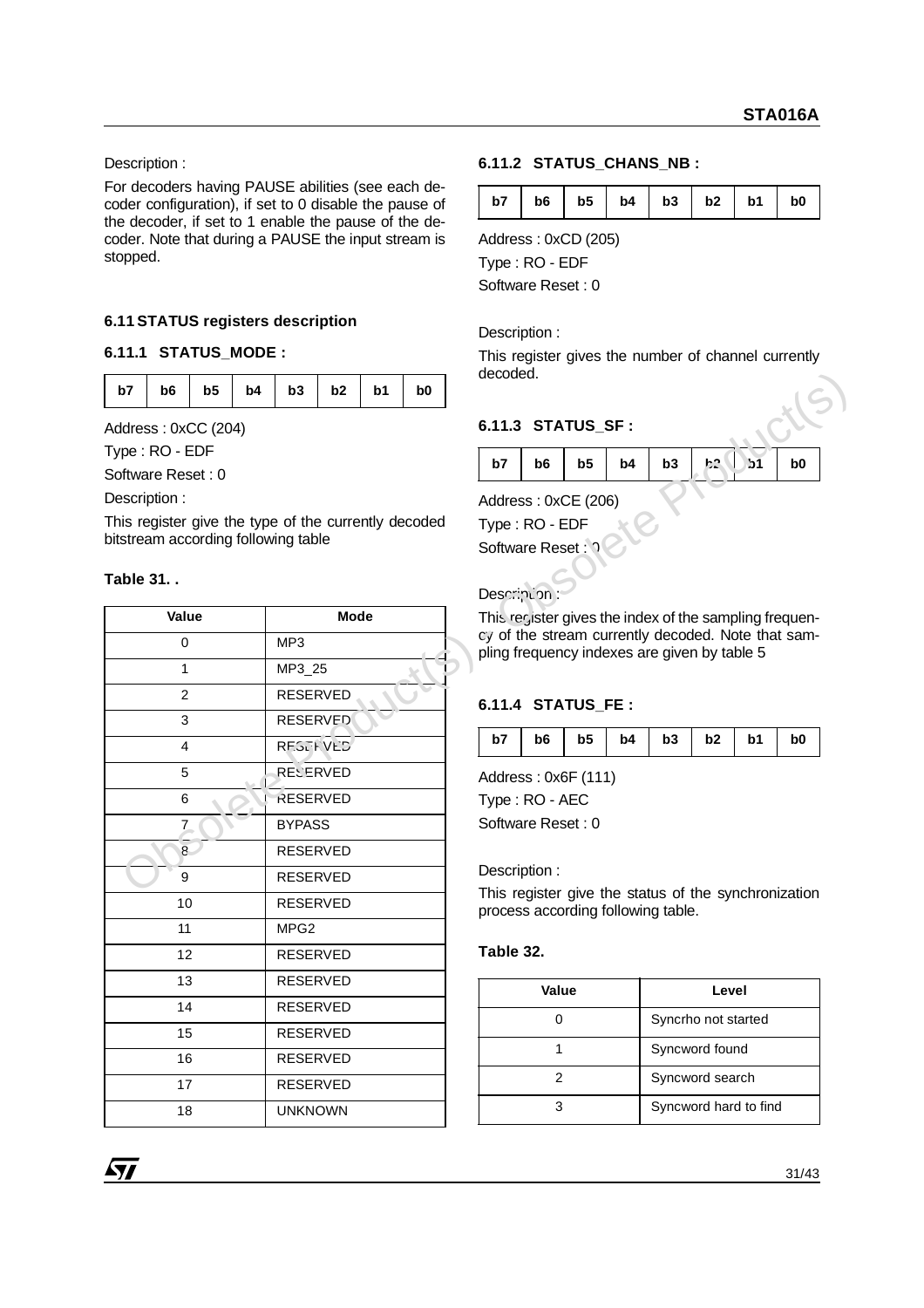## **6.11.5 HEADER \_n:**

| b7   b6   b5   b4   b3   b2   b1   b0 |  |  |  |  |  |  |  |  |  |
|---------------------------------------|--|--|--|--|--|--|--|--|--|
|---------------------------------------|--|--|--|--|--|--|--|--|--|

Address : 0xD4 (212) to 0xD9 (217)

Type : RO - EDF

Software Reset : 0

### Description :

This register give the nth byte of the header of the frame currently decoded

## **6.11.6 PCMCLK\_INPUT :**

| b7   b6   b5   b4   b3   b2   b1   b0 |  |  |  |  |
|---------------------------------------|--|--|--|--|

## **6.12 MP3\_CONFIGURATION registers description**

## **6.12.1 ERR\_DEC\_LEVEL :**

| <b>b7</b> |  |  |  | b0 |
|-----------|--|--|--|----|
|           |  |  |  |    |

### Description :

## **Table 33.**

| Value | Level                      |
|-------|----------------------------|
|       | No error                   |
|       | Warning while decoding     |
|       | Error while decoding       |
|       | Fatal error while decoding |

## **6.12.2 ERR\_DEC\_NB\_1 :**

| $b7$   $b6$   $b5$   $b4$   $b3$   $b2$   $b1$   $b0$ |  |  |  |
|-------------------------------------------------------|--|--|--|
| ER7   ER6   ER5   ER4   ER3   ER2   ER1   ER0         |  |  |  |

Address : 0x6C (108)

Type : RO - EDF

Software Reset : 0

Description :

See ERR\_DEC\_NB\_2 register description.

## **6.12.3 ERR\_DEC\_NB\_2 :**

| b7 |  |  | $b6$   $b5$   $b4$   $b3$   $b2$ \ $b1$   $b0$ |  |
|----|--|--|------------------------------------------------|--|
|    |  |  | ER15 ER14 ER13 ER12 ER11 ER11  ER9   ER8       |  |

## Des cription :

### **Table 34.**

|                   | 6.11.6 PCMCLK_INPUT :                           |                |    |                        |                |    |                                                         | 6.12.3 ERR_DEC_NB_2: |                |    |             |              |                                                        |     |                |
|-------------------|-------------------------------------------------|----------------|----|------------------------|----------------|----|---------------------------------------------------------|----------------------|----------------|----|-------------|--------------|--------------------------------------------------------|-----|----------------|
| b7                | b6                                              | b <sub>5</sub> | b4 | b3                     | b <sub>2</sub> | b1 | b0                                                      | b7                   | b6             | b5 | b4          | b3           | b2                                                     | ზ1  | b <sub>0</sub> |
|                   |                                                 |                |    |                        |                |    |                                                         |                      | ER15 ER14 ER13 |    | <b>ER12</b> |              | ER11E31                                                | ER9 | ER8            |
|                   | Address: 0xCB (203)                             |                |    |                        |                |    |                                                         | Address: 0x6D (109)  |                |    |             |              |                                                        |     |                |
|                   | Type: RW - DEC                                  |                |    |                        |                |    |                                                         | Type: RO - EDF       |                |    |             |              |                                                        |     |                |
|                   | Software Reset: 0                               |                |    |                        |                |    |                                                         | Software Reset. 0    |                |    |             |              |                                                        |     |                |
|                   |                                                 |                |    |                        |                |    |                                                         |                      |                |    |             |              |                                                        |     |                |
|                   | Description:                                    |                |    |                        |                |    |                                                         | Det crip fier.       |                |    |             |              |                                                        |     |                |
|                   | order to receive an external reference clock.   |                |    |                        |                |    | If set to 1, the PCMCLK pad is configure as input in    |                      |                |    |             |              | This register give the status of the mp3 decoding pro- |     |                |
|                   |                                                 |                |    |                        |                |    |                                                         |                      |                |    |             |              | cess according the error number written in following   |     |                |
|                   |                                                 |                |    |                        |                |    |                                                         | table                |                |    |             |              |                                                        |     |                |
|                   | 6.12 MP3_CONFIGURATION registers<br>description |                |    |                        |                |    |                                                         | Table 34.            |                |    |             |              |                                                        |     |                |
|                   | 6.12.1 ERR_DEC_LEVEL:                           |                |    |                        |                |    |                                                         |                      | Event          |    |             |              | <b>Comment</b>                                         |     |                |
|                   |                                                 |                |    |                        |                |    |                                                         |                      | $ER0 == 1$     |    |             | crc_error    |                                                        |     |                |
| b7                | b6                                              | b <sub>5</sub> |    | $b4 - b3$              | b <sub>2</sub> | b1 | b <sub>0</sub>                                          |                      | $ER1 == 1$     |    |             | cutoff_error |                                                        |     |                |
|                   | Address: 0x6B (10.1)                            |                |    |                        |                |    |                                                         |                      | $ER2 == 1$     |    |             |              | big_value_error                                        |     |                |
|                   | Type: RO - FDF                                  |                |    |                        |                |    |                                                         |                      | $ER3 == 1$     |    |             |              | hufftable_error                                        |     |                |
|                   | $Softwa, \frac{1}{2}R$ uset: 0                  |                |    |                        |                |    |                                                         |                      | $ER4 == 1$     |    |             |              | mod_buf_size_error                                     |     |                |
|                   |                                                 |                |    |                        |                |    |                                                         |                      |                |    |             |              |                                                        |     |                |
|                   |                                                 |                |    |                        |                |    |                                                         |                      | $ER5 == 1$     |    |             |              | huffman_decode_error                                   |     |                |
|                   | Description:                                    |                |    |                        |                |    |                                                         |                      | $ER6 == 1$     |    |             |              | dynpart_exchange_error                                 |     |                |
|                   |                                                 |                |    |                        |                |    | This register give the status of the mp3 decoding pro-  |                      | $ER7 == 1$     |    |             |              | gr_length_error                                        |     |                |
|                   |                                                 |                |    |                        |                |    | cess according the error level written in following ta- |                      | $ER8 == 1$     |    |             |              | input_bit_available_error                              |     |                |
|                   |                                                 |                |    |                        |                |    |                                                         |                      | $ER9 == 1$     |    |             |              | ch_length_error                                        |     |                |
|                   |                                                 |                |    |                        |                |    |                                                         |                      | $ER10 == 1$    |    |             |              | head_framelength_error                                 |     |                |
|                   |                                                 |                |    |                        |                |    |                                                         |                      | $ER11 == 1$    |    |             |              | dynpart_length_error                                   |     |                |
|                   | Value<br>$\mathbf 0$                            |                |    | No error               | Level          |    |                                                         |                      | $ER12 == 1$    |    |             |              | block_type_error                                       |     |                |
|                   | $\mathbf 1$                                     |                |    | Warning while decoding |                |    |                                                         |                      | $ER13 == 1$    |    |             |              | head_emphasis_error                                    |     |                |
| ble.<br>Table 33. | $\overline{c}$                                  |                |    | Error while decoding   |                |    |                                                         |                      | $ER14 == 1$    |    |             |              | head samp freq error                                   |     |                |

47/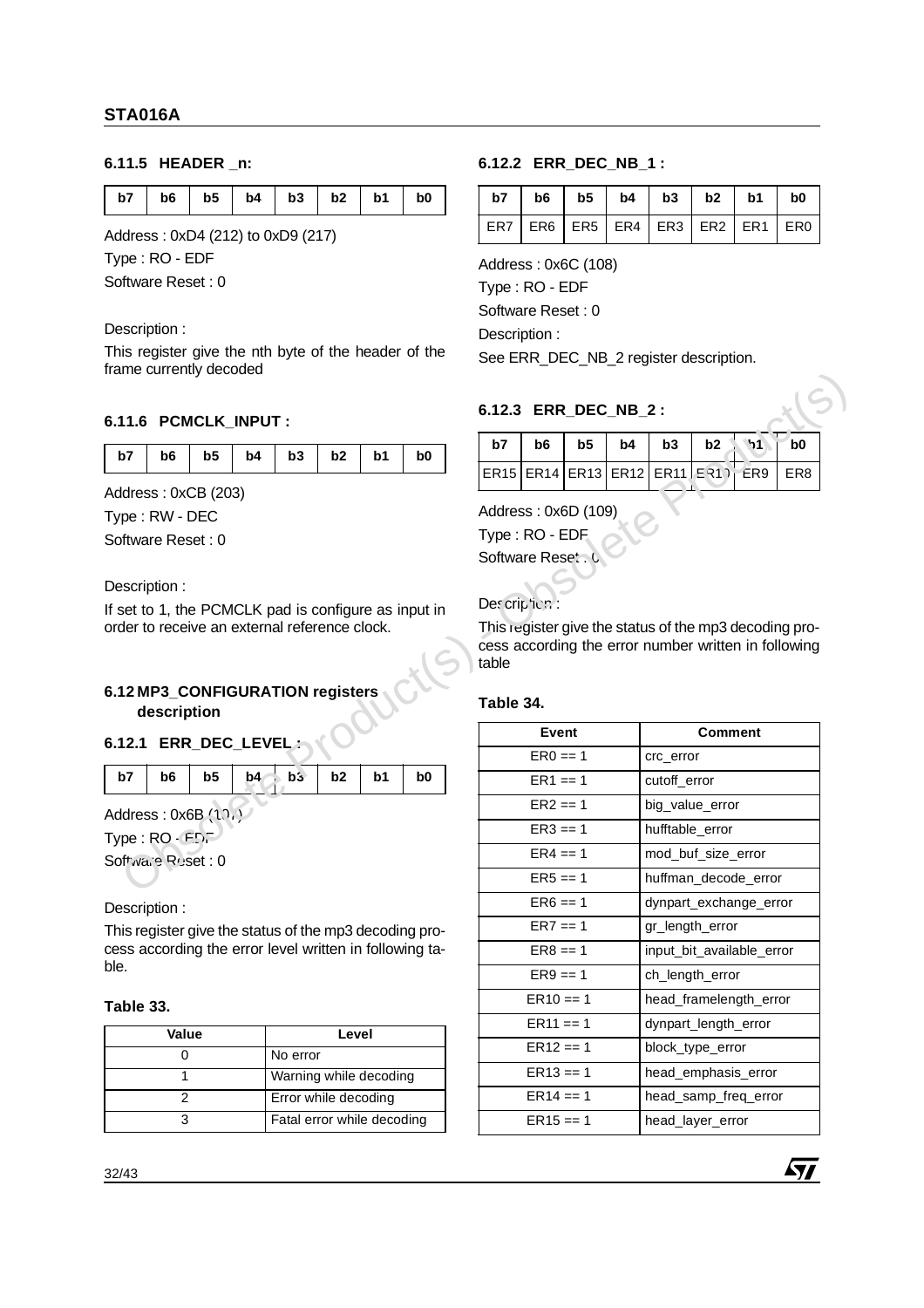### **6.13 MIX\_CONFIGURATION registers description**

### **6.13.1 MIX\_MODE:**

| b7   b6   b5   b4   b3   b2   b1 | b <sub>0</sub> |
|----------------------------------|----------------|
|----------------------------------|----------------|

Address : 0x75 (117)

Type : RW - ABO

Software Reset : 2

### **Table 35. :**

| Table 35.:                                                                     |    |                |                         |                             |    | b7                                                       | b <sub>6</sub> | b <sub>5</sub> | b4 | b3 | b <sub>2</sub> | $b^*$ | b <sub>0</sub> |
|--------------------------------------------------------------------------------|----|----------------|-------------------------|-----------------------------|----|----------------------------------------------------------|----------------|----------------|----|----|----------------|-------|----------------|
| Value                                                                          |    |                | <b>Mode</b>             |                             |    |                                                          |                |                |    |    |                |       |                |
| $\mathbf 0$                                                                    |    |                |                         | diseable mix/volume control |    | Address: 0x79(121)                                       |                |                |    |    |                |       |                |
| $\mathbf 1$                                                                    |    | volume control |                         |                             |    | Type: RW - ABO                                           |                |                |    |    |                |       |                |
| $\overline{2}$                                                                 |    |                | mono to stereo (up-mix) |                             |    | Software Reset: 0                                        |                |                |    |    |                |       |                |
| 3                                                                              |    |                |                         | stereo to mono (down-mix)   |    |                                                          |                |                |    |    |                |       |                |
|                                                                                |    |                |                         |                             |    | Description                                              |                |                |    |    |                |       |                |
|                                                                                |    |                |                         |                             |    |                                                          |                |                |    |    |                |       |                |
|                                                                                |    |                |                         |                             |    | This recister specifies the rigth attenuation (in dB) on |                |                |    |    |                |       |                |
|                                                                                |    |                |                         |                             |    | left criannel.                                           |                |                |    |    |                |       |                |
|                                                                                |    |                |                         |                             |    |                                                          |                |                |    |    |                |       |                |
| b7<br>b <sub>5</sub><br>b6                                                     | b4 | b3             | b2                      | b <sub>1</sub>              | b٦ |                                                          |                |                |    |    |                |       |                |
|                                                                                |    |                |                         |                             |    | 6.14 TONE_CONFIGURATION registers                        |                |                |    |    |                |       |                |
|                                                                                |    |                |                         |                             |    |                                                          | description    |                |    |    |                |       |                |
|                                                                                |    |                |                         |                             |    |                                                          |                |                |    |    |                |       |                |
|                                                                                |    |                |                         |                             |    | 6.14.1 TONE_ON:                                          |                |                |    |    |                |       |                |
| 6.13.2 MIX_DLA:<br>Address: 0x76 (118)<br>Type: RW - ABO<br>Software Reset: 0  |    |                |                         |                             |    | b7                                                       | b <sub>6</sub> | b <sub>5</sub> | b4 | b3 | b2             | b1    | b <sub>0</sub> |
|                                                                                |    |                |                         |                             |    |                                                          |                |                |    |    |                |       |                |
|                                                                                |    |                |                         |                             |    | Address: 0x7A(122)                                       |                |                |    |    |                |       |                |
| Description:<br>This register spealies the direct left attenuation (in<br>dB). |    |                |                         |                             |    | Type: RW - ABO                                           |                |                |    |    |                |       |                |

### **6.13.2 MIX\_DLA:**

| $ $ b7 | b6 |  | $b5$   $b4$   $b3$   $b2$   $b1$ |  |  |
|--------|----|--|----------------------------------|--|--|
|        |    |  |                                  |  |  |

## **6.13.3 MIX\_DLB:**

| b7   b6   b5   b4   b3   b2   b1   b0 |  |  |  |
|---------------------------------------|--|--|--|
|---------------------------------------|--|--|--|

Address : 0x77 (119)

Type : RW - ABO

Software Reset : 0

### Description :

This register specifies the left attenuation (in dB) on rigth channel.

### **6.13.4 MIX\_DRA:**

| b7   b6   b5   b4   b3   b2   b1   b0 |  |  |  |  |  |  |  |
|---------------------------------------|--|--|--|--|--|--|--|
|---------------------------------------|--|--|--|--|--|--|--|

Address : 0x78 (120)

Type : RW - ABO

Software Reset : 0

Description :

This register specifies the direct right attenuation (in dB).

## **6.13.5 MIX\_DRB:**

|  |  | b7   b6   b5   b4   b3   b2   b:   b0 |  |
|--|--|---------------------------------------|--|

## **6.14 TONE\_CONFIGURATION registers description**

### **6.14.1 TONE\_ON:**

|  | b7   b6   b5   b4   b3   b2   b1   b0 |  |  |  |  |  |
|--|---------------------------------------|--|--|--|--|--|
|--|---------------------------------------|--|--|--|--|--|

## **6.14.2 TONE\_FCUTH :**

| b7   b6   b5   b4   b3   b2   b1   b0 |
|---------------------------------------|
|---------------------------------------|

Address : 0x7B(123) Type : RW - ABO Software Reset : 20

71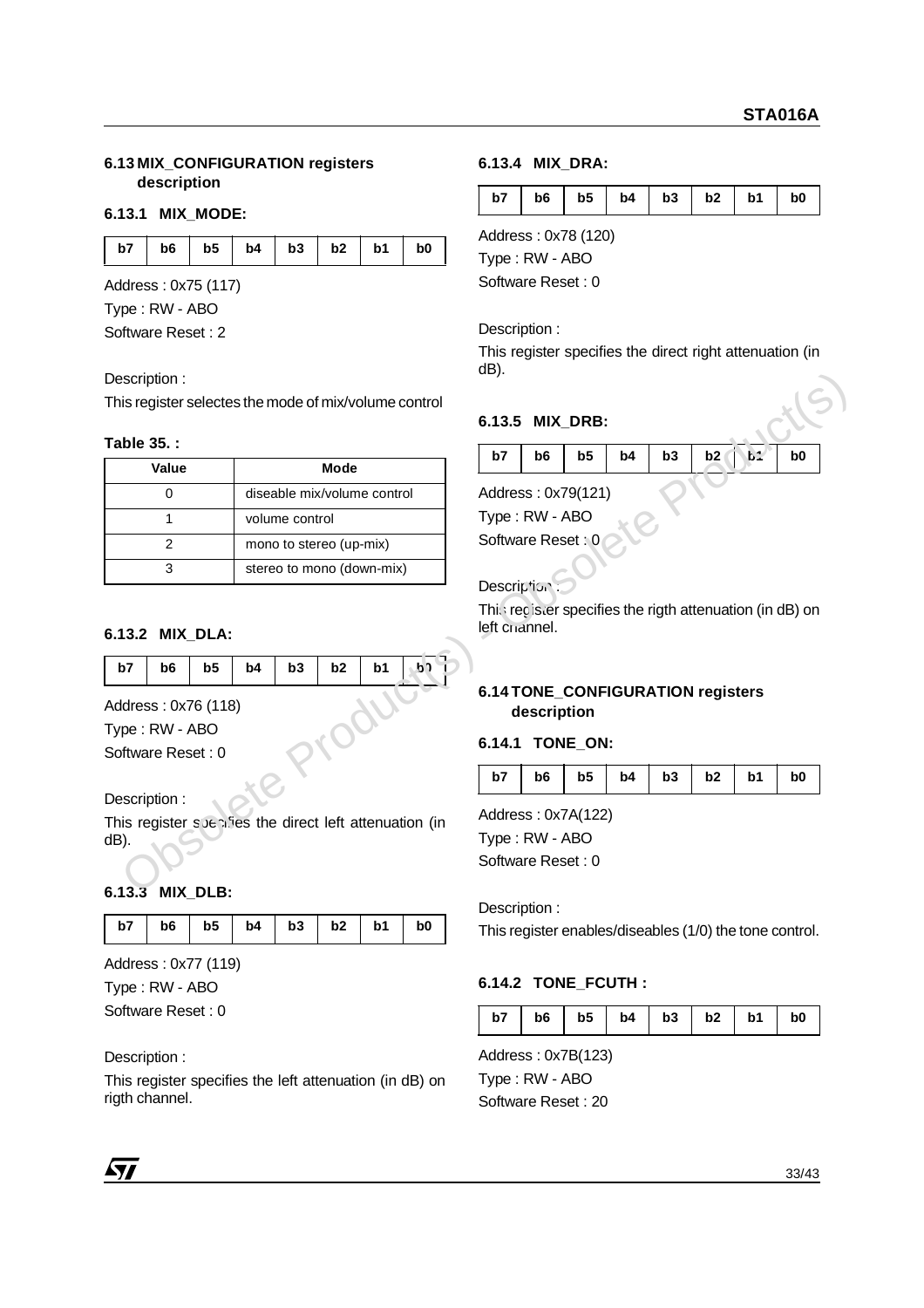## **STA016A**

Description :

This register specifies the high cut frequency: fcut(in Hz)=(TONE\_FCUTH+1)\*50.

## **6.14.3 TONE\_FCUTL :**

| b7<br>b1<br>b <sub>0</sub> |
|----------------------------|
|----------------------------|

Address : 0x7C(124)

Type : RW - ABO

Software Reset : 10

## **6.14.4 TONE\_GAINH :**

| b7   b6   b5   b4   b3   b2   b1   b0 |  |  |  |  |
|---------------------------------------|--|--|--|--|

## **6.15 TABLES**

## gain(in Db)=(TONE\_GAINH-12)\*1.5

## **6.14.5 TONE\_GAINL :**

|  | $b7$   $b6$   $b5$   $b4$   $b3$   $b2$   $b1$   $b0$ |
|--|-------------------------------------------------------|
|--|-------------------------------------------------------|

Address : 0x7E(126) Type : RW - ABO

Software Reset : 12

## **6.14.6 TONE GAIN ATTEN**



47

## **Table 36. values to configure audio PLL for ofact==256.**

| Software Reset : 10                                                                                                                                                                         |                            | Description:                                                                                                                    |                                |    |
|---------------------------------------------------------------------------------------------------------------------------------------------------------------------------------------------|----------------------------|---------------------------------------------------------------------------------------------------------------------------------|--------------------------------|----|
| Description:<br>This register specifies the low cut frequency: fcut(in<br>$Hz$ ) = (TONE FCUTL+1)*10                                                                                        |                            | This register specifies the gain on high frequencles.<br>gain (in Db)=(TONE_GAINL-12)*1.5. Value of regis-<br>ter from 0 to 24. |                                |    |
|                                                                                                                                                                                             |                            | 6.14.6 TONE GAIN ATTEN                                                                                                          |                                |    |
| 6.14.4 TONE GAINH :                                                                                                                                                                         |                            | $-4$ $1$ b3<br>b7<br>b <sub>6</sub><br>b5                                                                                       | b2<br>b1                       | b0 |
| b7<br>b6<br>b <sub>5</sub><br>b3<br>b4                                                                                                                                                      | b2<br>b1<br>b <sub>0</sub> | Address: 0x7F(1.?.')                                                                                                            |                                |    |
| Address: 0x7D(125)                                                                                                                                                                          |                            | Type: ?\", - 4 30                                                                                                               |                                |    |
| Type: RW - ABO                                                                                                                                                                              |                            | Sof war > Reset : 0                                                                                                             |                                |    |
| Software Reset: 12                                                                                                                                                                          |                            |                                                                                                                                 |                                |    |
|                                                                                                                                                                                             |                            | Description:                                                                                                                    |                                |    |
|                                                                                                                                                                                             |                            | This register specifies the attenuation on global spec-                                                                         |                                |    |
|                                                                                                                                                                                             |                            |                                                                                                                                 |                                |    |
| Description:<br>This register specifies the gain on high frequencies:<br>6.15 TABLES                                                                                                        |                            | trum: gain (in dB)=-TONE_GAIN_ATTEN*1.5. Value<br>of register from 0 to 12.                                                     |                                |    |
| Register                                                                                                                                                                                    | <b>CRYCK in MHz</b><br>10  | <b>CRYCK in MHz</b><br>14.31818                                                                                                 | <b>CRYCK in MHz</b><br>14.7456 |    |
| PLL_AUDIO_PEL_192                                                                                                                                                                           | 42                         | 58                                                                                                                              | 85                             |    |
| PLL_AUDIO_PEH_192                                                                                                                                                                           | 169                        | 187                                                                                                                             | 85                             |    |
| PLL_AUDIO_NDIV_192                                                                                                                                                                          | $\mathbf 0$                | $\mathbf 0$                                                                                                                     | 0                              |    |
| PLL_AUDIO_XDIV_192                                                                                                                                                                          | 3                          | 3                                                                                                                               | 0                              |    |
| PLL_AUDIO_MDIV_192                                                                                                                                                                          | 18                         | 12                                                                                                                              | $\overline{2}$                 |    |
| PLL_AUDIO_PEL_176                                                                                                                                                                           | 56                         | 54                                                                                                                              | 0                              |    |
| Table 36. values to configure audio PLL for ofact==256.<br>This table give values to configure the audio PLL according CRYCK so that to generate a PCMCK $== 256*$ SF.<br>PLL_AUDIO_PEH_176 | 16                         | 118                                                                                                                             | 64                             |    |
| PLL_AUDIO_NDIV_176                                                                                                                                                                          | $\pmb{0}$                  | $\mathsf 0$                                                                                                                     | $\pmb{0}$                      |    |
| PLL_AUDIO_XDIV_176                                                                                                                                                                          | 3                          | 2                                                                                                                               | 3                              |    |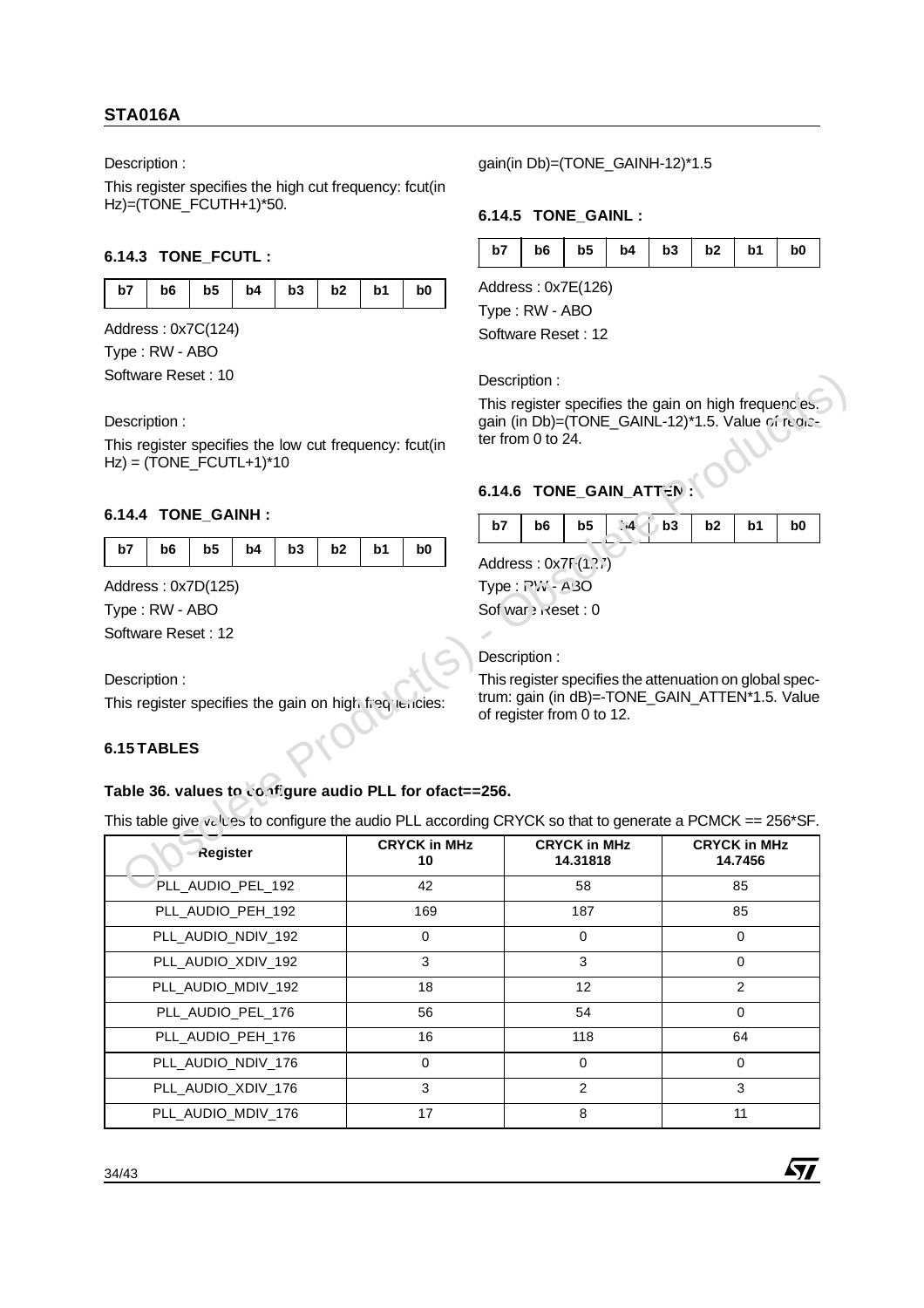## **Table 37. values to configure audio PLL for ofact==384**

This table give values to configure the audio PLL according CRYCK so that to generate a PCMCK == 384\*SF.

| Register           | <b>CRYCK in MHz</b><br>10 | <b>CRYCK in MHz</b><br>14.31818 | <b>CRYCK in MHz</b><br>14.7456 |
|--------------------|---------------------------|---------------------------------|--------------------------------|
| PLL_AUDIO_PEL_192  | 224                       | 108                             | 0                              |
| PLL_AUDIO_PEH_192  | 190                       | 76                              | 0                              |
| PLL_AUDIO_NDIV_192 | 0                         | $\Omega$                        | $\Omega$                       |
| PLL_AUDIO_XDIV_192 |                           | 1                               |                                |
| PLL_AUDIO_MDIV_192 | 13                        | 9                               | 9                              |
| PLL_AUDIO_PEL_176  | 42                        | 54                              | $\Omega$                       |
| PLL AUDIO PEH 176  | 140                       | 118                             | 48                             |
| PLL_AUDIO_NDIV_176 | 0                         | 0                               | $\Omega$                       |
| PLL_AUDIO_XDIV_176 |                           |                                 |                                |
| PLL_AUDIO_MDIV_176 | 12                        | 8                               | 8                              |

## **Table 38. values to configure audio PLL for ofact==512.**

57

| PLL_AUDIO_MDIV_192                                                                                                                                                  | 13              | 9                   | 9                   |
|---------------------------------------------------------------------------------------------------------------------------------------------------------------------|-----------------|---------------------|---------------------|
| PLL_AUDIO_PEL_176                                                                                                                                                   | 42              | 54                  | 0                   |
| PLL_AUDIO_PEH_176                                                                                                                                                   | 140             | 118                 | 48                  |
| PLL_AUDIO_NDIV_176                                                                                                                                                  | $\Omega$        | $\mathbf 0$         | $\mathbf{0}$        |
| PLL_AUDIO_XDIV_176                                                                                                                                                  | 1               | $\mathbf{1}$        | 1                   |
| PLL_AUDIO_MDIV_176                                                                                                                                                  | 12              | 8                   | 8                   |
| Table 38. values to configure audio PLL for ofact==512.<br>This table give values to configure the audio PLL according CRYCK so that to generate a PCMCK == 512*SF. |                 |                     |                     |
|                                                                                                                                                                     | CRYCK in MHz ←  | <b>CRYCK in MHz</b> | <b>CRYCK in MHz</b> |
| <b>Register</b>                                                                                                                                                     | 10              | 14.31818            | 14.7456             |
| PLL_AUDIO_PEL_192                                                                                                                                                   | 42 <sub>1</sub> | 58                  | 85                  |
| PLL_AUDIO_PEH_192                                                                                                                                                   | 169             | 187                 | 85                  |
| PLL_AUDIO_NDIV_192                                                                                                                                                  | $\mathbf 0$     | $\mathbf 0$         | $\pmb{0}$           |
| PLL_AUDIO_XDIV_192                                                                                                                                                  | 1               | $\mathbf 0$         | $\mathbf{1}$        |
| PLL_AUDIO_MC'V_192                                                                                                                                                  | 18              | 5                   | 12                  |
| PLL_AUD.C_PEL_176                                                                                                                                                   | 56              | 157                 | $\mathbf 0$         |
| LL_AUDIO_PEH_176                                                                                                                                                    | 16              | 157                 | 64                  |
| PLL_AUDIO_NDIV_176                                                                                                                                                  | $\mathbf 0$     | $\mathbf 0$         | $\mathbf 0$         |
| PLL_AUDIO_XDIV_176                                                                                                                                                  | 1               | $\mathbf{1}$        | 1                   |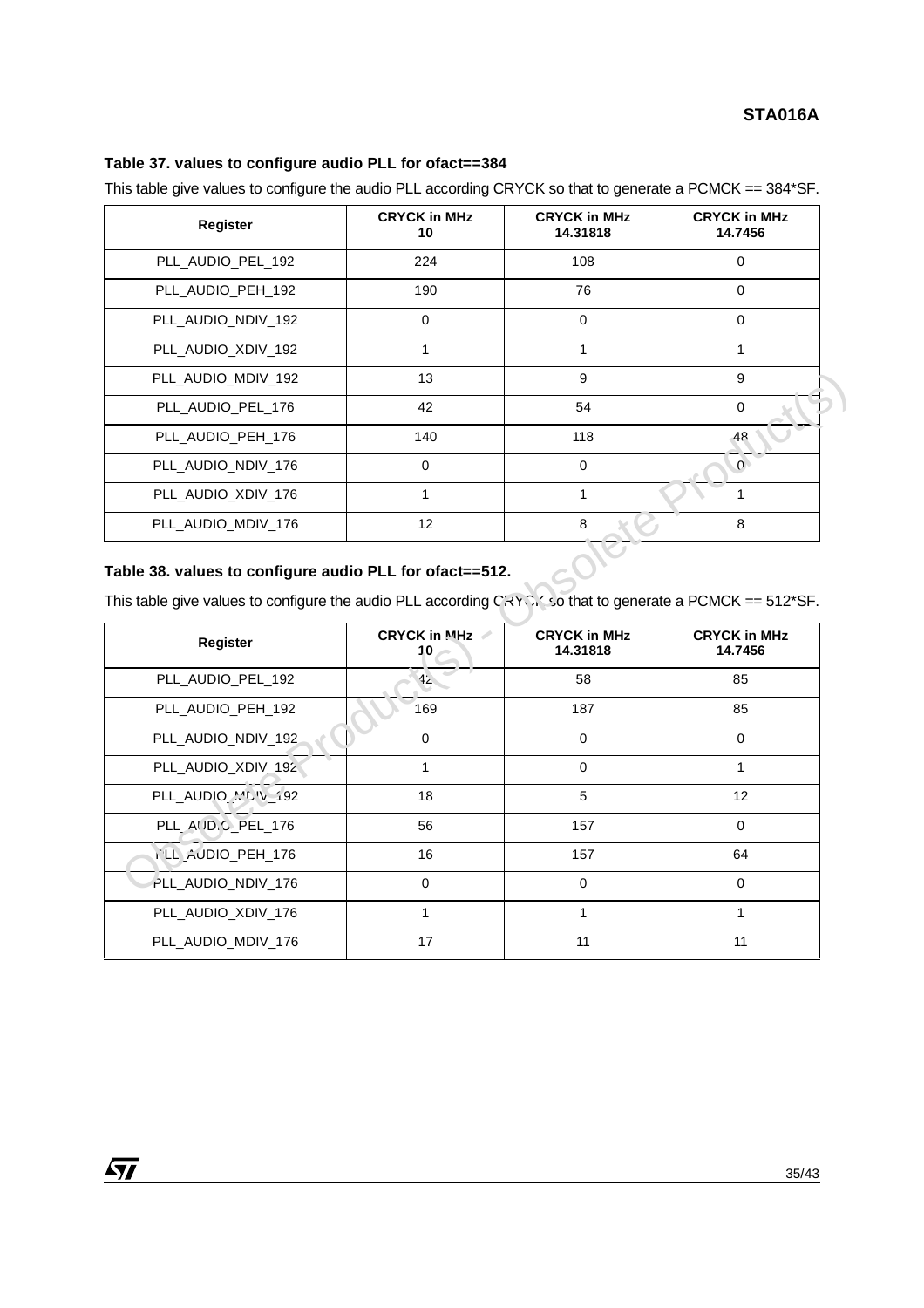## **Table 39. values to configure system PLL for SYSCK.**

This table give values to configure the system PLL according CRYCK so that to generate a SYSCK == 50MHz. or  $SYSCK = 42.5MHz$ .

| Register             | <b>CRYCK in MHz 10</b> | <b>CRYCK in MHz</b><br>14.31818 | <b>CRYCK in MHz</b><br>14.7456 |
|----------------------|------------------------|---------------------------------|--------------------------------|
| PLL_SYSTEM_PEL_50    | 162                    | $\Omega$                        | 28                             |
| PLL_SYSTEM_PEH_50    | 11                     | $\Omega$                        | 152                            |
| PLL_SYSTEM_NDIV_50   | $\Omega$               | $\Omega$                        | $\Omega$                       |
| PLL_SYSTEM_XDIV_50   |                        | 1                               |                                |
| PLL SYSTEM MDIV 50   | 19                     | 13                              | 12                             |
| PLL_SYSTEM_PEL_42_5  | $\Omega$               | 126                             | 100                            |
| PLL_SYSTEM_PEH_42_5  | $\Omega$               | 223                             | 13t                            |
| PLL SYSTEM NDIV 42 5 | $\Omega$               | $\Omega$                        | $\Omega$                       |
| PLL_SYSTEM_XDIV_42_5 |                        |                                 |                                |
| PLL SYSTEM MDIV 42 5 | 16                     | 10                              | 10                             |

### **Table 40. index of the Sampling Frequency.**

| PLL_SYSIEM_XDIV_50                                  | -1           | 1                  | 1            |  |  |
|-----------------------------------------------------|--------------|--------------------|--------------|--|--|
| PLL_SYSTEM_MDIV_50                                  | 19           | 13                 | 12           |  |  |
| PLL_SYSTEM_PEL_42_5                                 | $\mathbf 0$  | 126                | 100          |  |  |
| PLL_SYSTEM_PEH_42_5                                 | $\mathbf 0$  | 223                | 13t          |  |  |
| PLL_SYSTEM_NDIV_42_5                                | $\pmb{0}$    | $\pmb{0}$          | $\pmb{0}$    |  |  |
| PLL_SYSTEM_XDIV_42_5                                | $\mathbf{1}$ | $\mathbf{1}$       | $\mathbf{1}$ |  |  |
| PLL_SYSTEM_MDIV_42_5                                | 16           | 10                 | $10\,$       |  |  |
| Table 40. index of the Sampling Frequency.<br>Index |              | Frequency          |              |  |  |
| $\mathsf 0$                                         |              | 48 kHz             |              |  |  |
| 1                                                   |              |                    |              |  |  |
| $\overline{2}$                                      |              | 44.1 kHz<br>32 kHz |              |  |  |
| $\overline{\mathbf{4}}$                             |              | 96 kHz             |              |  |  |
| 5                                                   |              | 88.2 kHz           |              |  |  |
| $\mathfrak{g}$                                      |              | 64 kHz             |              |  |  |
| 8                                                   |              | 24 kHz             |              |  |  |
| 9                                                   |              | 22.05 kHz          |              |  |  |
| 10                                                  |              | 16 kHz             |              |  |  |
| 12                                                  |              | 12 kHz             |              |  |  |
| 13                                                  |              | 11.025 kHz         |              |  |  |
| 14                                                  |              | 8 kHz              |              |  |  |
| 16                                                  |              | 192 kHz            |              |  |  |
| 17                                                  | 176.4 kHz    |                    |              |  |  |
| 128 kHz<br>18                                       |              |                    |              |  |  |
| 3, 7, 11, 15 or 19                                  |              | illegal frequency  |              |  |  |
|                                                     |              |                    |              |  |  |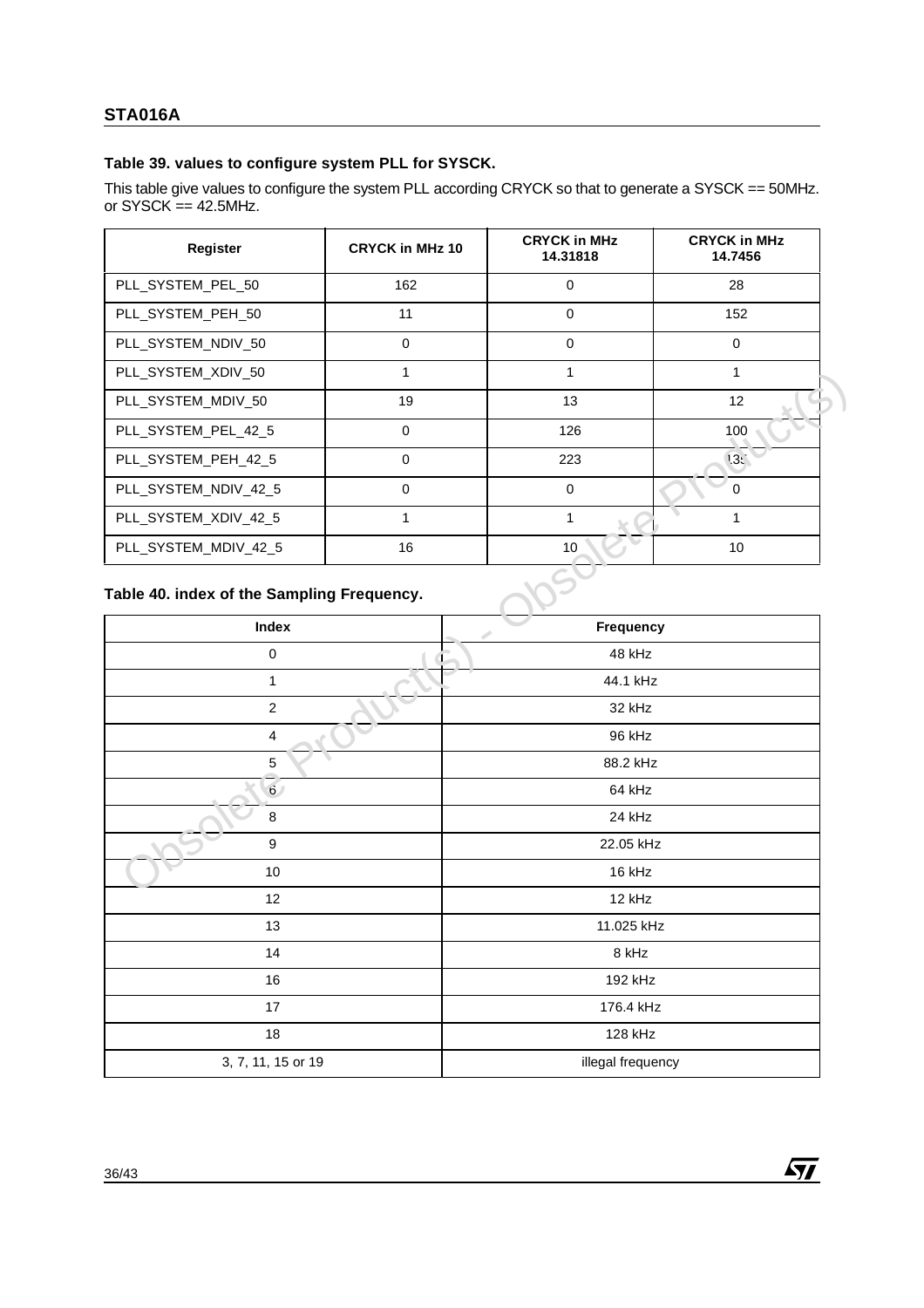## **6.16 NOTATIONS**

| <b>ABO</b>     | : After BOot (see I).                                                   |                  |                 |
|----------------|-------------------------------------------------------------------------|------------------|-----------------|
| <b>AEC</b>     | : After External Config (see I).                                        |                  |                 |
| <b>BCK</b>     | : Bit ClocK                                                             |                  |                 |
| <b>BSA</b>     | : BitStream input interface in Audio mode.                              |                  |                 |
| <b>BSB</b>     | : BitStream input interface in Burst mode.                              |                  |                 |
| <b>BS</b>      | : BitStream input interface.                                            |                  |                 |
| <b>BYPASSA</b> | : decoder BYPASS an Audio stream.                                       |                  |                 |
| <b>CD</b>      | : input interface for CD.                                               |                  |                 |
| <b>CK</b>      | : ClocK.                                                                |                  |                 |
| <b>CRYCK</b>   | : CRYstal ClocK provided to the chip by an external crystal.            |                  |                 |
| <b>DBO</b>     | : During BOot (see I).                                                  |                  |                 |
| <b>DEC</b>     | : During External Config (see I).                                       |                  |                 |
| <b>DWT</b>     | : During Whole Time (see I).                                            |                  | lete Productis  |
| <b>EDB</b>     | : Every Decoded Block (see I).                                          |                  |                 |
| <b>EDF</b>     | : Every Decoded Frame (see I).                                          |                  |                 |
| <b>LRCK</b>    | : Left Right ClocK for an I2S interface.                                |                  |                 |
| ofact          | : oversampling factor for PCMCK (PCMCK == efact (s)F)                   |                  |                 |
| <b>PCMCK</b>   | : PCM ClocK (can be generated by the aud o Pi.L).                       |                  |                 |
| <b>SF</b>      | : Sampling Frequency.                                                   |                  |                 |
| <b>SYSCK</b>   | : SYStem ClocK (clock of the core, can be generated by the system PLL). |                  |                 |
| X              | : don't care.                                                           |                  |                 |
|                |                                                                         |                  |                 |
|                |                                                                         |                  |                 |
| $\overline{7}$ | I/O CELL DESCRIPTION                                                    |                  |                 |
|                |                                                                         |                  |                 |
| 7.1            | TTL Tristate Cutput Pad Buffer, 3V capable 4mA, with Slew Rate Control  |                  |                 |
|                | Pin numbers: 4, 18, 20, 21, 22, 25, 54, 56, 59                          |                  |                 |
|                |                                                                         |                  |                 |
| ΞN<br>о        | $\mathsf Z$                                                             | <b>INPUT PIN</b> | <b>MAX LOAD</b> |
|                | O                                                                       | Z                | 100pF           |
|                | D98AU904                                                                |                  |                 |

## **7 I/O CELL DESCRIPTION**

## **7.1 TTL Tristate Output Pad Buffer, 3V capable 4mA, with Slew Rate Control**



| <b>INPUT PIN</b> | <b>MAX LOAD</b> |
|------------------|-----------------|
|                  | 100pF           |

## **7.2 TTL Schmitt Trigger Bidir Pad Buffer, 3V capable, 4mA, with Slew Rate Control**

Pin numbers: 1, 2, 3, 7, 8, 9, 19



|    | <b>INPUT PIN   CAPACITANCE</b> | <b>OUTPUT</b><br><b>PIN</b> | <b>MAX</b><br><b>LOAD</b> |
|----|--------------------------------|-----------------------------|---------------------------|
| ΙO | TBD                            | ΙO                          | 100pF                     |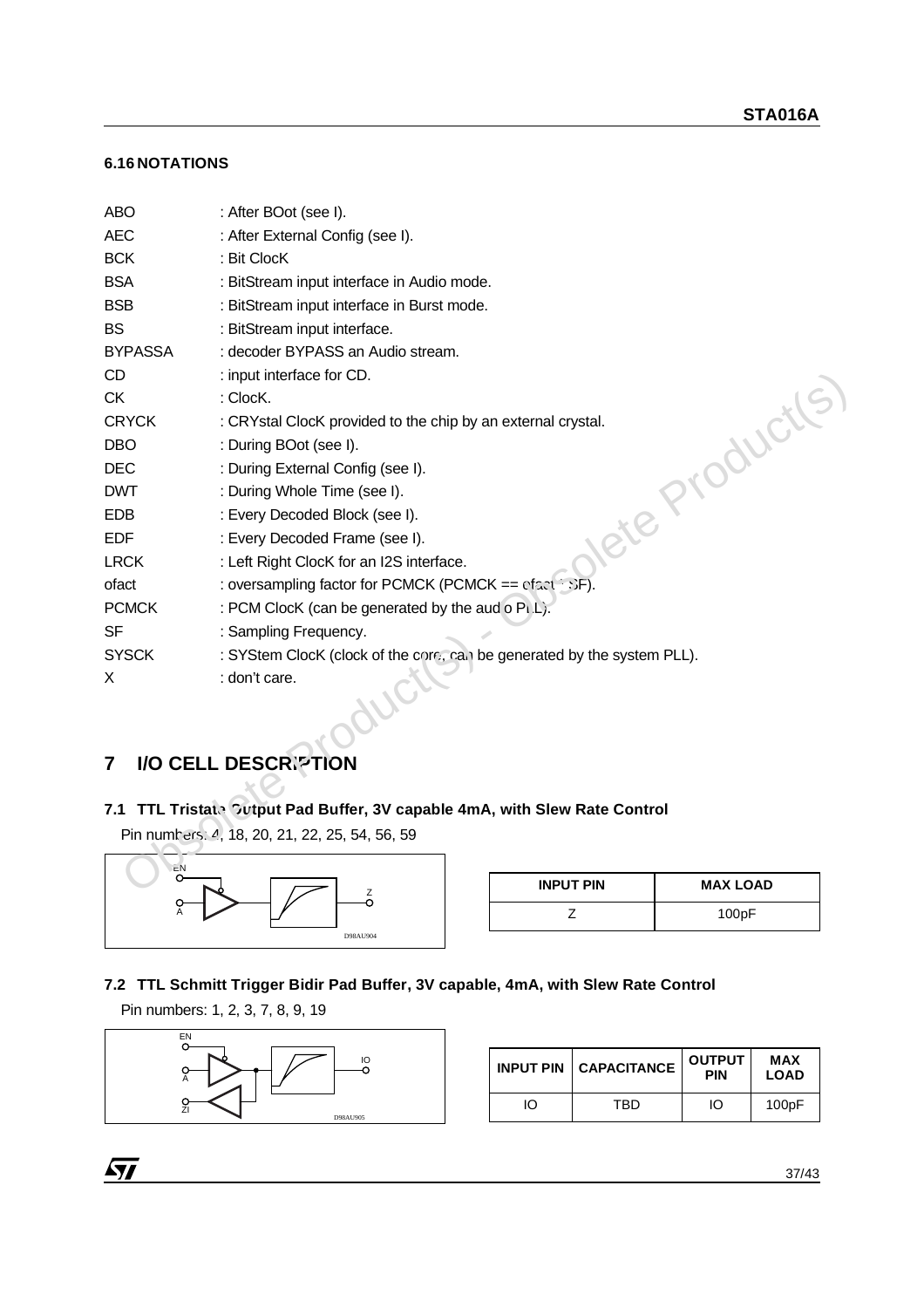## **7.3 TTL Schmitt Trigger Inpud Pad Buffer, 3V capable / Pin numbers:17, 60, 63**



| <b>INPUT PIN</b> | <b>CAPACITANCE</b> |
|------------------|--------------------|
|                  | TBD.               |

## **7.4 TTL Inpud Pad Buffer, 3V capable with Pull-Up / Pin numbers:15, 16**



| <b>INPUT PIN</b> | <b>CAPACITANCE</b> |  |
|------------------|--------------------|--|
|                  | <b>TRD</b>         |  |
|                  |                    |  |

## **7.5 TTL Schmitt Trigger Bidir Pad Buffer, with Pull-up, 4mA, with slew rate control / 3V capable**

Pin numbers: 26, 27, 28, 31, 32, 33, 34, 35, 44, 45, 46, 47, 48, 49, 50, 51, 64



| <b>INPUT PIN   CAPACITANCE</b> | <b>OUTPUT</b><br><b>PIN</b> | <b>MAX</b><br><b>LOAD</b> |
|--------------------------------|-----------------------------|---------------------------|
| TRD                            | m                           | 100pF                     |

## **7.6 TTL Input Pad Buffer, 3V capable, with pull down / Pin numbers: 12, 13, 14, 55**



| <b>INPUT PIN</b> | <b>CAPACITANCE</b> |
|------------------|--------------------|
|                  | TRD                |

## **8 COMMAND PROTOCOL CONFIGURATION**

## **General Information About The Command Protocol**

**I2C protocol :**

CD\_module & mmdsp are using an I2C protocol to communicate : CD\_module is master of the I2C protocol, and can access (in read and write mode) host registers of the STA016A to write commands to the mmdsp and to read request from the mmdsp. It must use following I2C syntax :

device\_address, host\_register\_number, host\_register\_value

where :

for a write acces, device\_address is 0x86.

for a read acces, device\_address is 0x87.

## **Writing a command to mmdsp :**

CD\_module write its command inside dedicated host registers (mainly H64 to H69), then it must signals the writing of this command to mmdsp by sending the interrupt IT\_CMD to the core of mmdsp.

Note that IT\_CMD is generated by cd\_module threw a falling edge on the input line number 0 of the STA016A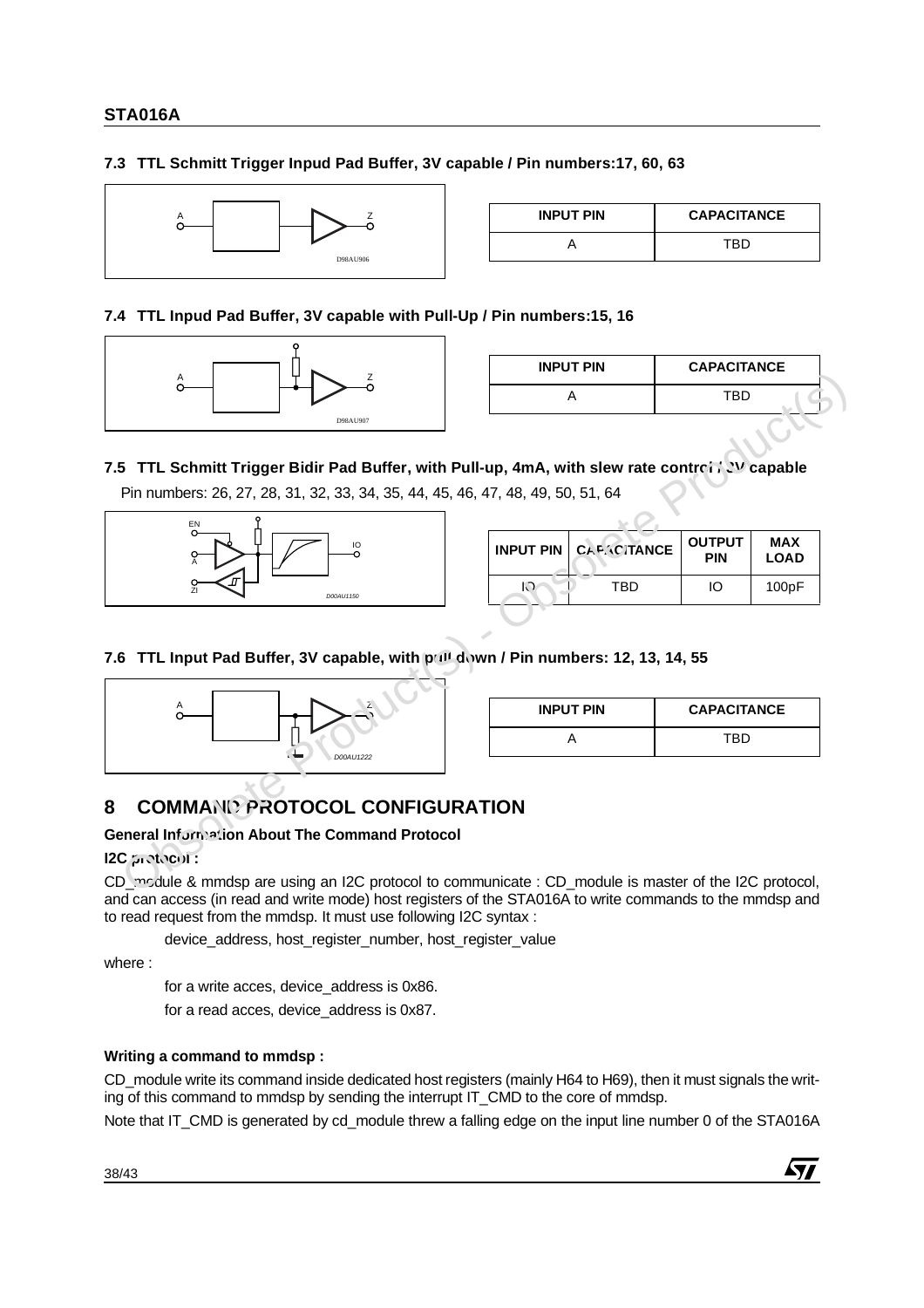(the INTLINE[0] pin).

## **8.0.1 Reading a request from mmdsp :**

MMDSP write its request inside dedicated host registers (mainly H70 to H78 and H134 to H169), then it signals to cd\_module that it must read a request by sending the interrupt IT\_REQ.

Note that IT\_REQ interrupt is generated by mmdsp on the IRQB pin of STA016A.

Note also that once it has finished to read the message, cd\_module must always acknowledge it by reading H10.



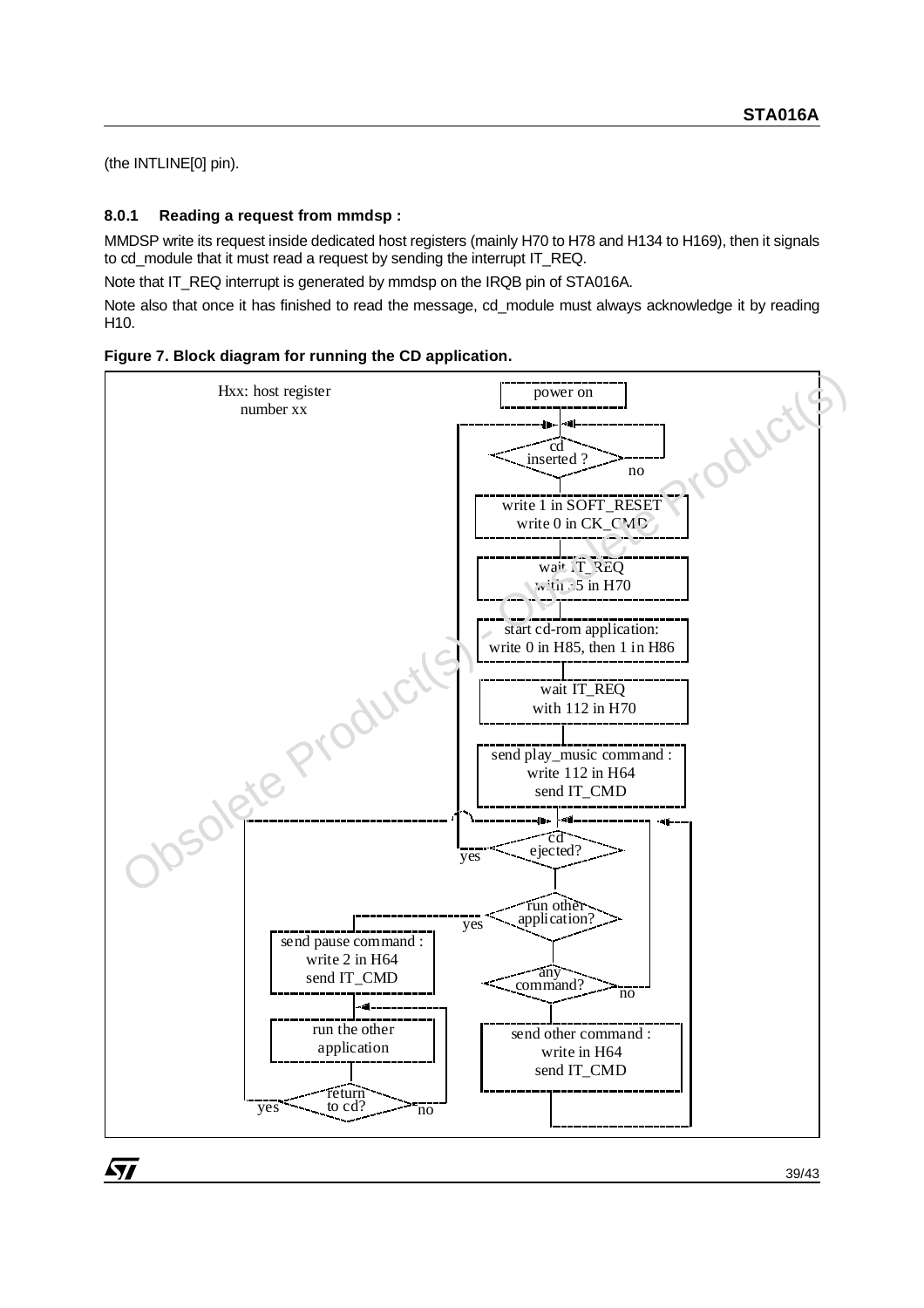

 $\sqrt{M}$ 

### **Figure 8. Block diagram for answer to a sector request from dsp.**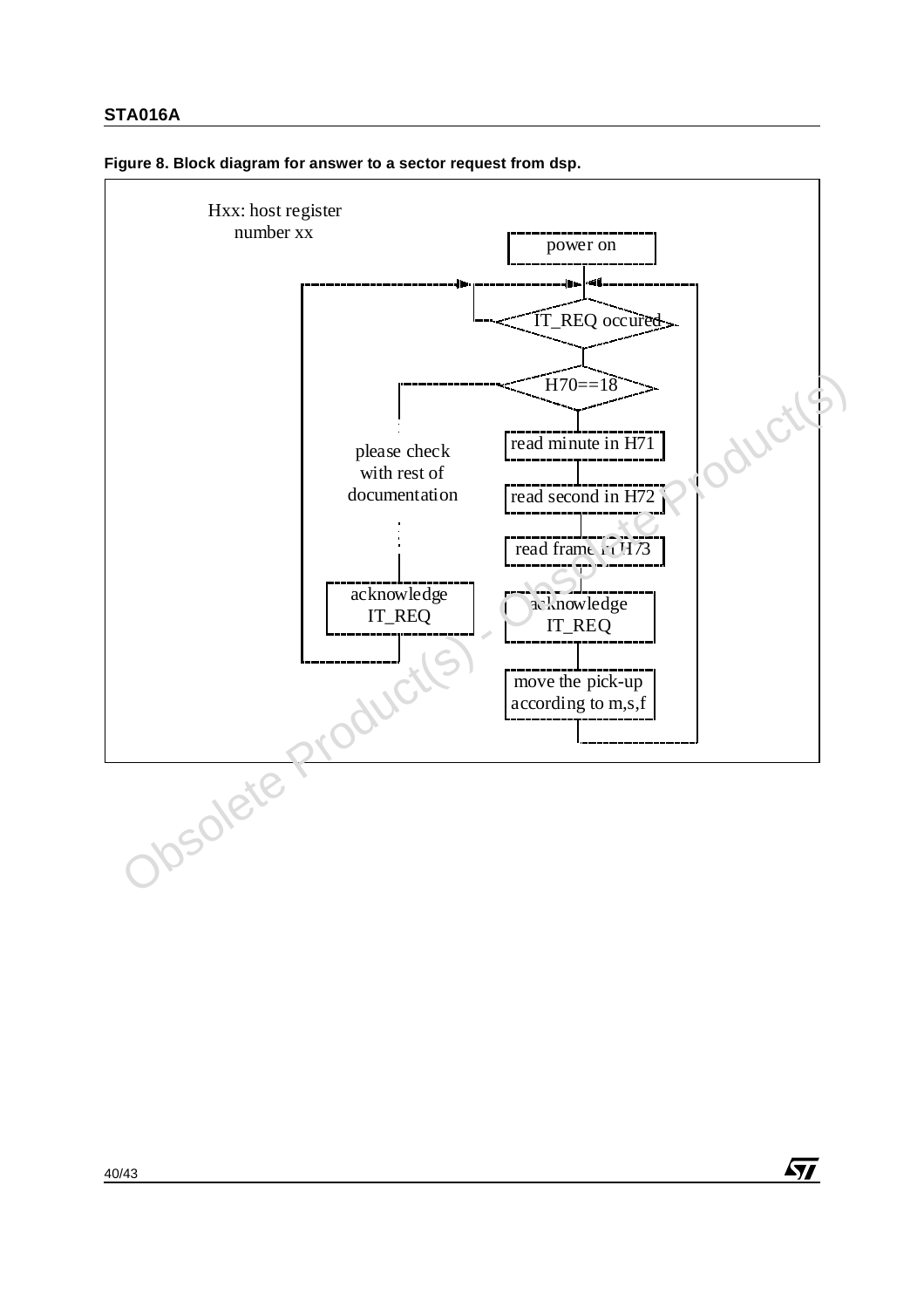## **Figure 9. TQFP64 Mechanical Data & Package Dimensions**

57



41/43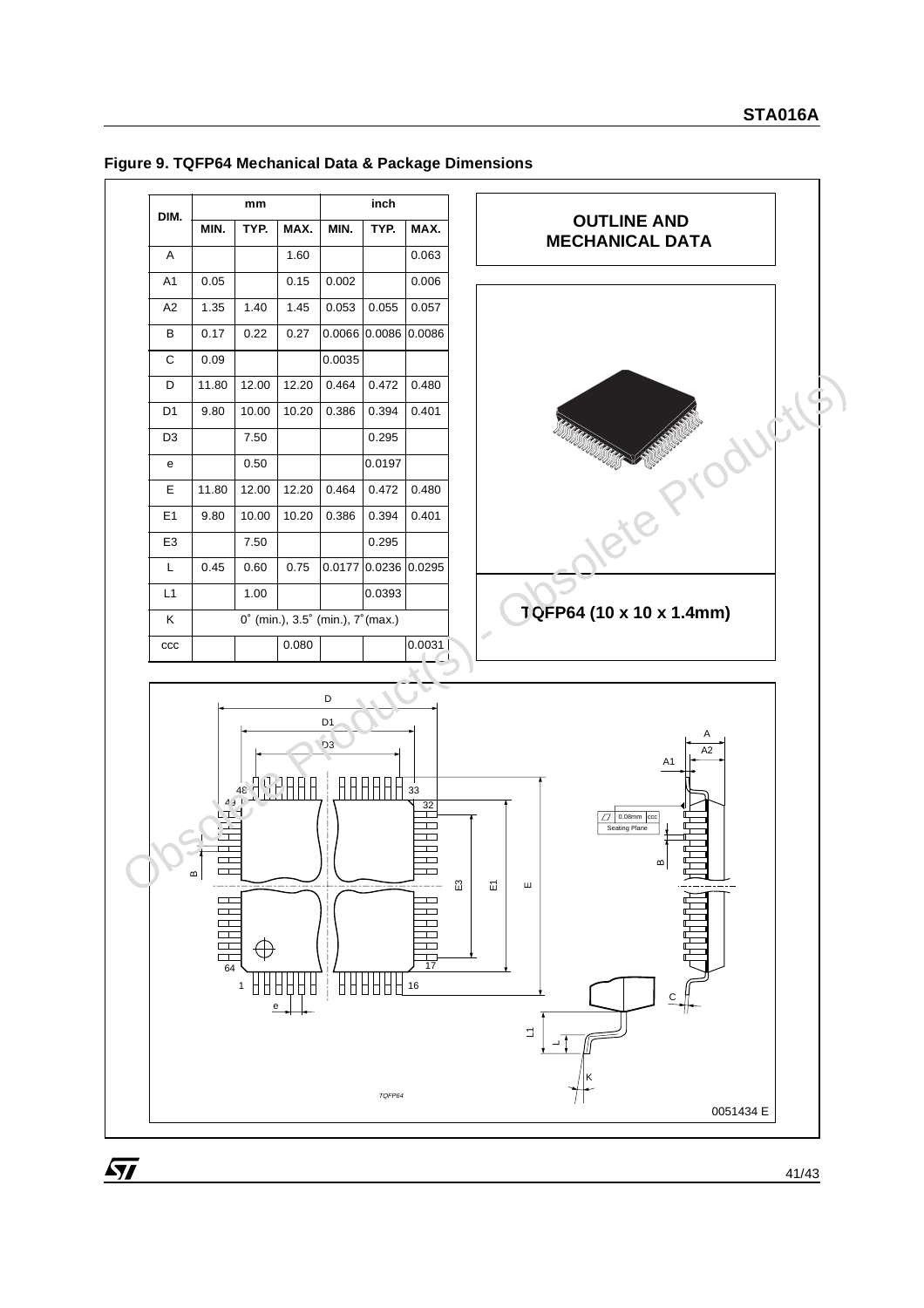## **Table 41. Revision History**

| <b>Date</b>      | <b>Revision</b> | <b>Description of Changes</b> |
|------------------|-----------------|-------------------------------|
| <b>July 2004</b> |                 | First Issue                   |

Obsolete Product(s) - Obsolete Product(s)

 $\sqrt{M}$